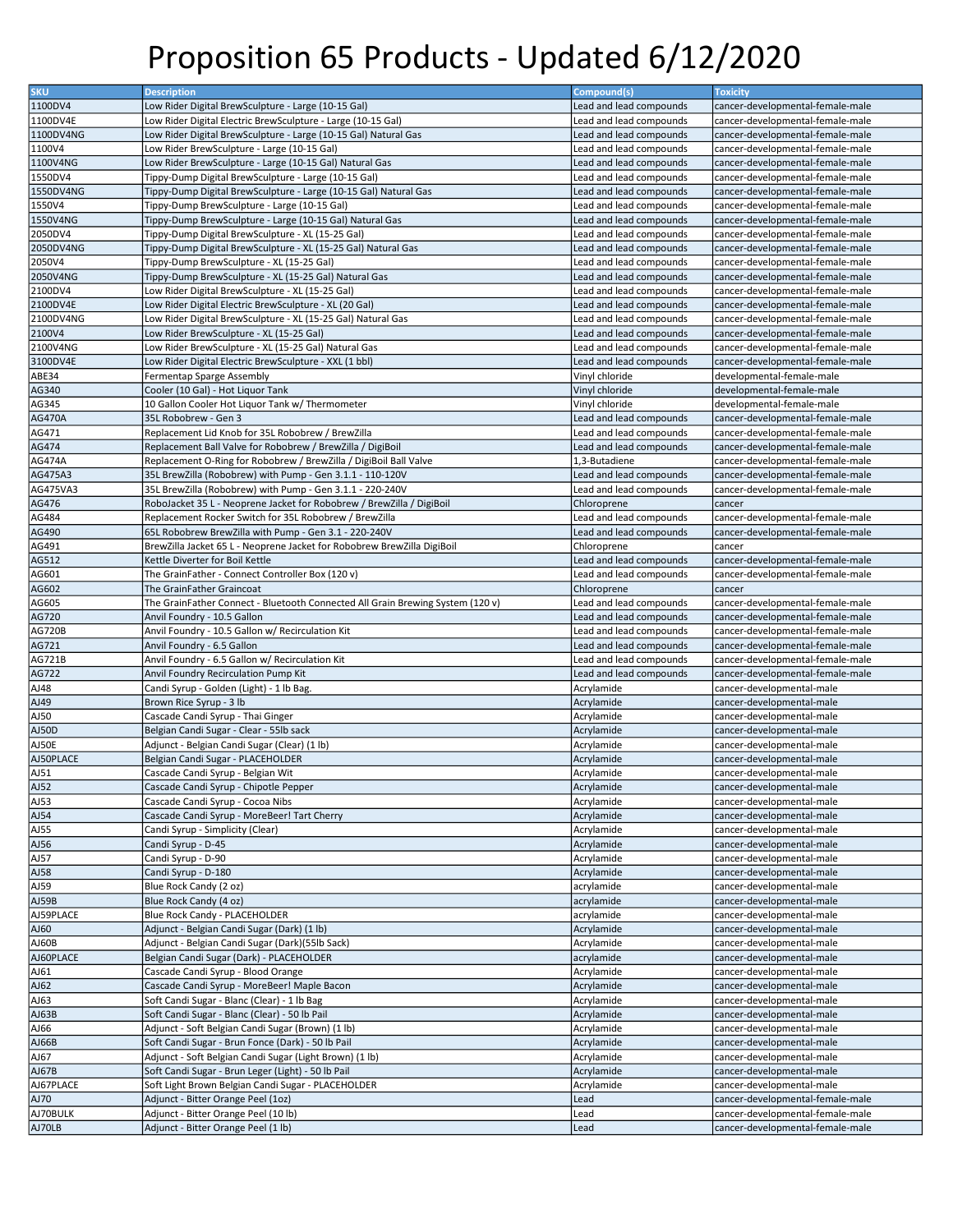|                   | Adjunct - Bitter Orange Peel (Placeholder)                                 | Lead                       | cancer-developmental-female-male |
|-------------------|----------------------------------------------------------------------------|----------------------------|----------------------------------|
| AJ70PLACE<br>AJ72 |                                                                            | Lead                       |                                  |
|                   | Adjunct - Sweet Orange Peel (2 oz)                                         |                            | cancer-developmental-female-male |
| AJ72LB            | Adjunct - Sweet Orange Peel - 1 lb                                         | Lead                       | cancer-developmental-female-male |
| AJ72PLACE         | Sweet Orange Peel (Placeholder)                                            | Lead                       | cancer-developmental-female-male |
| AJ74              | Lemon Peel - 1 oz Bag                                                      | Lead                       | cancer-developmental-female-male |
| AJ74LB            | Lemon Peel - 1 lb Bag                                                      | Lead                       | cancer-developmental-female-male |
| AJ74PLACE         | Lemon Peel - PLACEHOLDER                                                   | Lead                       | cancer-developmental-female-male |
| AJ75A             | Dried Black Currants (1 lb)                                                | Lead                       | cancer-developmental-female-male |
|                   |                                                                            |                            |                                  |
| AJ76              | Blue Juniper Berries - Whole - 1 oz Bag                                    | Lead                       | cancer-developmental-female-male |
| AJ76LB            | Blue Juniper Berry - Whole - 1 lb Bag                                      | Lead                       | cancer-developmental-female-male |
| AJ76PLACE         | Blue Juniper Berries - Whole - PLACEHOLDER                                 | Lead                       | cancer-developmental-female-male |
| <b>AJ78</b>       | Whole Cardamom - Decorticated - 1 oz Bag                                   | Lead                       | cancer-developmental-female-male |
| AJ78LB            | Whole Cardamom - Decorticated - 1 lb Bag                                   | Lead                       | cancer-developmental-female-male |
| AJ78PLACE         | Whole Cardamom - Decorticated - PLACEHOLDER                                | Lead                       | cancer-developmental-female-male |
| AJ79              | Coriander Seed Powder - 1 oz Bag                                           | Lead                       | cancer-developmental-female-male |
|                   |                                                                            |                            |                                  |
| AJ79LB            | Coriander Seed - Powder - 1 lb Bag                                         | Lead                       | cancer-developmental-female-male |
| AJ79PLACE         | Coriander Seed Powder - PLACEHOLDER                                        | Lead                       | cancer-developmental-female-male |
| AJ80              | Adjunct - Coriander Seed (1oz)                                             | Lead                       | cancer-developmental-female-male |
| AJ80LB            | Adjunct - Coriander (1 lb)                                                 | Lead                       | cancer-developmental-female-male |
| AJ80PLACE         | Adjunct - Coriander Seed (Placeholder)                                     | Lead                       | cancer-developmental-female-male |
| AJ84              | Adjunct - Vanilla Beans (3)                                                | Lead                       | cancer-developmental-female-male |
| AJ844OZ           | Adjunct - Vanilla Beans - Whole - 1/4 lb Bag                               | Lead                       | cancer-developmental-female-male |
| AJ84PLACE         | Adjunct - Vanilla Beans - PLACEHOLDER                                      | Lead                       | cancer-developmental-female-male |
|                   |                                                                            |                            |                                  |
| AJ85              | Star Anise - Whole - 1 oz Bag                                              | Lead                       | cancer-developmental-female-male |
| AJ85LB            | Star Anise - Whole - 1 lb Bag                                              | Lead                       | cancer-developmental-female-male |
| AJ85PLACE         | Star Anise - Whole - PLACEHOLDER                                           | Lead                       | cancer-developmental-female-male |
| AJ92              | Adjunct - Licorice Root (2 oz)                                             | Lead                       | cancer-developmental-female-male |
| AJ92LB            | Adjunct - Licorice Root (1 lb)                                             | Lead                       | cancer-developmental-female-male |
| AJ92PLACE         | Adjunct - Licorice Root - PLACEHOLDER                                      | Lead                       | cancer-developmental-female-male |
| AJ94              | Adjunct - Paradise Seed (1 oz)                                             | Lead                       | cancer-developmental-female-male |
|                   |                                                                            |                            |                                  |
| AJ94LB            | Adjunct - Paradise Seed (1 lb)                                             | Lead                       | cancer-developmental-female-male |
| AJ94PLACE         | Adjunct - Paradise Seed - PLACEHOLDER                                      | Lead                       | cancer-developmental-female-male |
| AJ95              | Food Grade Luster Dust - Bright Gold - 4 g                                 | Titanium dioxide           | cancer                           |
| B3-300            | B3-300 All Grain System                                                    | Lead and lead compounds    | cancer-developmental-female-male |
| B3-350            | B3-350 10 Gallon All Grain System w/ Thermometers                          | Lead and lead compounds    | cancer-developmental-female-male |
| <b>B411</b>       | Bottle Filler with Removable Spring (3/8 in.)                              | styrene                    | cancer                           |
| <b>B420</b>       | Springless Bottle Filler (1/2 in.)                                         | Acrylonitrile              | cancer                           |
| <b>B422</b>       | Bottle Filler - Buon Vino Super Auto                                       | Vinyl chloride             | developmental-female-male        |
|                   |                                                                            |                            |                                  |
|                   |                                                                            |                            |                                  |
| <b>B423</b>       | Bottle Filler - Ferrari Auto Filler                                        | Di-n-butyl phthalate (DBP) | developmental-female-male        |
| <b>B425</b>       | Bottle Filler - Electric - Buon Vino Fill Jet                              | Vinyl chloride             | cancer-developmental-female-male |
| <b>B435</b>       | Bottle Opener - Starr Wall Mount                                           | Lead and lead compounds    | cancer-developmental-female-male |
| <b>B438</b>       | Wall Mount Bottle Opener - Home Brewed                                     | Lead and lead compounds    | cancer-developmental-female-male |
|                   |                                                                            |                            |                                  |
| <b>B439</b>       | Wall Mount Bottle Opener - USA with flag                                   | Lead and lead compounds    | cancer-developmental-female-male |
| <b>B496</b>       | Capper - Pneumatic - ERCOLE                                                | Lead and lead compounds    | cancer-developmental-female-male |
| B497              | Capper - Electric - ERCOLE                                                 | Lead and lead compounds    | cancer-developmental-female-male |
| <b>BE200</b>      | BrewBuilt AfterBurner - Base Unit                                          | Lead and lead compounds    | cancer-developmental-female-male |
| <b>BE204</b>      | BrewBuilt AfterBurner - w/ Handle and Casters                              | Lead and lead compounds    | cancer-developmental-female-male |
| <b>BE205</b>      | BrewBuilt AfterBurner - 3 Burner Flat System W/ Handles and Casters        | Lead and lead compounds    | cancer-developmental-female-male |
| <b>BE230</b>      | <b>BrewBuilt 5 Gal System</b>                                              | Lead and lead compounds    | cancer-developmental-female-male |
| BE230PLACE        | BrewBuilt Brewing System - Placeholder                                     | Lead and lead compounds    | cancer-developmental-female-male |
|                   |                                                                            |                            |                                  |
| <b>BE231</b>      | BrewBuilt 10 Gal System                                                    | Lead and lead compounds    | cancer-developmental-female-male |
| <b>BE232</b>      | BrewBuilt 20 Gal System                                                    | Lead and lead compounds    | cancer-developmental-female-male |
| <b>BE340</b>      | 5.5 gallon Anvil Brew Kettle                                               | Lead and lead compounds    | cancer-developmental-female-male |
| BE340PLACE        | Anvil Brewing Kettle - Placeholder                                         | Lead and lead compounds    | cancer-developmental-female-male |
| <b>BE341</b>      | 7.5 Gallon Anvil Brew Kettle                                               | Lead and lead compounds    | cancer-developmental-female-male |
| <b>BE342</b>      | 10 Gallon Anvil Brew Kettle                                                | Lead and lead compounds    | cancer-developmental-female-male |
| <b>BE343</b>      | 15 Gallon Anvil Brew Kettle                                                | Lead and lead compounds    | cancer-developmental-female-male |
| <b>BE344</b>      | 20 Gallon Anvil Brew Kettle                                                | Lead and lead compounds    | cancer-developmental-female-male |
| <b>BE345</b>      | Anvil Ball Valve                                                           | Lead and lead compounds    |                                  |
|                   |                                                                            |                            | cancer-developmental-female-male |
| <b>BE346</b>      | Anvil Dip Tube - Includes Nut and O-Ring                                   | Lead and lead compounds    | cancer-developmental-female-male |
| <b>BE400</b>      | Camp Chef Cooker                                                           | Lead and lead compounds    | cancer-developmental-female-male |
| <b>BE401</b>      | Camp Chef Ignitor                                                          | Di-n-butyl phthalate (DBP) | developmental-female-male        |
| <b>BE410</b>      | Anvil Burner                                                               | Lead and lead compounds    | cancer-developmental-female-male |
| <b>BE411</b>      | Anvil Burner Stand Leg Extensions - pkg of 3                               | Lead and lead compounds    | cancer-developmental-female-male |
| <b>BE412</b>      | Anvil Burner - Natural Gas Conversion Kit                                  | Lead and lead compounds    | cancer-developmental-female-male |
| <b>BE433</b>      | 10 gal BrewBuilt SlingBlade Electric Heating Element - 240 Volt- 3750 Watt | Lead and lead compounds    | cancer-developmental-female-male |
|                   |                                                                            |                            |                                  |
| <b>BE435</b>      | 15 gal BrewBuilt SlingBlade Electric Heating Element - 240 Volt- 4500 Watt | Lead and lead compounds    | cancer-developmental-female-male |
| <b>BE436</b>      | 22 gal BrewBuilt SlingBlade Electric Heating Element - 240 Volt- 5000 Watt | Lead and lead compounds    | cancer-developmental-female-male |
| <b>BE437</b>      | 31 gal BrewBuilt SlingBlade Electric Heating Element - 240 Volt- 5750 Watt | Lead and lead compounds    | cancer-developmental-female-male |
| <b>BE440</b>      | Electric Bucket Heater - 1000w                                             | Lead and lead compounds    | cancer-developmental-female-male |
| <b>BE444</b>      | Stainless Steel Heating Element (PLACEHOLDER)                              | Lead and lead compounds    | cancer-developmental-female-male |
| <b>BE445</b>      | 220 Volt 2200 Watt Stainless Steel Heating Element                         | Lead and lead compounds    | cancer-developmental-female-male |
| <b>BE446</b>      | 110 Volt 1600 Watt Stainless Steel Heating Element                         | Lead and lead compounds    | cancer-developmental-female-male |
| <b>BE449</b>      | Turbo 500 Boiler                                                           | Lead and lead compounds    | cancer-developmental-female-male |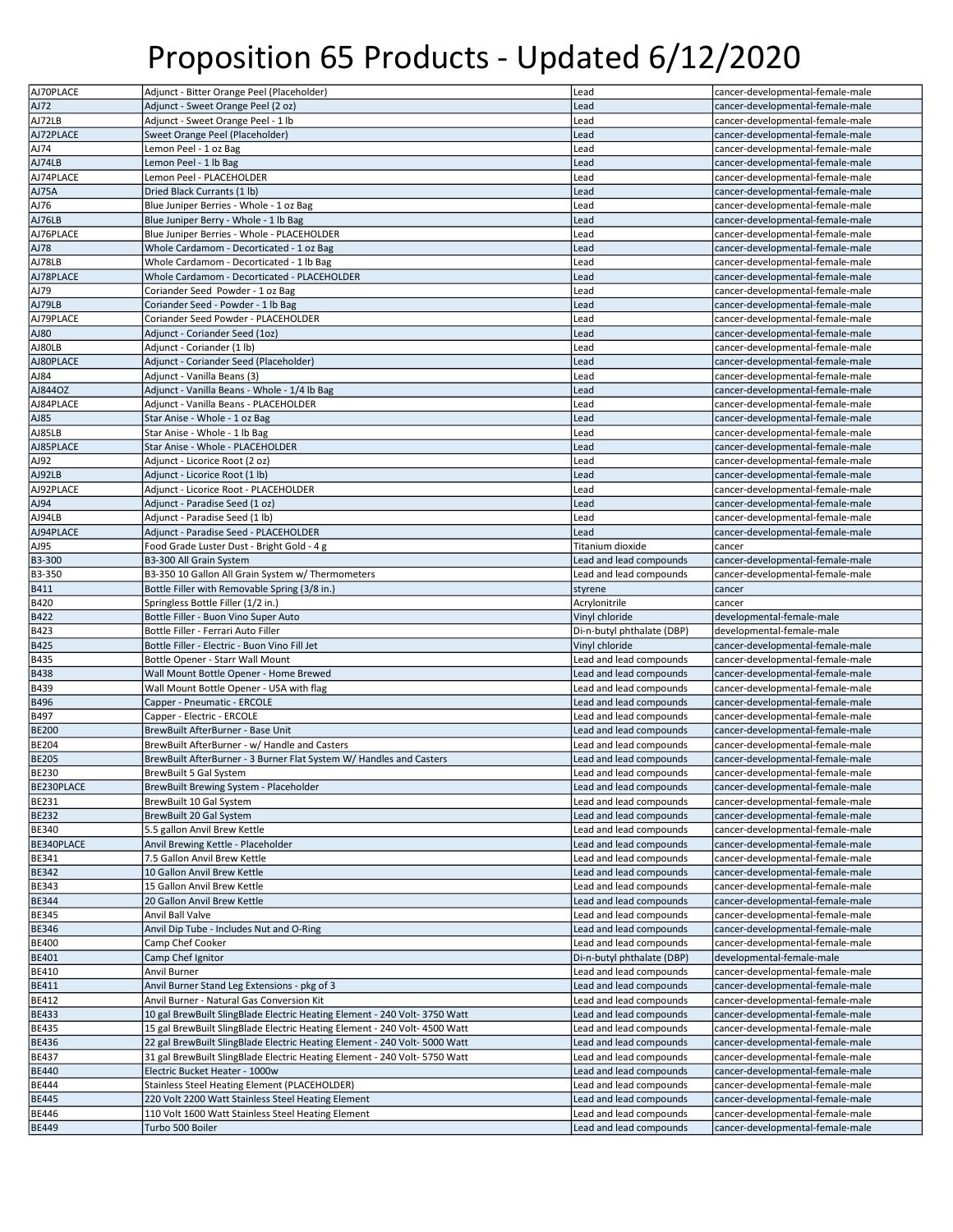| <b>BE501</b>                                                                                                                                                     | DigiBoil 35L - 1500watt - Digital 110-120V                                                | Lead and lead compounds | cancer-developmental-female-male |
|------------------------------------------------------------------------------------------------------------------------------------------------------------------|-------------------------------------------------------------------------------------------|-------------------------|----------------------------------|
| <b>BE502</b>                                                                                                                                                     | DigiBoil 35L - 2400watt - Digital 220-240V                                                | Lead and lead compounds | cancer-developmental-female-male |
|                                                                                                                                                                  | DigiBoil 65L - 3500watt - Digital 220-240V                                                |                         | cancer-developmental-female-male |
| <b>BE503</b>                                                                                                                                                     |                                                                                           | Lead and lead compounds |                                  |
| <b>BE506</b>                                                                                                                                                     | DigiMash - DigiBoil 35L and Mash Upgrade Kit - 110V                                       | Lead and lead compounds | cancer-developmental-female-male |
| <b>BE507</b>                                                                                                                                                     | DigiMash - DigiBoil 35L and Mash Upgrade Kit - 220V                                       | Lead and lead compounds | cancer-developmental-female-male |
| <b>BE508</b>                                                                                                                                                     | DigiMash - DigiBoil 65L and Mash Upgrade Kit - 220V                                       | Lead and lead compounds | cancer-developmental-female-male |
| <b>BE530</b>                                                                                                                                                     | BrewBuilt 30 Amp Power Switch w/ Cord                                                     | Lead and lead compounds | cancer-developmental-female-male |
| <b>BE541</b>                                                                                                                                                     | 10 Gallon BrewBuilt Electric Kettle                                                       | Lead and lead compounds | cancer-developmental-female-male |
| <b>BE542</b>                                                                                                                                                     | 15 Gallon BrewBuilt Electric Kettle                                                       | Lead and lead compounds | cancer-developmental-female-male |
| <b>BE543</b>                                                                                                                                                     | 22 Gallon BrewBuilt Electric Kettle                                                       | Lead and lead compounds | cancer-developmental-female-male |
| <b>BE544</b>                                                                                                                                                     | 31 Gallon BrewBuilt Electric Kettle                                                       | Lead and lead compounds | cancer-developmental-female-male |
| <b>BE545</b>                                                                                                                                                     | 50 Gallon BrewBuilt Electric Kettle                                                       | Lead and lead compounds | cancer-developmental-female-male |
| <b>BE656</b>                                                                                                                                                     | Ratchet Pulley with 3/8\ Rope (250 lb Rating)"                                            | propylene               | cancer                           |
|                                                                                                                                                                  |                                                                                           |                         |                                  |
| <b>BE745</b>                                                                                                                                                     | Anvil False Bottom Assembly - 5.5 Gallon                                                  | Lead and lead compounds | cancer-developmental-female-male |
| BE745PLACE                                                                                                                                                       | Anvil False Bottoms - Placeholder                                                         | Lead and lead compounds | cancer-developmental-female-male |
| <b>BE746</b>                                                                                                                                                     | Anvil False Bottom Assembly - 7.5 Gallon                                                  | Lead and lead compounds | cancer-developmental-female-male |
| <b>BE747</b>                                                                                                                                                     | Anvil False Bottom Assembly - 10 Gallon                                                   | Lead and lead compounds | cancer-developmental-female-male |
| <b>BE748</b>                                                                                                                                                     | Anvil False Bottom Assembly - 15 Gallon                                                   | Lead and lead compounds | cancer-developmental-female-male |
| <b>BE749</b>                                                                                                                                                     | Anvil False Bottom Assembly - 20 Gallon                                                   | Lead and lead compounds | cancer-developmental-female-male |
| <b>BE771T</b>                                                                                                                                                    | Thermometer   LCD for Fermenters                                                          | Lead and lead compounds | cancer-developmental-female-male |
| <b>BE781</b>                                                                                                                                                     | MTSs   Temp Control for InfuSsion Mash Tun                                                | Lead and lead compounds | cancer-developmental-female-male |
| <b>BE912</b>                                                                                                                                                     | <b>Gravity Sparge Arm</b>                                                                 | Lead and lead compounds | cancer-developmental-female-male |
| <b>BE921</b>                                                                                                                                                     | Temp and Float Control Box                                                                | Lead and lead compounds | cancer-developmental-female-male |
|                                                                                                                                                                  | The Ultimate Sparge Arm                                                                   |                         | cancer-developmental-female-male |
| <b>BE950</b>                                                                                                                                                     |                                                                                           | 1,3-Butadiene           |                                  |
| BF141J                                                                                                                                                           | Brehm Fruit - Pinot Noir - White Salmon Vineyards- Columbia Gorge AVA- Underwood- WA 2018 | Sulfur Dioxide          | developmental                    |
| <b>BF141K</b>                                                                                                                                                    | Brehm Fruit - Pinot Noir - Campana Ranch- Russian River Valley AVA- Sonoma- CA 2019       | Sulfur Dioxide          | developmental                    |
| <b>BF144D</b>                                                                                                                                                    | Brehm Fruit - Petit Verdot - Plum Ridge Vineyards- Sonoma Valley AVA- CA 2012             | Sulfur Dioxide          | developmental                    |
| <b>BF148F</b>                                                                                                                                                    | Brehm Fruit - Petite Sirah - Plum Ridge Vineyards- Sonoma Valley AVA- CA 2017             | Sulfur Dioxide          | developmental                    |
| BF161F                                                                                                                                                           | Brehm Fruit - Syrah - Plum Ridge Vineyards- Sonoma Valley AVA- CA 2018                    | Sulfur Dioxide          | developmental                    |
| <b>BF178D</b>                                                                                                                                                    | Brehm Fruit - Zinfandel - Dos Limones Vineyard- Sonoma Mountain AVA- CA 2019              | Sulfur Dioxide          | developmental                    |
| BF181I                                                                                                                                                           | Brehm Fruit - Chardonnay - Tolay Springs Vineyard- Carneros AVA- Sonoma- CA 2017          | Sulfur Dioxide          | developmental                    |
| <b>BF189A</b>                                                                                                                                                    | Brehm Fruit - Mourvedre - Landmark Vineyard- Sonoma Valley AVA- CA 2017                   | Sulfur Dioxide          | developmental                    |
| <b>BF196I</b>                                                                                                                                                    | Brehm Fruit - Riesling - Flume Vineyard- Columbia Gorge AVA- WA 2018                      | Sulfur Dioxide          | developmental                    |
|                                                                                                                                                                  |                                                                                           |                         |                                  |
| <b>BF203A</b>                                                                                                                                                    | Brehm Fruit - Sangiovese - Santo Giordano Vineyard- Carneros AVA- CA 2017                 | Sulfur Dioxide          | developmental                    |
| <b>BF203B</b>                                                                                                                                                    | Brehm Fruit - Sangiovese - Santo Giordano Vineyard- Carneros AVA- CA 2018                 | Sulfur Dioxide          | developmental                    |
| <b>BF204A</b>                                                                                                                                                    | Brehm Fruit - Syrah Rose - Garnier Vineyards- Mosier- Columbia Gorge AVA- OR 2017         | Sulfur Dioxide          | developmental                    |
| <b>BF206A</b>                                                                                                                                                    | Brehm Fruit - Cabernet Franc - Moody Vineyard- Columbia Valley AVA- OR 2018               | Sulfur Dioxide          | developmental                    |
|                                                                                                                                                                  |                                                                                           |                         |                                  |
| <b>BF208A</b>                                                                                                                                                    | Brehm Fruit - Primitivo - Santo Giordano Vineyard- Carneros AVA- CA 2018                  | Sulfur Dioxide          | developmental                    |
| <b>BF990</b>                                                                                                                                                     | Additive Pack for Brehm Frozen Fruit (Reds)                                               | Sulfur Dioxide          | developmental                    |
| <b>BF995</b>                                                                                                                                                     | Additive Pack for Brehm Frozen Fruit (Whites)                                             | <b>Sulfur Dioxide</b>   | developmental                    |
| BL100                                                                                                                                                            | Blichmann Therminator 40 Plate Wort Chiller                                               |                         | cancer-developmental-female-male |
|                                                                                                                                                                  |                                                                                           | Lead and lead compounds |                                  |
| <b>BL101</b>                                                                                                                                                     | Blichmann Therminator Back-Flush Hose Assembly                                            | Lead and lead compounds | cancer-developmental-female-male |
| <b>BL106</b>                                                                                                                                                     | Blichmann Tri-Clamp Blow-off kit                                                          | Lead and lead compounds | cancer-developmental-female-male |
| <b>BL109</b>                                                                                                                                                     | Blichmann 7 Gallon Fermenator Conical Leg Extensions                                      | Lead and lead compounds | cancer-developmental-female-male |
| BL110                                                                                                                                                            | Blichmann 7 Gallon Fermenator Conical Casters                                             | Lead and lead compounds | cancer-developmental-female-male |
| <b>BL116</b>                                                                                                                                                     | Blichmann 14 Gallon Fermenator Conical Leg Extensions                                     | Lead and lead compounds | cancer-developmental-female-male |
| <b>BL117</b>                                                                                                                                                     | Blichmann 14 Gallon Fermenator Conical Casters                                            | Lead and lead compounds | cancer-developmental-female-male |
| <b>BL119</b>                                                                                                                                                     | Blichmann 26 Gal Fermenator - Extension Only (For Use With 14 Gal Unit)                   | Lead and lead compounds | cancer-developmental-female-male |
|                                                                                                                                                                  | <b>Blichmann Glvcol Chiller</b>                                                           | Lead and lead compounds | cancer-developmental-female-male |
|                                                                                                                                                                  | Blichmann 27 Gallon Fermenator Conical Casters                                            | Lead and lead compounds | cancer-developmental-female-male |
|                                                                                                                                                                  | Blichmann 42 Gallon Extension Only (For Use With 27 Gal Unit)                             | Lead and lead compounds | cancer-developmental-female-male |
|                                                                                                                                                                  | Blichmann 42 Gallon Fermenator Conical Casters                                            | Lead and lead compounds | cancer-developmental-female-male |
| <b>BL146</b>                                                                                                                                                     | Blichmann Chiller Coil - 7 gal Fermenator                                                 | Lead and lead compounds | cancer-developmental-female-male |
|                                                                                                                                                                  |                                                                                           | Lead and lead compounds | cancer-developmental-female-male |
|                                                                                                                                                                  | Blichmann Chiller Coil - 14 - 42 gal Fermenator                                           |                         |                                  |
| <b>BL125</b><br><b>BL130</b><br>BL143<br><b>BL145</b><br><b>BL147</b><br><b>BL150A</b>                                                                           | Blichmann CIP Spray Ball w/ Lid Hatch                                                     | Lead and lead compounds | cancer-developmental-female-male |
|                                                                                                                                                                  | Blichmann Universal CIP Spray Ball Kit                                                    | Lead and lead compounds | cancer-developmental-female-male |
|                                                                                                                                                                  | Blichmann Spunding Valve - NPT                                                            | Lead and lead compounds | cancer-developmental-female-male |
|                                                                                                                                                                  | Blichmann Spunding Valve - T.C.                                                           | Lead and lead compounds | cancer-developmental-female-male |
|                                                                                                                                                                  | Blichmann Hellfire TopTier Burner                                                         | Lead and lead compounds | cancer-developmental-female-male |
|                                                                                                                                                                  | Blichmann Hellfire TopTier Burner Natural Gas Conversion Kit                              | Lead and lead compounds | cancer-developmental-female-male |
|                                                                                                                                                                  | Blichmann HellFire Burner Installation Kit - To Install Floor Burner On Stand             | Lead and lead compounds | cancer-developmental-female-male |
|                                                                                                                                                                  | Blichmann TopTier Shelf - 16in.X16in. 125 lb Capacity                                     | Lead and lead compounds | cancer-developmental-female-male |
|                                                                                                                                                                  | Blichmann TopTier Utility Shelf - 10in.X10in. 50lb Capacity                               | Lead and lead compounds | cancer-developmental-female-male |
|                                                                                                                                                                  | Blichmann Therminator Chiller Mounting Bracket                                            | Lead and lead compounds | cancer-developmental-female-male |
| <b>BL235</b>                                                                                                                                                     | Blichmann March Pump Mounting Bracket (No Shield)                                         | Lead and lead compounds | cancer-developmental-female-male |
|                                                                                                                                                                  |                                                                                           |                         |                                  |
| <b>BL242A</b>                                                                                                                                                    | Blichmann 42 Gallon Fermenator Conical Extension                                          | Lead and lead compounds | cancer-developmental-female-male |
|                                                                                                                                                                  | Blichmann 63 or 80 Gallon Extension Only (For Use With 27 or 42 Gal Unit)                 | Lead and lead compounds | cancer-developmental-female-male |
| <b>BL252</b>                                                                                                                                                     | Blichmann Floor Standing Burner - Replacement Regulator                                   | Lead and lead compounds | cancer-developmental-female-male |
| <b>BL253</b>                                                                                                                                                     | Blichmann Floor Standing Burner - Natural Gas Conversion                                  | Lead and lead compounds | cancer-developmental-female-male |
| <b>BL150B</b><br>BL151<br><b>BL152</b><br>BL211<br><b>BL211A</b><br><b>BL216</b><br><b>BL220</b><br><b>BL225</b><br><b>BL233</b><br><b>BL243</b><br><b>BL255</b> | KettleKartâ"¢ by Blichmann Engineeringâ"¢                                                 | Lead and lead compounds | cancer-developmental-female-male |
| <b>BL256</b>                                                                                                                                                     | Blichmann HellFireâ"¢ Floor Standing Burner                                               | Lead and lead compounds | cancer-developmental-female-male |
| <b>BL257</b>                                                                                                                                                     | Blichmann HellFireâ"¢ Floor Standing Burner Leg Extensions                                | Lead and lead compounds | cancer-developmental-female-male |
| <b>BL258</b>                                                                                                                                                     | Blichmann HellFire Floor Standing Burner - 1 BBL Version                                  | Lead and lead compounds | cancer-developmental-female-male |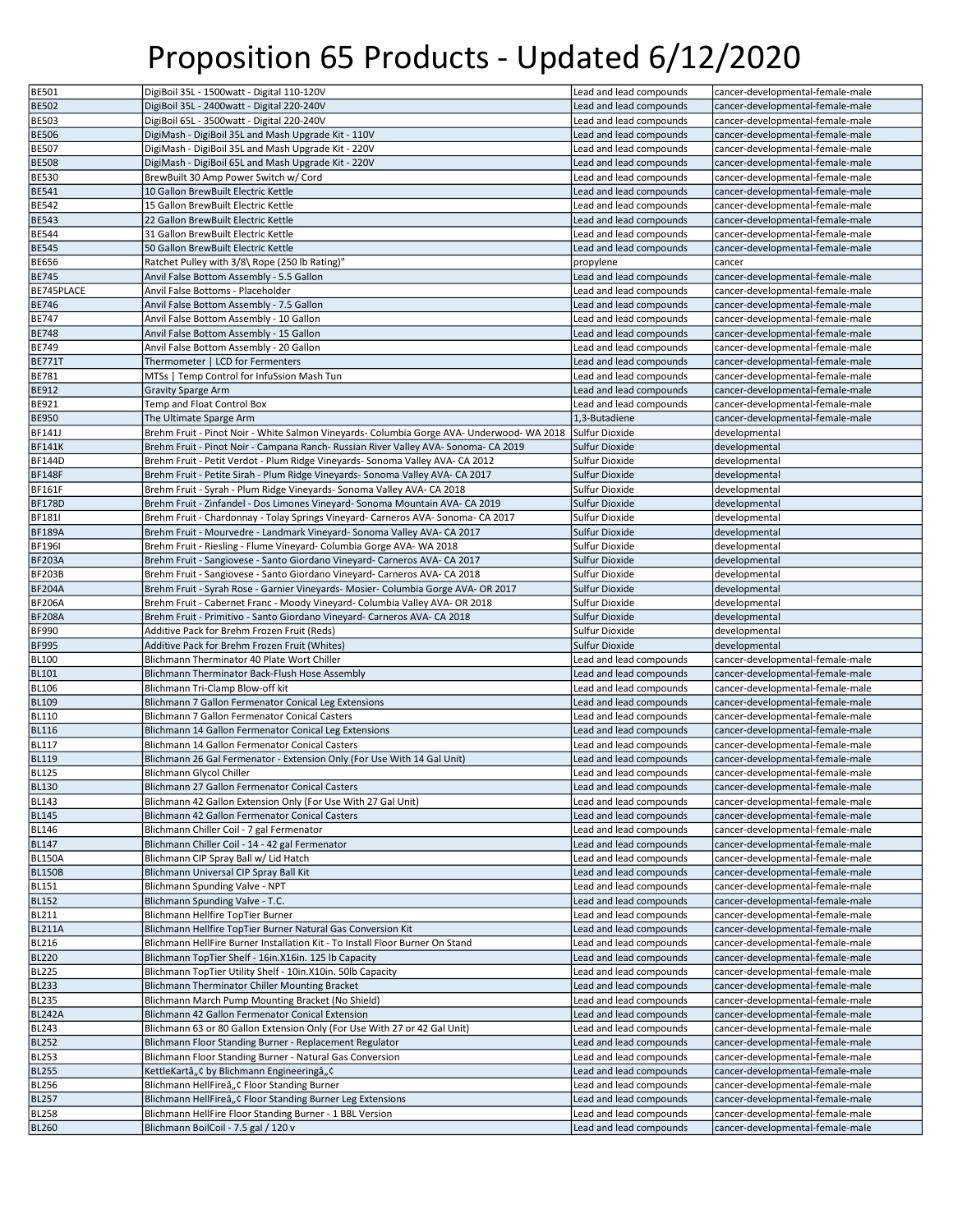| <b>BL262</b>  | Blichmann BoilCoil - 10 gal / 120 v                                                | Lead and lead compounds | cancer-developmental-female-male |
|---------------|------------------------------------------------------------------------------------|-------------------------|----------------------------------|
| <b>BL263</b>  | Blichmann BoilCoil - 10 gal / 240 v                                                | Lead and lead compounds | cancer-developmental-female-male |
| <b>BL264</b>  | Blichmann BoilCoil - 15 gal / 240 v                                                |                         |                                  |
|               |                                                                                    | Lead and lead compounds | cancer-developmental-female-male |
| <b>BL265</b>  | Blichmann BoilCoil - 20 gal / 240 v                                                | Lead and lead compounds | cancer-developmental-female-male |
| <b>BL266</b>  | Blichmann BoilCoil - 30 gal / 240 v                                                | Lead and lead compounds | cancer-developmental-female-male |
| <b>BL267</b>  | Blichmann BoilCoil - 55 gal / 240 v                                                | Lead and lead compounds | cancer-developmental-female-male |
| <b>BL275</b>  | The Cornical - Full System                                                         | Lead and lead compounds | cancer-developmental-female-male |
| <b>BL277</b>  | The Cornical - Keg Only                                                            | Lead and lead compounds | cancer-developmental-female-male |
| <b>BL279</b>  | The Cornical - Fermentation Kit                                                    | Lead and lead compounds | cancer-developmental-female-male |
| <b>BL280</b>  | Blichmann BrewVision Thermometer                                                   | Lead and lead compounds | cancer-developmental-female-male |
| <b>BL281</b>  | Blichmann BrewVision - USB Cable                                                   | Lead and lead compounds | cancer-developmental-female-male |
|               | Blichmann BrewVision Thermometer - Long 3 in Stem                                  |                         | cancer-developmental-female-male |
| <b>BL285</b>  |                                                                                    | Lead and lead compounds |                                  |
| BL290         | Blichmann Oxygen Flow Regulator                                                    | Lead and lead compounds | cancer-developmental-female-male |
| <b>BL292</b>  | Blichmann Premium In-Line Oxygenation Kit                                          | Lead and lead compounds | cancer-developmental-female-male |
| <b>BL295</b>  | Riptide Brewing Pump                                                               | Lead and lead compounds | cancer-developmental-female-male |
| <b>BL296</b>  | Riptide Brewing Pump - 50 Hz (230 V)                                               | Lead and lead compounds | cancer-developmental-female-male |
| <b>BL297</b>  | Riptide Upgrade Kit                                                                | Lead and lead compounds | cancer-developmental-female-male |
| <b>BL380</b>  | BoilerMakerâ" ¢ G2 7.5 gal Brew Pot by Blichmann Engineeringâ" ¢                   | Lead and lead compounds | cancer-developmental-female-male |
| <b>BL382</b>  | BoilerMakerâ" ¢ G2 10 gal Brew Pot by Blichmann Engineeringâ" ¢                    | Lead and lead compounds | cancer-developmental-female-male |
| <b>BL384</b>  | BoilerMakerâ" ¢ G2 15 gal Brew Pot by Blichmann Engineeringâ" ¢                    | Lead and lead compounds | cancer-developmental-female-male |
| <b>BL386</b>  | BoilerMakerâ" ¢ G2 20 gal Brew Pot by Blichmann Engineeringâ" ¢                    | Lead and lead compounds | cancer-developmental-female-male |
|               |                                                                                    |                         |                                  |
| <b>BL388</b>  | BoilerMakerâ" ¢ G2 30 gal Brew Pot by Blichmann Engineeringâ" ¢                    | Lead and lead compounds | cancer-developmental-female-male |
| <b>BL390</b>  | BoilerMaker G2 55 gal Brew Pot by Blichmann Engineering                            | Lead and lead compounds | cancer-developmental-female-male |
| <b>BL391</b>  | BoilerMakerâ" ¢ G2 Electric 7.5 gal / 120 v Brew Pot by Blichmann Engineeringâ" ¢  | Lead and lead compounds | cancer-developmental-female-male |
| BL392         | BoilerMakerâ,, ¢ G2 Electric 10 gal / 120 v Brew Pot by Blichmann Engineeringâ,, ¢ | Lead and lead compounds | cancer-developmental-female-male |
| <b>BL393</b>  | BoilerMakerâ"¢ G2 Electric 10 gal / 240 v Brew Pot by Blichmann Engineeringâ"¢     | Lead and lead compounds | cancer-developmental-female-male |
| <b>BL394</b>  | BoilerMakerâ,, ¢ G2 Electric 15 gal / 240 v Brew Pot by Blichmann Engineeringâ,, ¢ | Lead and lead compounds | cancer-developmental-female-male |
| <b>BL395</b>  | BoilerMakerâ"¢ G2 Electric 20 gal / 240 v Brew Pot by Blichmann Engineeringâ"¢     | Lead and lead compounds | cancer-developmental-female-male |
| <b>BL396</b>  | BoilerMakerâ"¢ G2 Electric 30 gal / 240 v Brew Pot by Blichmann Engineeringâ"¢     | Lead and lead compounds | cancer-developmental-female-male |
| <b>BL397</b>  | BoilerMakerâ"¢ G2 Electric 55 gal / 240 v Brew Pot by Blichmann Engineeringâ"¢     | Lead and lead compounds | cancer-developmental-female-male |
|               |                                                                                    | Lead and lead compounds | cancer-developmental-female-male |
| <b>BL399</b>  | BoilerMakerâ" ¢ G2 55 gal Extension Brew Pot by Blichmann Engineeringâ" ¢          |                         |                                  |
| <b>BL420</b>  | Blichmann ThruMometer 3/8 in. In-line Thermometer                                  | Lead and lead compounds | cancer-developmental-female-male |
| <b>BL421</b>  | Blichmann ThruMometer 1/2 in. In-line Thermometer                                  | Lead and lead compounds | cancer-developmental-female-male |
| <b>BL435</b>  | <b>Blichmann AutoSparge</b>                                                        | Lead and lead compounds | cancer-developmental-female-male |
| <b>BL450</b>  | <b>Blichmann HopRocket</b>                                                         | Lead and lead compounds | cancer-developmental-female-male |
| <b>BL455</b>  | Blichmann RIMS Rocket - 240 v                                                      | Lead and lead compounds | cancer-developmental-female-male |
| <b>BL456</b>  | Blichmann HopRocket Draft Kit                                                      | Lead and lead compounds | cancer-developmental-female-male |
| <b>BL457</b>  | Blichmann RIMS Rocket - 120 v                                                      | Lead and lead compounds | cancer-developmental-female-male |
|               |                                                                                    |                         |                                  |
|               |                                                                                    |                         |                                  |
| <b>BL460A</b> | Blichmann HERMS Coil - Small                                                       | Lead and lead compounds | cancer-developmental-female-male |
| <b>BL460B</b> | Blichmann HERMS Coil - Large                                                       | Lead and lead compounds | cancer-developmental-female-male |
| BL460PLACE    | Blichmann HERMS Coil - PLACEHOLDER                                                 | Lead and lead compounds | cancer-developmental-female-male |
| <b>BL500</b>  | Blichmann Stainless QuickConnector - 3/8in. Straight Barb                          | Lead and lead compounds | cancer-developmental-female-male |
| <b>BL505</b>  | Blichmann Stainless QuickConnector - 1/2in. Straight Barb                          | Lead and lead compounds | cancer-developmental-female-male |
| <b>BL510</b>  | Blichmann Stainless QuickConnector - 1/4in. Flare Thread                           | Lead and lead compounds | cancer-developmental-female-male |
| <b>BL515</b>  | Blichmann Stainless QuickConnector - 3/8in. 90 Deg Elbow Barb                      | Lead and lead compounds | cancer-developmental-female-male |
|               |                                                                                    | Lead and lead compounds |                                  |
| <b>BL520</b>  | Blichmann Stainless QuickConnector - 1/2in. 90 Deg Elbow Barb                      |                         | cancer-developmental-female-male |
| <b>BL525</b>  | Blichmann Stainless QuickConnector - 1/2 in. TC x 1/2 in. NPT                      | Lead and lead compounds | cancer-developmental-female-male |
| <b>BL530</b>  | Blichmann Stainless QuickConnector - 1.5 in. TC x 1/2 in. NPT                      | Lead and lead compounds | cancer-developmental-female-male |
| BL680PLACE    | Blichmann Gas Horizontal Brew System (RIMS) - PLACEHOLDER                          | Lead and lead compounds | cancer-developmental-female-male |
| BL690PLACE    | Blichmann Gas Horizontal Brew System (HERMS) - PLACEHOLDER                         | Lead and lead compounds | cancer-developmental-female-male |
| <b>BL696</b>  | Blichmann Gas Pilot System Natural Gas Conversion Kit                              | Lead and lead compounds | cancer-developmental-female-male |
| <b>BL805</b>  | Blichmann BeerGun Accessory Kit                                                    | Vinyl chloride          | cancer-developmental-female-male |
| <b>BL810</b>  | Blichmann BeerGun Bottle Filler V2                                                 | Vinyl chloride          | cancer-developmental-female-male |
| BL840PLACE    | Blichmann Whirlpool Kit                                                            | Lead and lead compounds | cancer-developmental-female-male |
| <b>BL841</b>  | G2 Linear Flow Valve Whirlpool Kit                                                 | Lead and lead compounds | cancer-developmental-female-male |
| <b>BL842</b>  | Sanitary Butterfly Valve Whirlpool Kit                                             | Lead and lead compounds | cancer-developmental-female-male |
|               |                                                                                    |                         |                                  |
| <b>BL850</b>  | Blichmann QuickCarb Keg Carbonator                                                 | Vinyl chloride          | cancer-developmental-female-male |
| <b>BL851</b>  | Blichmann QuickCarb Coupler Adapter Kit                                            | Lead and lead compounds | cancer-developmental-female-male |
| <b>BL861</b>  | Blichmann BrewCommander - 120V                                                     | Lead and lead compounds | cancer-developmental-female-male |
| <b>BL862</b>  | Blichmann BrewCommander - 240V                                                     | Lead and lead compounds | cancer-developmental-female-male |
| <b>BL863</b>  | Blichmann BrewCommander - Gas                                                      | Lead and lead compounds | cancer-developmental-female-male |
| <b>BL865</b>  | Blichmann BrewCommander - 240V Relay Module                                        | Lead and lead compounds | cancer-developmental-female-male |
| <b>BL870</b>  | Blichmann BrewEasy 5 Gallon Gas System - BrewVision Display                        | Lead and lead compounds | cancer-developmental-female-male |
| <b>BL871</b>  | Blichmann BrewEasy 5 Gallon Gas System - Celsius Display                           | Lead and lead compounds | cancer-developmental-female-male |
| <b>BL872</b>  | Blichmann BrewEasy 5 Gallon Gas System - Fahrenheit Display                        | Lead and lead compounds | cancer-developmental-female-male |
| <b>BL873</b>  |                                                                                    | Lead and lead compounds |                                  |
|               | Blichmann BrewEasy 5 Gallon Electric 120V System - BrewVision Display              |                         | cancer-developmental-female-male |
| <b>BL874</b>  | Blichmann BrewEasy 5 Gallon Electric 120V System - Celsius Display                 | Lead and lead compounds | cancer-developmental-female-male |
| <b>BL875</b>  | Blichmann BrewEasy 5 Gallon Electric 120V System - Fahrenheit Display              | Lead and lead compounds | cancer-developmental-female-male |
| <b>BL876</b>  | Blichmann BrewEasy 5 Gallon Electric 240V System - BrewVision Display              | Lead and lead compounds | cancer-developmental-female-male |
| <b>BL877</b>  | Blichmann BrewEasy 5 Gallon Electric 240V System - Celsius Display                 | Lead and lead compounds | cancer-developmental-female-male |
| <b>BL878</b>  | Blichmann BrewEasy 5 Gallon Electric 240V System - Fahrenheit Display              | Lead and lead compounds | cancer-developmental-female-male |
| <b>BL879</b>  | Blichmann BrewEasy 10 Gallon Gas System - BrewVision Display                       | Lead and lead compounds | cancer-developmental-female-male |
| <b>BL880</b>  | Blichmann BrewEasy 10 Gallon Gas System - Celsius Display                          | Lead and lead compounds | cancer-developmental-female-male |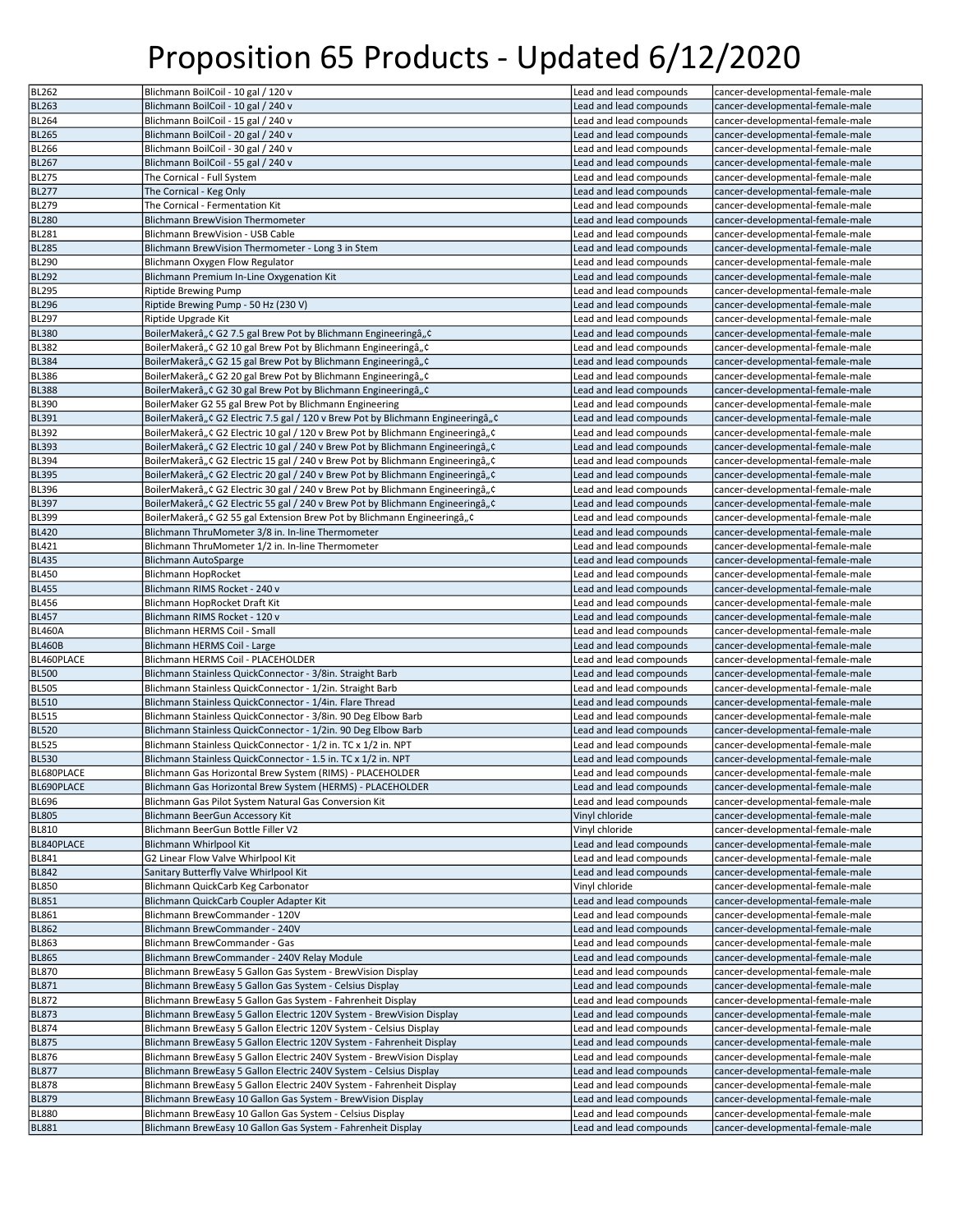| <b>BL882</b>             | Blichmann BrewEasy 10 Gallon Electric 240V System - BrewVision Display                                                                                                                            | Lead and lead compounds | cancer-developmental-female-male                                     |
|--------------------------|---------------------------------------------------------------------------------------------------------------------------------------------------------------------------------------------------|-------------------------|----------------------------------------------------------------------|
| <b>BL883</b>             | Blichmann BrewEasy 10 Gallon Electric 240V System - Celsius Display                                                                                                                               | Lead and lead compounds | cancer-developmental-female-male                                     |
|                          |                                                                                                                                                                                                   |                         |                                                                      |
| <b>BL884</b>             | Blichmann BrewEasy 10 Gallon Electric 240V System - Fahrenheit Display                                                                                                                            | Lead and lead compounds | cancer-developmental-female-male                                     |
| <b>BL885</b>             | Blichmann BrewEasy 20 Gallon Gas System - BrewVision Display                                                                                                                                      | Lead and lead compounds | cancer-developmental-female-male                                     |
| BL886                    | Blichmann BrewEasy 20 Gallon Gas System - Celsius Display                                                                                                                                         | Lead and lead compounds | cancer-developmental-female-male                                     |
| <b>BL887</b>             | Blichmann BrewEasy 20 Gallon Gas System - Fahrenheit Display                                                                                                                                      | Lead and lead compounds | cancer-developmental-female-male                                     |
| BL888                    | Blichmann BrewEasy 20 Gallon Electric 240V System - BrewVision Display                                                                                                                            | Lead and lead compounds | cancer-developmental-female-male                                     |
| <b>BL889</b>             | Blichmann BrewEasy 20 Gallon Electric 240V System - Celsius Display                                                                                                                               | Lead and lead compounds | cancer-developmental-female-male                                     |
| <b>BL890</b>             | Blichmann BrewEasy 20 Gallon Electric 240V System - Fahrenheit Display                                                                                                                            | Lead and lead compounds | cancer-developmental-female-male                                     |
| <b>BL903</b>             | Blichmann Tower of Power Dual Element Controller - 240 v                                                                                                                                          | Lead and lead compounds | cancer-developmental-female-male                                     |
| BL930                    | Blichmann Install Kit To Connect TopTier and Tower of Power Stands                                                                                                                                | Lead and lead compounds | cancer-developmental-female-male                                     |
| <b>BL950</b>             | Blichmann Tower of Power Communication Cable                                                                                                                                                      | Lead and lead compounds | cancer-developmental-female-male                                     |
| <b>BL951</b>             | Blichmann Tower of Power - Ignition Cable 72 in                                                                                                                                                   | Lead and lead compounds | cancer-developmental-female-male                                     |
|                          |                                                                                                                                                                                                   |                         |                                                                      |
| <b>BL952</b>             | Blichmann Tower of Power - Sensor Cable. GEN 2 style                                                                                                                                              | Lead and lead compounds | cancer-developmental-female-male                                     |
| <b>BL953</b>             | Blichmann Tower of Power - Ignition Electrode                                                                                                                                                     | Lead and lead compounds | cancer-developmental-female-male                                     |
| <b>BL954</b>             | Blichmann Tower of Power Extension Cord - 240 v                                                                                                                                                   | Lead and lead compounds | cancer-developmental-female-male                                     |
| <b>BL955</b>             | Blichmann Engineering Power Adapter - 6-30P                                                                                                                                                       | Lead and lead compounds | cancer-developmental-female-male                                     |
| <b>BL961</b>             | Blichmann Engineering Power Adapter -14-50P                                                                                                                                                       | Lead and lead compounds | cancer-developmental-female-male                                     |
| <b>BL970</b>             | Blichmann G1 BrewEasy Adapter Lid Kit - 5 gallon                                                                                                                                                  | Lead and lead compounds | cancer-developmental-female-male                                     |
| <b>BL971</b>             | Blichmann G1 BrewEasy Adapter Lid Kit - 10 gallon                                                                                                                                                 | Lead and lead compounds | cancer-developmental-female-male                                     |
| <b>BL972</b>             | Blichmann G1 BrewEasy Adapter Lid Kit - 20 gallon                                                                                                                                                 | Lead and lead compounds | cancer-developmental-female-male                                     |
| <b>BL975</b>             | Blichmann G2 BrewEasy Adapter Lid Kit - 5 gallon                                                                                                                                                  | Lead and lead compounds | cancer-developmental-female-male                                     |
| <b>BL976</b>             | Blichmann G2 BrewEasy Adapter Lid Kit - 10 gallon                                                                                                                                                 | Lead and lead compounds | cancer-developmental-female-male                                     |
|                          |                                                                                                                                                                                                   |                         |                                                                      |
| <b>BL977</b>             | Blichmann G2 BrewEasy Adapter Lid Kit - 20 gallon                                                                                                                                                 | Lead and lead compounds | cancer-developmental-female-male                                     |
| BL994                    | Blichmann Power Controller - 120V                                                                                                                                                                 | Lead and lead compounds | cancer-developmental-female-male                                     |
| <b>BL995</b>             | Blichmann Power Controller - 240V                                                                                                                                                                 | Lead and lead compounds | cancer-developmental-female-male                                     |
| <b>BL996</b>             | Blichmann Relay Module for Power Controller (BL995) - 240V                                                                                                                                        | Lead and lead compounds | cancer-developmental-female-male                                     |
| <b>BL997</b>             | Blichmann Mounting Bracket for Power Controller (BL994/BL995)                                                                                                                                     | Lead and lead compounds | cancer-developmental-female-male                                     |
| BL998                    | Blichmann 120V Extension Cord for Power Controller (BL994)                                                                                                                                        | Lead and lead compounds | cancer-developmental-female-male                                     |
| <b>BL999</b>             | Blichmann 240V Extension Cord for Power Controller (BL995)                                                                                                                                        | Lead and lead compounds | cancer-developmental-female-male                                     |
| BO-044-0110              | Speidel 110L BO Flat Bottom Variable Volume Tank w/ Lid                                                                                                                                           | Vinyl chloride          | cancer-developmental-female-male                                     |
| BO-044-S V0015           | Speidel 110L BO Flat Bottom Variable Volume Tank w/ Lid - PRECONFIGURED                                                                                                                           | Vinyl chloride          | cancer-developmental-female-male                                     |
| BO-055-0220              |                                                                                                                                                                                                   |                         |                                                                      |
|                          | Speidel 220L BO Flat Bottom Variable Volume Tank w/ Lid                                                                                                                                           | Vinyl chloride          | cancer-developmental-female-male                                     |
| BO-055-S V0007           | Speidel 220L BO Flat Bottom Variable Volume Tank w/ Lid - PRECONFIGURED                                                                                                                           | Vinyl chloride          | cancer-developmental-female-male                                     |
| BO-063-0290              | Speidel 290L BO Flat Bottom Variable Volume Tank w/ Lid                                                                                                                                           | Vinyl chloride          | cancer-developmental-female-male                                     |
| BO-063-S V0027           | Speidel 290L BO Flat Bottom Variable Volume Tank w/ Lid - PRECONFIGURED                                                                                                                           | Vinyl chloride          | cancer-developmental-female-male                                     |
| BO-082-0650              | Speidel 650L BO Flat Bottom Variable Volume Tank w/ Lid                                                                                                                                           | Vinyl chloride          | cancer-developmental-female-male                                     |
| BO-100-1100              |                                                                                                                                                                                                   | Vinyl chloride          |                                                                      |
|                          | Speidel 1100L BO Flat Bottom Variable Volume Tank w/ Lid                                                                                                                                          |                         | cancer-developmental-female-male                                     |
| BO-120-1600              | Speidel 1600L BO Flat Bottom Variable Volume Tank w/ Lid                                                                                                                                          | Vinyl chloride          | cancer-developmental-female-male                                     |
|                          |                                                                                                                                                                                                   |                         |                                                                      |
| <b>BRA200-UA</b>         | Braumeister - 20L (pre2015) - Used                                                                                                                                                                | Lead and lead compounds | cancer-developmental-female-male                                     |
| <b>BRA210</b>            | Braumeister - 20L Insulating Jacket                                                                                                                                                               | Chloroprene             | cancer                                                               |
| <b>BRA510</b>            | Braumeister - 50L Insulating Jacket                                                                                                                                                               | Chloroprene             | cancer                                                               |
| BRAU001                  | Braumeister Wifi Unit Upgrade                                                                                                                                                                     | Lead and lead compounds | cancer-developmental-female-male                                     |
| BRAU010                  | Braumeister V2 - 10 L                                                                                                                                                                             | Lead and lead compounds | cancer-developmental-female-male                                     |
| BRAU020                  | Braumeister V2 - 20 L                                                                                                                                                                             | Lead and lead compounds | cancer-developmental-female-male                                     |
| BRAU020-UG               | Braumeister V2 - 20 L - USED                                                                                                                                                                      | Lead and lead compounds | cancer-developmental-female-male                                     |
| BRAU025                  | Braumeister Plus - 20 L                                                                                                                                                                           | Lead and lead compounds | cancer-developmental-female-male                                     |
| BRAU055                  | Braumeister Plus - 50 L                                                                                                                                                                           | Lead and lead compounds | cancer-developmental-female-male                                     |
| BRAU055-UG               | Braumeister Plus - 50 L - USED                                                                                                                                                                    | Lead and lead compounds | cancer-developmental-female-male                                     |
|                          |                                                                                                                                                                                                   |                         |                                                                      |
| BRAU109                  | Replacement Temperature Probe for 20L & 50L Braumeister (July 2011 and later)                                                                                                                     | Lead and lead compounds | cancer-developmental-female-male                                     |
| BRAU300                  | Braumeister - 200L                                                                                                                                                                                | Lead and lead compounds | cancer-developmental-female-male                                     |
| <b>BRAU305</b>           | Braumeister - 200L Insulating Jacket                                                                                                                                                              | Chloroprene             | cancer                                                               |
| BRAU400                  | Braumeister - 500L                                                                                                                                                                                | Lead and lead compounds | cancer-developmental-female-male                                     |
| BRAU405                  | Braumeister - 500L Insulating Jacket for Kettle and Lid                                                                                                                                           | Chloroprene             | cancer                                                               |
| BRKIT100                 | Homebrew Starter Kit                                                                                                                                                                              | Vinyl chloride          | cancer-developmental-female-male                                     |
| BRKIT11                  | Homebrew Starter Kit - 1 Gallon (Irish Red)                                                                                                                                                       | Vinyl chloride          | cancer-developmental-female-male                                     |
| BRKIT12                  | Homebrew Starter Kit - 1 Gallon (American IPA)                                                                                                                                                    | Vinyl chloride          | cancer-developmental-female-male                                     |
| BRKIT13                  | Homebrew Starter Kit - 1 Gallon (Summer Wheat)                                                                                                                                                    | Vinyl chloride          | cancer-developmental-female-male                                     |
| BRKIT200                 | Deluxe Homebrewing Starter Kit                                                                                                                                                                    | Vinyl chloride          | cancer-developmental-female-male                                     |
| BRKIT300                 | Premium Homebrewing Starter Kit                                                                                                                                                                   | Vinyl chloride          | cancer-developmental-female-male                                     |
| BRKIT310                 | Premium Homebrewing and Kegging Starter Kit                                                                                                                                                       | Vinyl chloride          | cancer-developmental-female-male                                     |
| BRKIT402A1               | Premium Electric Homebrewing Starter Kit w/ 35L DigiBoil (110V) + Pale Ale (All Grain)                                                                                                            | Vinyl chloride          | cancer-developmental-female-male                                     |
| BRKIT402A2               |                                                                                                                                                                                                   |                         | cancer-developmental-female-male                                     |
|                          | Premium Electric Homebrewing Starter Kit w/ 35L DigiBoil (110V) + Pale Ale (Extract)                                                                                                              | Vinyl chloride          |                                                                      |
| BRKIT402B1               | Premium Electric Homebrewing Starter Kit w/ 35L DigiBoil (110V) + Blonde Ale (All Grain)                                                                                                          | Vinyl chloride          | cancer-developmental-female-male                                     |
| BRKIT402B2               | Premium Electric Homebrewing Starter Kit w/ 35L DigiBoil (110V) + Blonde Ale (Extract)                                                                                                            | Vinyl chloride          | cancer-developmental-female-male                                     |
| BRKIT402C1               | Premium Electric Homebrewing Starter Kit w/ 35L DigiBoil (110V) + IPA (All Grain)                                                                                                                 | Vinyl chloride          | cancer-developmental-female-male                                     |
| BRKIT402C2               | Premium Electric Homebrewing Starter Kit w/ 35L DigiBoil (110V) + IPA (Extract)                                                                                                                   | Vinyl chloride          | cancer-developmental-female-male                                     |
| BRKIT402D1               | Premium Electric Homebrewing Starter Kit w/ 35L DigiBoil (110V) + Porter (All Grain)                                                                                                              | Vinyl chloride          | cancer-developmental-female-male                                     |
| BRKIT402D2               | Premium Electric Homebrewing Starter Kit w/ 35L DigiBoil (110V) + Porter (Extract)                                                                                                                | Vinyl chloride          | cancer-developmental-female-male                                     |
| BRKIT402E1               | Premium Electric Homebrewing Starter Kit w/ 35L DigiBoil (110V) + Hefeweizen (All Grain)                                                                                                          | Vinyl chloride          | cancer-developmental-female-male                                     |
| BRKIT402E2               | Premium Electric Homebrewing Starter Kit w/ 35L DigiBoil (110V) + Hefeweizen (Extract)                                                                                                            | Vinyl chloride          | cancer-developmental-female-male                                     |
| BRKIT402F1               |                                                                                                                                                                                                   | Vinyl chloride          | cancer-developmental-female-male                                     |
|                          | Premium Electric Homebrewing Starter Kit w/ 35L DigiBoil (110V) + Hazy (All Grain)                                                                                                                |                         |                                                                      |
| BRKIT402F2<br>BRKIT402G1 | Premium Electric Homebrewing Starter Kit w/ 35L DigiBoil (110V) + Hazy (Extract)<br>Premium Electric Homebrewing Starter Kit w/ 35L DigiBoil (110V) - With Mash Upgrade - No Ingre Vinyl chloride | Vinyl chloride          | cancer-developmental-female-male<br>cancer-developmental-female-male |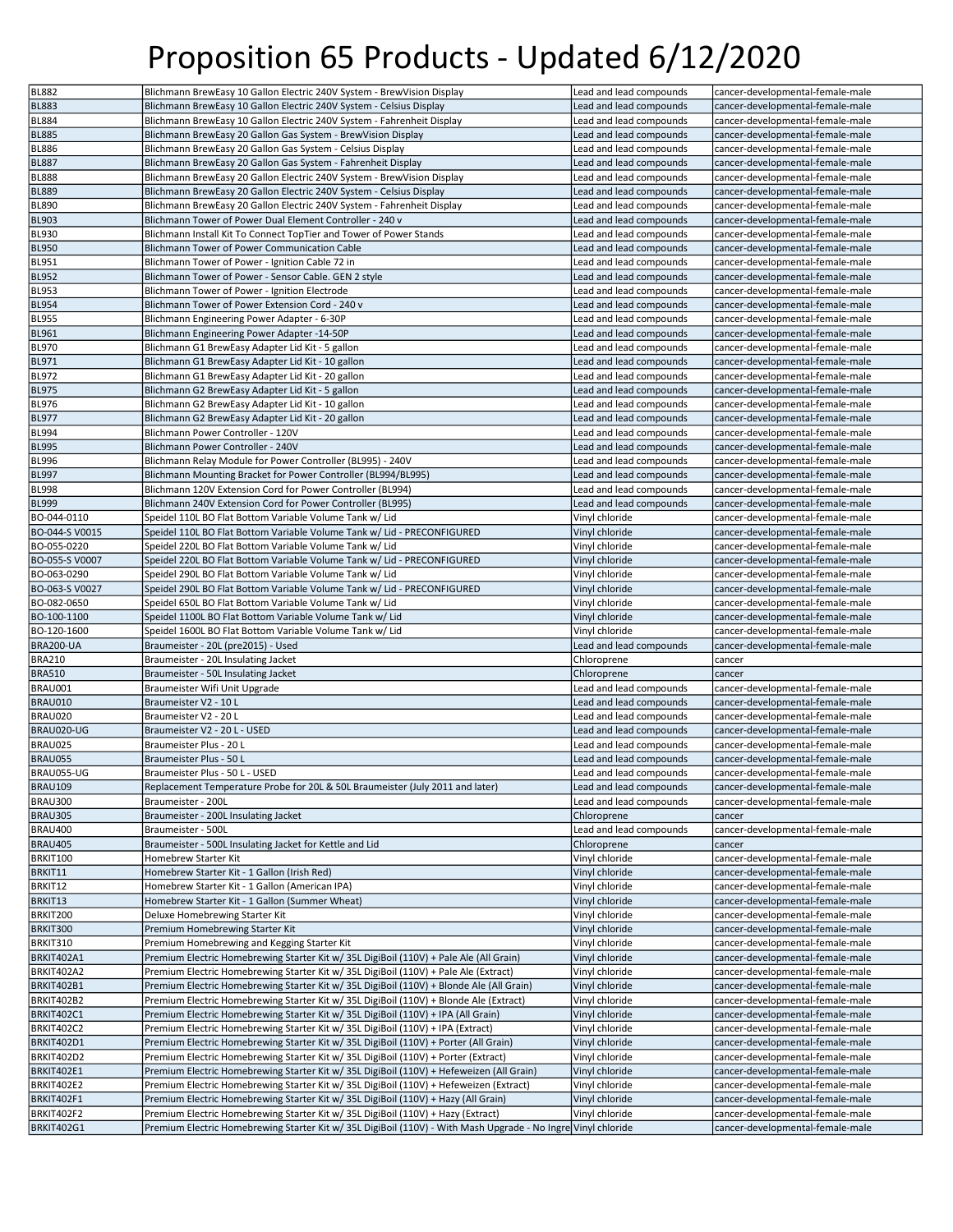| BRKIT402PLACE     | Premium Electric Homebrewing Starter Kit w/ 35L DigiBoil (Extract) - PLACEHOLDER         | Vinyl chloride              | cancer-developmental-female-male |
|-------------------|------------------------------------------------------------------------------------------|-----------------------------|----------------------------------|
| BRKIT403A1        | Premium Electric Homebrewing Starter Kit w/ 35L DigiBoil (220V) + Pale Ale (All Grain)   | Vinyl chloride              | cancer-developmental-female-male |
| BRKIT403A2        | Premium Electric Homebrewing Starter Kit w/ 35L DigiBoil (220V) + Pale Ale (Extract)     | Vinyl chloride              | cancer-developmental-female-male |
|                   |                                                                                          |                             |                                  |
| BRKIT403B1        | Premium Electric Homebrewing Starter Kit w/ 35L DigiBoil (220V) + Blonde Ale (All Grain) | Vinyl chloride              | cancer-developmental-female-male |
| BRKIT403B2        | Premium Electric Homebrewing Starter Kit w/ 35L DigiBoil (220V) + Blonde Ale (Extract)   | Vinyl chloride              | cancer-developmental-female-male |
| BRKIT403C1        | Premium Electric Homebrewing Starter Kit w/ 35L DigiBoil (220V) + IPA (All Grain)        | Vinyl chloride              | cancer-developmental-female-male |
| BRKIT403C2        | Premium Electric Homebrewing Starter Kit w/ 35L DigiBoil (220V) + IPA (Extract)          | Vinyl chloride              | cancer-developmental-female-male |
| BRKIT403D1        | Premium Electric Homebrewing Starter Kit w/ 35L DigiBoil (220V) + Porter (All Grain)     | Vinyl chloride              | cancer-developmental-female-male |
| BRKIT403D2        | Premium Electric Homebrewing Starter Kit w/ 35L DigiBoil (220V) + Porter (Extract)       | Vinyl chloride              | cancer-developmental-female-male |
| BRKIT403E1        | Premium Electric Homebrewing Starter Kit w/ 35L DigiBoil (220V) + Hefeweizen (All Grain) | Vinyl chloride              | cancer-developmental-female-male |
| BRKIT403E2        | Premium Electric Homebrewing Starter Kit w/ 35L DigiBoil (220V) + Hefeweizen (Extract)   | Vinyl chloride              | cancer-developmental-female-male |
| BRKIT403F1        | Premium Electric Homebrewing Starter Kit w/ 35L DigiBoil (220V) + Hazy (All Grain)       | Vinyl chloride              | cancer-developmental-female-male |
| BRKIT403F2        | Premium Electric Homebrewing Starter Kit w/ 35L DigiBoil (220V) + Hazy (Extract)         | Vinyl chloride              | cancer-developmental-female-male |
| BRKIT600          | Ss Brewtech Extract Equipment Kit - 2.5 gal                                              | Lead and lead compounds     | cancer-developmental-female-male |
|                   |                                                                                          |                             |                                  |
| BRKIT605          | Ss Brewtech Extract Equipment Kit - 5 gal                                                | Lead and lead compounds     | cancer-developmental-female-male |
| BRKIT610          | Ss Brewtech All Grain Equipment Kit - 5 gal                                              | Lead and lead compounds     | cancer-developmental-female-male |
| BRKIT615          | Ss Brewtech All Grain Equipment Kit - 10 gal - PLACEHOLDER                               | Lead and lead compounds     | cancer-developmental-female-male |
| BRKIT615A         | Ss Brewtech All Grain Equipment Kit - 10 gal (Chronical)                                 | Lead and lead compounds     | cancer-developmental-female-male |
| BRKIT615B         | Ss Brewtech All Grain Equipment Kit - 10 gal (Unitank)                                   | Lead and lead compounds     | cancer-developmental-female-male |
| BRKIT700          | Brewmaster Homebrew Starter Kit                                                          | Lead and lead compounds     | cancer-developmental-female-male |
| BRKIT710          | Brewmaster Deluxe Homebrew Starter Kit                                                   | Lead and lead compounds     | cancer-developmental-female-male |
| <b>CAN100</b>     | Cannular Bench Top Can Seamer (24v)                                                      | Lead and lead compounds     | cancer-developmental-female-male |
| <b>CAN101</b>     | Power Supply for Cannular Can Seamer (110v)                                              | Lead and lead compounds     | cancer-developmental-female-male |
| <b>CAN102</b>     | Power Lead for Cannular Canning Machine (Anderson Plug to Alligator Clips)               | Lead and lead compounds     | cancer-developmental-female-male |
| <b>CAN110</b>     | Cannular Pro Auto Bench Top Can Seamer (24V)                                             | Lead and lead compounds     | cancer-developmental-female-male |
|                   |                                                                                          |                             |                                  |
| <b>CAN111</b>     | Power Supply for Cannular Pro Can Seamer (110V)                                          | Lead and lead compounds     | cancer-developmental-female-male |
| CE11              | Bottle & Carboy Washer - The Blast                                                       | Vinyl chloride              | developmental-female-male        |
| <b>CE15</b>       | <b>Faucet Cleaning Adapter</b>                                                           | Lead and lead compounds     | cancer-developmental-female-male |
| <b>CE39</b>       | Rotary Bottle Washer                                                                     | Vinyl chloride              | developmental-female-male        |
| <b>CE42</b>       | Carboy Brush - Plastic Coated for PET Carboys                                            | Nickel and Nickel Compounds | cancer                           |
| CE970             | Bottle Rinsing or Sparging Base                                                          | Vinyl chloride              | developmental-female-male        |
| CE971             | Bottle Rack Only For Rinsing or Purging Base                                             | Acrylonitrile               | cancer                           |
| CE972             | Gas Purging Adapter for CE970                                                            | Lead and lead compounds     | cancer-developmental-female-male |
| <b>CE980</b>      | Clamp-On Double Bottle Sparger                                                           | 1,3-Butadiene               | cancer-developmental-female-male |
| CL102             | Keg Cleaning and Sanitizing Kit - Ball Lock                                              | Lead and lead compounds     | cancer-developmental-female-male |
|                   |                                                                                          |                             |                                  |
| CL103             | Keg Cleaning and Sanitizing Kit - Pin Lock                                               | Lead and lead compounds     | cancer-developmental-female-male |
| COF110            | Whirley-Pop Coffee Roasting Kit                                                          | Lead and lead compounds     | cancer-developmental-female-male |
| COF111            | Fresh Roast SR-540 Coffee Roasting Kit                                                   | Lead and lead compounds     | cancer-developmental-female-male |
| COF117            | Behmor 1600AB Plus Coffee Roasting Kit                                                   | Lead and lead compounds     | cancer-developmental-female-male |
| <b>COF118</b>     | Fresh Roast SR-800 Coffee Roasting Kit                                                   | Lead and lead compounds     | cancer-developmental-female-male |
| COF123            |                                                                                          |                             |                                  |
|                   | Whirley-Pop Popper (6 Quart) + Thermometer                                               | Lead and lead compounds     | cancer-developmental-female-male |
| COF140            | Gene Cafe Coffee Roaster                                                                 | Lead and lead compounds     | cancer-developmental-female-male |
|                   |                                                                                          |                             |                                  |
| COF154            | SR-540 Coffee Roaster                                                                    | Lead and lead compounds     | cancer-developmental-female-male |
| <b>COF180</b>     | SR-800 Coffee Roaster                                                                    | Lead and lead compounds     | cancer-developmental-female-male |
| COF301            | Bodum Bistro Coffee Bean Grinder                                                         | Lead and lead compounds     | cancer-developmental-female-male |
| COLDPLATE2        | Cold Plate - 8x12 - 2                                                                    | Lead and lead compounds     | cancer-developmental-female-male |
| COLDPLATEFITTING1 | $5/16$ flare x $1/4$ barb                                                                | Lead and lead compounds     | cancer-developmental-female-male |
| <b>CON207Z</b>    | 7.5 Gallon Conical Fermenter - Heated and Cooled                                         | Lead and lead compounds     | cancer-developmental-female      |
| <b>CON212Z</b>    | 14 Gallon Conical Fermenter - Heated and Cooled                                          | Lead and lead compounds     | cancer-developmental-female-male |
| CON224            | 27 Gallon Conical Fermenter - Heated and Cooled                                          | Lead and lead compounds     | cancer-developmental-female-male |
| <b>CON224Z</b>    | 27 Gallon Conical Fermenter - Heated and Cooled                                          | Lead and lead compounds     | cancer-developmental-female-male |
| CON4PJ1           | Neoprene Jacket for 1 bbl MoreBeer! Pro Conical Fermenter (CON4001)                      | Chloroprene                 | cancer                           |
| CON4PJ2           | Neoprene Jacket for 2 bbl MoreBeer! Pro Conical Fermenter (CON4002)                      | Chloroprene                 | cancer                           |
| CONP773           | <b>Blowoff Hose Kit</b>                                                                  | Vinyl chloride              | developmental-female-male        |
|                   | Temp Controlled Blow Off for Conical Lid                                                 | Vinyl chloride              | developmental-female-male        |
| CONP774           |                                                                                          |                             |                                  |
| CONP775           | CO2 Adapter with Pressure Gauge                                                          | Vinyl chloride              | cancer-developmental-female-male |
| CUSO4             | Copper Sulfate (1%) - Placeholder                                                        | Lead and lead compounds     | cancer-developmental-female-male |
| D1000             | Deluxe Kegerator Conversion Kit                                                          | Vinyl chloride              | cancer-developmental-female-male |
| D1000A            | Two Faucet Kegerator Conversion Kit                                                      | Vinyl chloride              | cancer-developmental-female-male |
| D1005             | <b>Basic Kegerator Conversion Kit</b>                                                    | Vinyl chloride              | cancer-developmental-female-male |
| D1045             | In Line Plastic Regulator                                                                | Lead and lead compounds     | cancer-developmental-female-male |
| D1050             | CO2 Tank (5 lb)                                                                          | Lead and lead compounds     | cancer-developmental-female-male |
| D1052             | CO2 Tank (20 lb)                                                                         | Lead and lead compounds     | cancer-developmental-female-male |
| D <sub>1054</sub> | Nitrogen and Argon Tank (22 cu ft)                                                       | Lead and lead compounds     | cancer-developmental-female-male |
| D1055             | 2.5 lb Aluminum CO2 Tank                                                                 | Lead and lead compounds     | cancer-developmental-female-male |
|                   |                                                                                          |                             |                                  |
| D <sub>1056</sub> | 5 lb Aluminum CO2 Tank                                                                   | Lead and lead compounds     | cancer-developmental-female-male |
| D <sub>1057</sub> | 10 lb Aluminum CO2 Tank                                                                  | Lead and lead compounds     | cancer-developmental-female-male |
| D1058             | 20 lb Aluminum CO2 Tank                                                                  | Lead and lead compounds     | cancer-developmental-female-male |
| D1060             | Dual Gauge CO2 Regulator - Premium                                                       | Lead and lead compounds     | cancer-developmental-female-male |
| D1060A            | Regulator Rebuild Kit                                                                    | Lead and lead compounds     | cancer-developmental-female-male |
| D1064             | Fermentap CO2 Regulator - Dual Gauge                                                     | Lead and lead compounds     | cancer-developmental-female-male |
| D1065             | CO2 Regulator - Dual Body - Three Gauge                                                  | Lead and lead compounds     | cancer-developmental-female-male |
| D1067A            | Secondary Regulator - 1 Way                                                              | Lead and lead compounds     | cancer-developmental-female-male |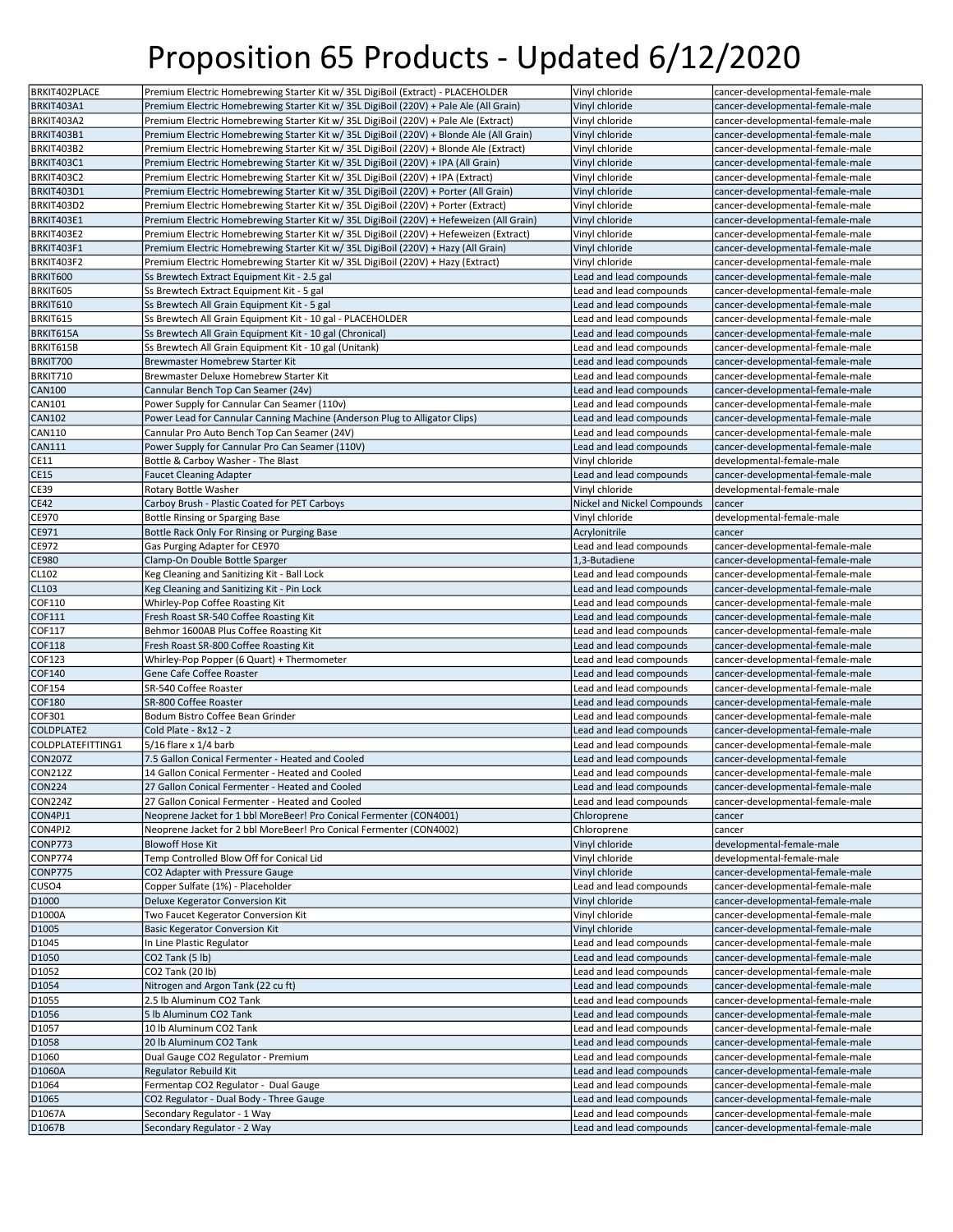| D1067C                              | Secondary Regulator - 3 Way                                       | Lead and lead compounds                            | cancer-developmental-female-male                                     |
|-------------------------------------|-------------------------------------------------------------------|----------------------------------------------------|----------------------------------------------------------------------|
| D <sub>1067D</sub>                  | Secondary Regulator - 4 Way                                       | Lead and lead compounds                            | cancer-developmental-female-male                                     |
| D1070                               | Nitrogen Regulator - Dual Gauge                                   | Lead and lead compounds                            | cancer-developmental-female-male                                     |
| D1077                               | KOMOS Dual Gauge CO2 Regulator                                    | Lead and lead compounds                            | cancer-developmental-female-male                                     |
|                                     |                                                                   |                                                    |                                                                      |
| D1080                               | Gauge Cage for Taprite Regulator                                  | Lead and lead compounds                            | cancer-developmental-female-male                                     |
| D1081                               | <b>Regulator Gauge Cage</b>                                       | Lead and lead compounds                            | cancer-developmental-female-male                                     |
| D1088                               | Gauge - Low Pressure (0-30 psi)                                   | Lead and lead compounds                            | cancer-developmental-female-male                                     |
| D1090                               | Gauge - Low Pressure (0-60 psi)                                   | Lead and lead compounds                            | cancer-developmental-female-male                                     |
| D1095                               | Gauge - High Pressure (LHT)                                       | Lead and lead compounds                            | cancer-developmental-female-male                                     |
| D1098                               | Gauge - High Pressure (RHT)                                       | Lead and lead compounds                            | cancer-developmental-female-male                                     |
| D1099                               | Gauge - Low Pressure Back Mount (1-15lb)                          | Lead and lead compounds                            | cancer-developmental-female-male                                     |
| D1100                               | <b>Regulator Gasket</b>                                           | <b>Bisphenol A</b>                                 | female                                                               |
| D1120                               | Shut Off Check/Ball Valve                                         | Lead and lead compounds                            | cancer-developmental-female-male                                     |
| D1121                               | Shutoff With Check Valve - 1/4 in MPT x 1/4 in MFL                | Lead and lead compounds                            | cancer-developmental-female-male                                     |
| D1150                               | Y-fitting - 1/4MPT x 1/4FPT x 1/4FPT                              | Lead and lead compounds                            | cancer-developmental-female-male                                     |
| D1160                               | Push In Pressure Gauge - 8mm 5/16 in (0-40 psi)                   | Lead and lead compounds                            | cancer-developmental-female-male                                     |
| D1161                               | Mini Gauge for Duotight In-Line Regulator & Blowtie G2 - 0-23 psi | Lead and lead compounds                            | cancer-developmental-female-male                                     |
| D1163                               | Mini Gauge for Duotight In-Line Regulator & Blowtie G2 - 0-60 psi | Lead and lead compounds                            | cancer-developmental-female-male                                     |
| D1200                               | Faucet - Chrome With Brass Lever                                  | Lead and lead compounds                            | cancer-developmental-female-male                                     |
| D1200A                              | Draft Faucet Parts - Coupling Nut (Chrome)                        | Lead and lead compounds                            | cancer-developmental-female-male                                     |
|                                     |                                                                   |                                                    |                                                                      |
| D1200C                              | Draft Faucet Parts - Friction Washer(White)                       | <b>Bisphenol A</b>                                 | female                                                               |
| D1200F                              | Faucet Part - Brass Lever                                         | Lead and lead compounds                            | cancer-developmental-female-male                                     |
| D1200I                              | Faucet Parts - Friction Bonnet (Below Collar)                     | Lead and lead compounds                            | cancer-developmental-female-male                                     |
| D1201                               | <b>Faucet Rebuild Kit</b>                                         | <b>Bisphenol A</b>                                 | female                                                               |
| D1205                               | Faucet - Chrome With Stainless Steel Lever                        | Lead and lead compounds                            | cancer-developmental-female-male                                     |
| D1210                               | Intertap Stainless Steel Faucet                                   | Di-n-butyl phthalate (DBP)                         | developmental-female-male                                            |
| <b>D1210KIT</b>                     | Intertap Stainless Faucet Kit                                     | Di-n-butyl phthalate (DBP)                         | developmental-female-male                                            |
| D1211                               | Intertap Chrome Plated Faucet                                     | Lead and lead compounds                            | cancer-developmental-female-male                                     |
| D1215                               | Intertap Seal Kit                                                 | Di-n-butyl phthalate (DBP)                         | developmental-female-male                                            |
| D1215A                              | Intertap Flow Control Seal Kit                                    | Di-n-butyl phthalate (DBP)                         | developmental-female-male                                            |
| D1230                               | Stout Faucet - Chrome                                             | Lead and lead compounds                            | cancer-developmental-female-male                                     |
| D1235                               | Inline Flow Control Compensator                                   | Lead and lead compounds                            | cancer-developmental-female-male                                     |
| D1239                               | Faucet Shank - Short Tower Shank                                  | Lead and lead compounds                            | cancer-developmental-female-male                                     |
| D1241                               | Faucet Shank - 2-1/2 in. with Nipple                              | Lead and lead compounds                            | cancer-developmental-female-male                                     |
| D1241A                              | Faucet Shank - 2-1/8 in. Stainless with Nut & Nipple              | Lead and lead compounds                            | cancer-developmental-female-male                                     |
| D1242                               | Faucet Shank - Short Tower Shank w/ Duotight Compatible Barb      | Lead and lead compounds                            | cancer-developmental-female-male                                     |
| D1244A                              | Faucet Shank - 3-1/8 in. Stainless with Nut & Nipple              | Lead and lead compounds                            | cancer-developmental-female-male                                     |
| D1245                               | Faucet Shank - 3-1/2 in. With Nipple                              | Lead and lead compounds                            | cancer-developmental-female-male                                     |
| D1245A                              | Faucet Shank - 4-1/8 in Stainless with Nut & Nipple               | Lead and lead compounds                            | cancer-developmental-female-male                                     |
| D1246                               | Faucet Shank - 5-1/2 in. with 3/16 in. Nipple                     | Lead and lead compounds                            | cancer-developmental-female-male                                     |
| D1246A                              | Faucet Shank - 5-1/8 in. Stainless with Nut & Nipple              | Lead and lead compounds                            | cancer-developmental-female-male                                     |
| D1246C                              | Faucet Shank - 5-1/2 in. with 1/4 in. Nipple                      | Lead and lead compounds                            | cancer-developmental-female-male                                     |
| D1247                               | Intertap Faucet Shank - 4 in. Stainless Steel w/ nut and nipple   | Lead and lead compounds                            | cancer-developmental-female-male                                     |
| D1249                               | <b>Shank Collar - Stainless</b>                                   | <b>Bisphenol A</b>                                 | female                                                               |
| D1251                               | Round Plastic Faucet Handle                                       | <b>Bisphenol A</b>                                 | female                                                               |
| D1254                               | Faucet Handle - Chrome Plated Tap Handle                          | Lead and lead compounds                            | cancer-developmental-female-male                                     |
| D1255                               | Faucet- Knob And Shank Combo                                      | Lead and lead compounds                            | cancer-developmental-female-male                                     |
| D1255S                              | Stainless Faucet/Knob/Shank                                       | Lead and lead compounds                            | cancer-developmental-female-male                                     |
| D1256                               | Intertap Faucet Shank - 6 in. Stainless Steel w/ nut and nipple   | Lead and lead compounds                            | cancer-developmental-female-male                                     |
| D <sub>1270</sub>                   | <b>Bonnet Angler</b>                                              | Lead and lead compounds                            | cancer-developmental-female-male                                     |
| D1273C                              | Blackboard/Whiteboard Illuminated Faucet Handle Full Kit          | Lead and lead compounds                            | cancer                                                               |
| D1275                               | Faucet Handle - 50 Cal BMG                                        | Lead and lead compounds                            | cancer-developmental-female-male                                     |
| D1281                               | Faucet Handle - Chalkboard Tap Handle                             | Lead and lead compounds                            | cancer-developmental-female-male                                     |
| D1281B                              | Faucet Handle - White Dry Eraser Board                            | Lead and lead compounds                            | cancer-developmental-female-male                                     |
| D1298                               | <b>Brass Tap Ferrule</b>                                          | Lead and lead compounds                            | cancer-developmental-female-male                                     |
| D1298A                              | Chrome Tap Ferrule                                                | Lead and lead compounds                            | cancer-developmental-female-male                                     |
| D1298B                              | Hanger Bolt - 5/16 in for Ferrule                                 | Lead and lead compounds                            | cancer-developmental-female-male                                     |
| D1320                               | Tower - Chrome (3 in. diam)                                       | Lead and lead compounds                            | cancer-developmental-female-male                                     |
| D1328                               | Draft Tower Fan Kit                                               | Lead and lead compounds                            | cancer-developmental-female-male                                     |
| D1340                               | Tower - Two Faucet Chrome (3 in. diam)                            | Lead and lead compounds                            | cancer-developmental-female-male                                     |
| D1351                               | Tower - 3 Faucet Chrome (3 in. Diam)                              | Lead and lead compounds                            | cancer-developmental-female-male                                     |
| D1362                               | KOMOS Cobra Draft Tower - Double                                  | Lead and lead compounds                            | cancer-developmental-female-male                                     |
| D1392                               | Tower Parts - Brass Nut                                           | Lead and lead compounds                            | cancer-developmental-female-male                                     |
| D1500A                              | Sanke Tap - Body Washer                                           | <b>Bisphenol A</b>                                 | female                                                               |
| D1500B                              | Sanke Tap - Probe Washer                                          | <b>Bisphenol A</b>                                 | female                                                               |
| D1505                               | Tap - Commercial Sanke D Style (Taprite)                          | Lead and lead compounds                            | cancer-developmental-female-male                                     |
| D1506                               | Tap - Commercial Sanke D Style                                    | Lead and lead compounds                            | cancer-developmental-female-male                                     |
| D1507                               |                                                                   | Lead and lead compounds                            | cancer-developmental-female-male                                     |
|                                     | Tap - German Slider                                               | Lead and lead compounds                            | cancer-developmental-female-male                                     |
| D1510<br>D1511                      | Tap - European Sanke Single Valve                                 |                                                    |                                                                      |
|                                     | Tap - SS European S Style                                         | Lead and lead compounds<br>Lead and lead compounds | cancer-developmental-female-male<br>cancer-developmental-female-male |
| D1520                               |                                                                   |                                                    |                                                                      |
|                                     | Tap - Guinness                                                    |                                                    |                                                                      |
|                                     | Tap - G Type                                                      | Lead and lead compounds                            | cancer-developmental-female-male                                     |
| D1530<br>D1540<br>D <sub>1551</sub> | <b>Bronco Hand Pump</b><br><b>Shorty Hand Pump</b>                | Lead and lead compounds<br>Lead and lead compounds | cancer-developmental-female-male<br>cancer-developmental-female-male |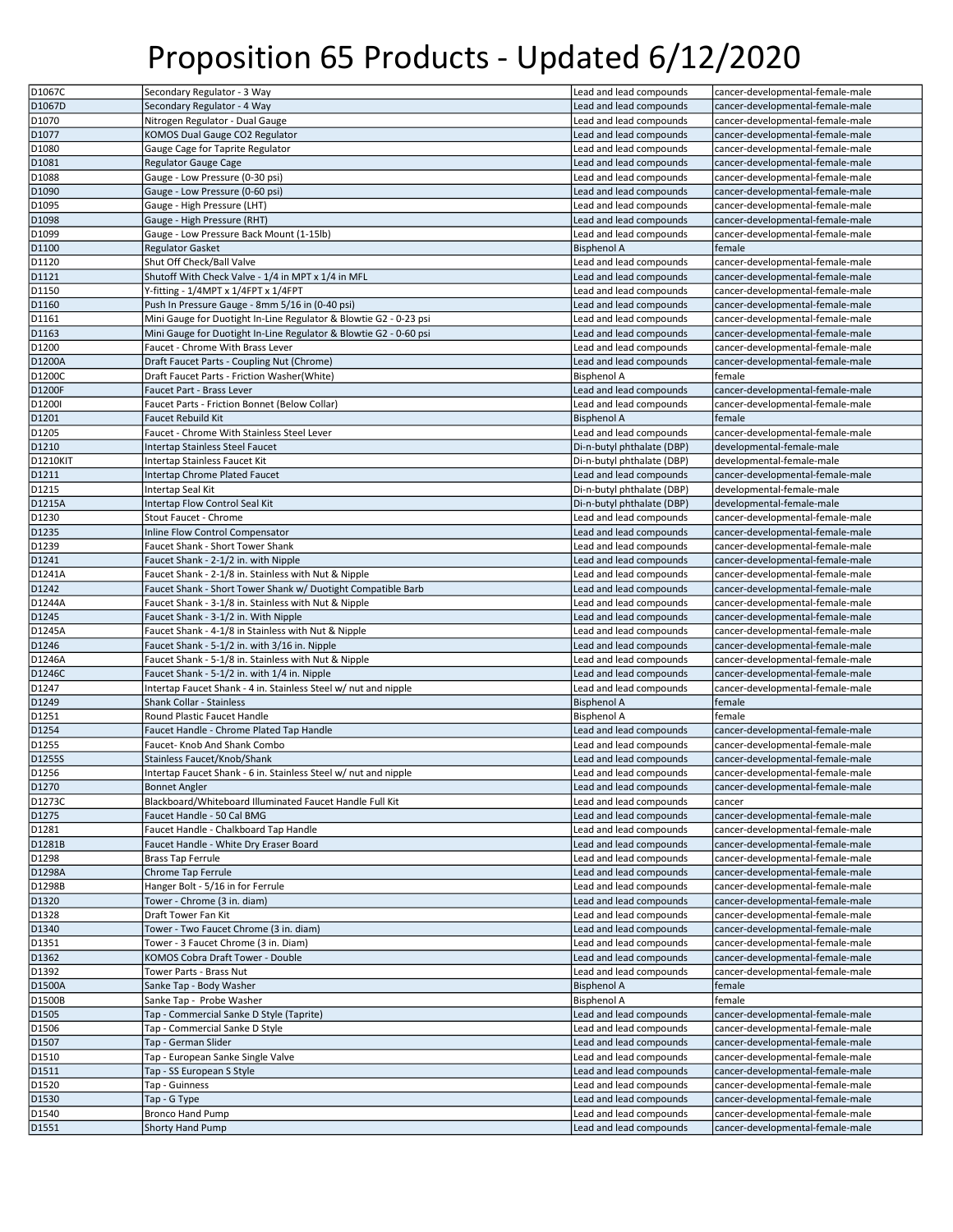| D1553                   | Party Pump Kit                                                                                                | Di-n-butyl phthalate (DBP)                               | developmental-female-male                                            |
|-------------------------|---------------------------------------------------------------------------------------------------------------|----------------------------------------------------------|----------------------------------------------------------------------|
| D1600                   | <b>Draft Cleaning Kit</b>                                                                                     | Lead and lead compounds                                  | cancer-developmental-female-male                                     |
| D1601                   | Pump for Draft Cleaning Kit                                                                                   | Lead and lead compounds                                  | cancer-developmental-female-male                                     |
| D1700                   | SuperFlex Beverage Tubing (3/16 in. ID) - By the Foot                                                         | Vinyl chloride                                           | developmental-female-male                                            |
| D1700B                  | SuperFlex Beverage Tubing (3/16 in. ID) - 5 Ft. Length                                                        | Vinyl chloride                                           | developmental-female-male                                            |
| D1700BULK               | SuperFlex Beverage Tubing (3/16 in. ID) Roll of 100 ft                                                        | Vinyl chloride                                           | developmental-female-male                                            |
| D1700C                  | SuperFlex Beverage Tubing (3/16 in. ID) - 10 Ft. Length                                                       | Vinyl chloride                                           | developmental-female-male                                            |
| D1700D                  | SuperFlex Beverage Tubing (3/16 in. ID) - 1 Ft. Length                                                        | Vinyl chloride                                           | developmental-female-male                                            |
| D1700E                  | SuperFlex Beverage Tubing (3/16 in. ID) - 3 Ft. Length                                                        | Vinyl chloride                                           | developmental-female-male                                            |
| D1700H                  | SuperFlex Beverage Tubing (3/16 in. ID) - 20 Ft. Length                                                       | Vinyl chloride                                           | developmental-female-male                                            |
| D1700I                  | SuperFlex Beverage Tubing (3/16 in. ID) - 25 Ft. Length                                                       | Vinyl chloride                                           | developmental-female-male                                            |
| D1700J                  | SuperFlex Beverage Tubing (3/16 in. ID) - 30 Ft. Length                                                       | Vinyl chloride                                           | developmental-female-male                                            |
| D1700PLACE              | SuperFlex Beverage Tubing (3/16 in. ID) - Placeholder                                                         | Di-n-butyl phthalate (DBP)                               | developmental-female-male                                            |
| D1702                   | Beverage Tubing (1/4 in. ID) - By the Foot                                                                    | Vinyl chloride                                           | developmental-female-male                                            |
| D1702A                  | Beverage Tubing (1/4 in. ID) - 5 Ft. Length                                                                   | Vinyl chloride                                           | developmental-female-male                                            |
| D1702B                  | Beverage Tubing (1/4 in. ID) - 10 Ft. Length                                                                  | Vinyl chloride                                           | developmental-female-male                                            |
| D1702BULK               | Beverage Tubing (1/4 in. ID) - 100 ft. Roll                                                                   | Vinyl chloride                                           | developmental-female-male                                            |
| D1702D                  | Beverage Tubing (1/4 in. ID) - 1 Ft. Length                                                                   | Vinyl chloride                                           | developmental-female-male                                            |
| D1702E                  | Beverage Tubing (1/4 in. ID) - 3 Ft. Length                                                                   | Vinyl chloride                                           | developmental-female-male                                            |
| D1702F                  | Beverage Tubing (1/4 in. ID) - 6 Ft. Length                                                                   | Vinyl chloride                                           | developmental-female-male                                            |
| D1702H                  | Beverage Tubing (1/4 in. ID) - 20 Ft. Length                                                                  | Vinyl chloride                                           | developmental-female-male                                            |
| D1702I                  | Beverage Tubing (1/4 in. ID) - 25 Ft. Length                                                                  | Vinyl chloride                                           | developmental-female-male                                            |
| D1702PLACE              | Beverage Tubing (1/4 in. ID) - PLACEHOLDER                                                                    | Di-n-butyl phthalate (DBP)                               | developmental-female-male                                            |
| D1704                   | Beverage Tubing (5/16 in. ID) - By the Foot                                                                   | Vinyl chloride                                           | developmental-female-male                                            |
| D1704A                  | Beverage Tubing (5/16 in. ID) - 5 Ft. Length                                                                  | Vinyl chloride                                           | developmental-female-male                                            |
| D1704B                  | Beverage Tubing (5/16 in. ID) - 10 Ft. Length                                                                 | Vinyl chloride                                           | developmental-female-male                                            |
| D1704BULK               | Beverage Tubing (5/16 in ID) Roll of 100 ft                                                                   | Vinyl chloride                                           | developmental-female-male                                            |
| D1704D                  | Beverage Tubing (5/16 in. ID) - 1 Ft. Length                                                                  | Vinyl chloride                                           | developmental-female-male                                            |
| D1704E                  | Beverage Tubing (5/16 in. ID) - 3 Ft. Length                                                                  | Vinyl chloride                                           | developmental-female-male                                            |
| D1704F                  | Beverage Tubing (5/16 in. ID) - 6 Ft. Length                                                                  | Vinyl chloride                                           | developmental-female-male                                            |
| D1704H                  | Beverage Tubing (5/16 in. ID) - 20 Ft. Length                                                                 | Vinyl chloride                                           | developmental-female-male                                            |
| D1704I                  | Beverage Tubing (5/16 in. ID) - 25 Ft. Length                                                                 | Vinyl chloride                                           | developmental-female-male                                            |
| D1704J                  | Beverage Tubing (5/16 in. ID) - 30 Ft. Length                                                                 | Vinyl chloride                                           | developmental-female-male                                            |
| D1704PLACE              | Beverage Tubing (5/16 in. ID) - Placeholder                                                                   | Di-n-butyl phthalate (DBP)                               | developmental-female-male                                            |
| D1706                   | Beverage Tubing (3/8 in. ID) - By the Foot                                                                    | Vinyl chloride                                           | developmental-female-male                                            |
| D1706A                  | Beverage Tubing (3/8 in. ID) - 5 Ft. Length                                                                   | Vinyl chloride                                           | developmental-female-male                                            |
| D1706B                  | Beverage Tubing (3/8 in. ID) - 10 Ft. Length                                                                  | Vinyl chloride                                           | developmental-female-male                                            |
| D1706BULK               | Beverage Tubing (3/8 in ID) Roll of 100 ft                                                                    | Vinyl chloride                                           | developmental-female-male                                            |
| D1706D                  | Beverage Tubing (3/8 in. ID) - 1 Ft. Length                                                                   | Vinyl chloride                                           | developmental-female-male                                            |
| D1706E                  | Beverage Tubing (3/8 in. ID) - 3 Ft. Length                                                                   | Vinyl chloride                                           | developmental-female-male                                            |
| D1706F                  | Beverage Tubing (3/8 in. ID) - 6 Ft. Length                                                                   | Vinyl chloride                                           | developmental-female-male                                            |
| D1706H                  | Beverage Tubing (3/8 in. ID) - 20 Ft. Length                                                                  | Vinyl chloride                                           | developmental-female-male                                            |
| D1706PLACE              | Beverage Tubing (3/8 in ID) - Placeholder                                                                     | Di-n-butyl phthalate (DBP)                               | developmental-female-male                                            |
| D1710                   | Beverage Tubing (1/2 in ID) - By the Foot                                                                     | Vinyl chloride                                           | developmental-female-male                                            |
| D1710A                  | Beverage Tubing (1/2 in ID) - 5 Ft. Length                                                                    | Vinyl chloride                                           | developmental-female-male                                            |
| D1710B                  | Beverage Tubing (1/2 in ID) - 10 Ft. Length                                                                   | Vinyl chloride                                           | developmental-female-male                                            |
| D1710BULK               | Beverage Tubing (1/2 in ID) Roll of 100ft                                                                     | Vinyl chloride                                           | developmental-female-male                                            |
| D1710E                  | Beverage Tubing (1/2 in ID) - 3 Ft. Length                                                                    | Vinyl chloride                                           | developmental-female-male                                            |
| D1710H                  | Beverage Tubing (1/2 in ID) - 20 Ft. Length                                                                   | Vinyl chloride                                           | developmental-female-male                                            |
| D1710PLACE              | Beverage Tubing (1/2 in ID) - Placeholder                                                                     | Di-n-butyl phthalate (DBP)                               | developmental-female-male                                            |
| D1716                   | EVA Beer Line Tubing - 3/16 in (5 mm) ID - By the Foot                                                        | Di-n-butyl phthalate (DBP)                               | developmental-female-male                                            |
| D1716A                  | EVA Beer Line Tubing - 3/16 in (5 mm) ID - 5 Ft. Length                                                       | Di-n-butyl phthalate (DBP)                               | developmental-female-male<br>developmental-female-male               |
| D1716B                  | EVA Beer Line Tubing - 3/16 in (5 mm) ID - 10 Ft. Length                                                      | Di-n-butyl phthalate (DBP)                               |                                                                      |
| D1716BULK<br>D1716PLACE | EVA Beer Line Tubing - 3/16 in (5 mm) ID - 30 m Roll<br>EVA Beer Line Tubing - 3/16 in (5 mm) ID -PLACEHOLDER | Di-n-butyl phthalate (DBP)<br>Di-n-butyl phthalate (DBP) | developmental-female-male<br>developmental-female-male               |
|                         |                                                                                                               | Lead and lead compounds                                  |                                                                      |
| D1740<br>D1745          | Hex Nut<br>Sanke to Ball Lock Adapter - Beer Side                                                             | Lead and lead compounds                                  | cancer-developmental-female-male<br>cancer-developmental-female-male |
| D1746                   | Sanke to Ball Lock Adapter - Gas Side                                                                         | Lead and lead compounds                                  | cancer-developmental-female-male                                     |
|                         |                                                                                                               | Lead and lead compounds                                  | cancer-developmental-female-male                                     |
| D1750<br>D1751          | Wing Nut<br>KOMOS Draft Box Beverage Jumper - Sanke                                                           | Vinyl chloride                                           | developmental-female-male                                            |
| D1752                   | KOMOS Draft Box Beverage Jumper - Ball Lock                                                                   | Vinyl chloride                                           | developmental-female-male                                            |
| D1760                   | Komos Draft Box Connection Kit - 2 Tap American Sanke D                                                       | Lead and lead compounds                                  | cancer-developmental-female-male                                     |
| D1761                   | Komos Draft Box Connection Kit - 2 Tap Ball Lock                                                              | Lead and lead compounds                                  | cancer-developmental-female-male                                     |
| D1762                   | Komos Draft Box Connection Kit - 4 Tap American Sanke D                                                       | Lead and lead compounds                                  | cancer-developmental-female-male                                     |
| D1763                   | Komos Draft Box Connection Kit - 4 Tap Ball Lock                                                              | Lead and lead compounds                                  | cancer-developmental-female-male                                     |
| D1800                   | Gas Manifold - 2 Way                                                                                          | Lead and lead compounds                                  | cancer-developmental-female-male                                     |
| D1800PLACE              | Gas Manifold - PLACEHOLDER                                                                                    | Lead and lead compounds                                  | cancer-developmental-female-male                                     |
| D1802                   | Gas Manifold - 2 Way Aluminum (KegLand) 1/4\ Barb"                                                            | Lead and lead compounds                                  | cancer-developmental-female-male                                     |
| D1802PLACE              | 1/4\ Aluminum Gas Manifold - PLACEHOLDER"                                                                     | Lead and lead compounds                                  | cancer-developmental-female-male                                     |
| D1805                   | Gas Manifold - 3 Way                                                                                          | Lead and lead compounds                                  | cancer-developmental-female-male                                     |
| D1807                   | Gas Manifold - 3 Way Aluminum (KegLand) 1/4\ Barb"                                                            | Lead and lead compounds                                  | cancer-developmental-female-male                                     |
| D1810                   | Gas Manifold - 4 Way                                                                                          | Lead and lead compounds                                  | cancer-developmental-female-male                                     |
| D1811                   | Gas Manifold - 4 Way Aluminum (KegLand) 1/4\ Barb"                                                            | Lead and lead compounds                                  | cancer-developmental-female-male                                     |
| D1813                   | Gas Manifold - 5 Way Aluminum (KegLand) 1/4\ Barb"                                                            | Lead and lead compounds                                  | cancer-developmental-female-male                                     |
|                         |                                                                                                               |                                                          |                                                                      |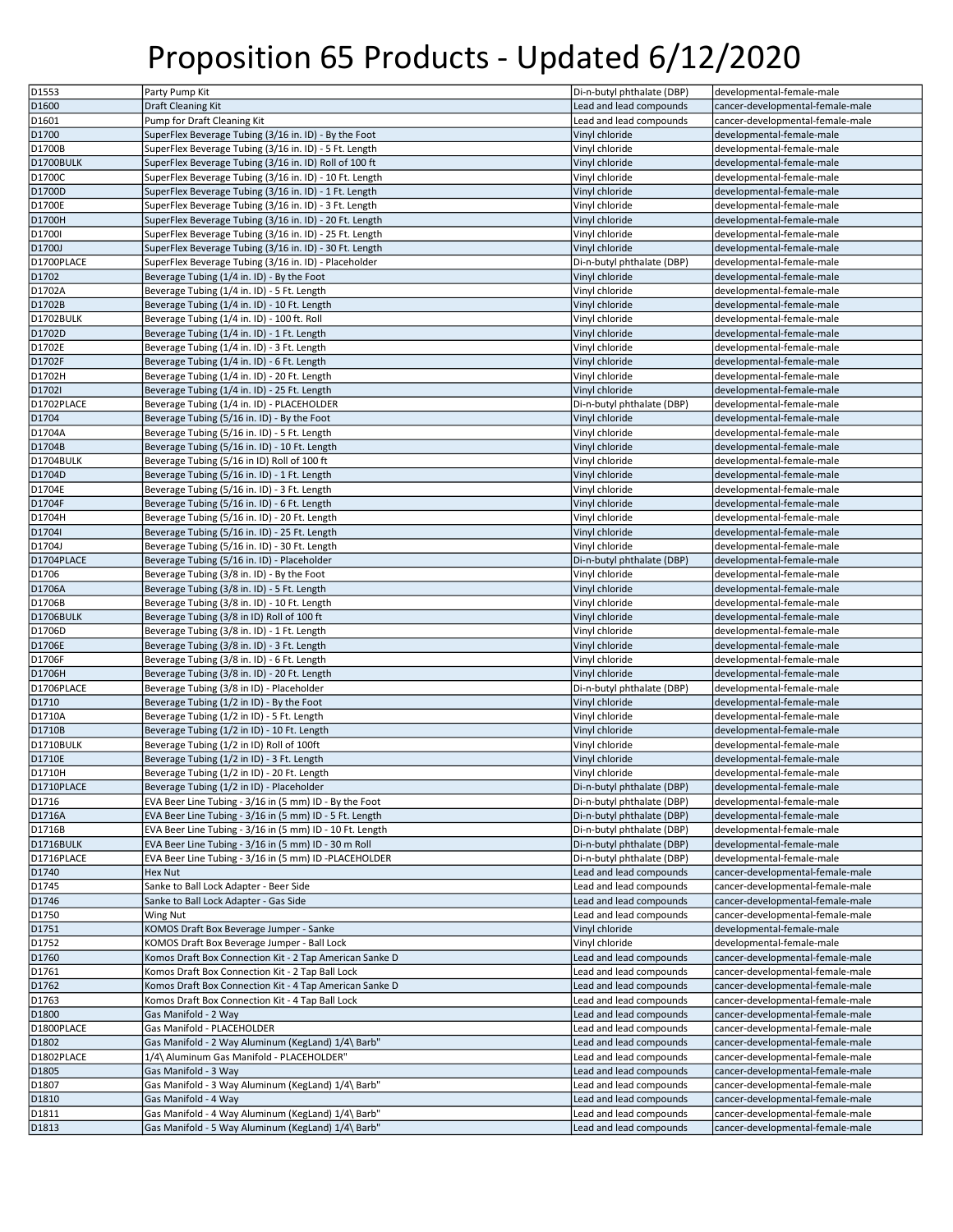| D <sub>1815</sub>       | Gas Manifold - 6 Way                                                            | Lead and lead compounds      | cancer-developmental-female-male                              |
|-------------------------|---------------------------------------------------------------------------------|------------------------------|---------------------------------------------------------------|
| D1816                   | Gas Manifold - 6 Way Aluminum (KegLand) 1/4\ Barb"                              | Lead and lead compounds      | cancer-developmental-female-male                              |
| D1820                   | Gas Manifold - Add On Assembly                                                  | Lead and lead compounds      | cancer-developmental-female-male                              |
|                         |                                                                                 |                              |                                                               |
| D1820B                  | Gas Manifold Parts - Nipple                                                     | Lead and lead compounds      | cancer-developmental-female-male                              |
| D1830                   | Gas Manifold - Brass Pressure Relief Valve                                      | Lead and lead compounds      | cancer-developmental-female-male                              |
| D <sub>1840</sub>       | CO2 Tee - Rigid Plastic                                                         | <b>Bisphenol A</b>           | female                                                        |
| D1870                   | In-Line Check/Ball Valve                                                        | Lead and lead compounds      | cancer-developmental-female-male                              |
| D1880                   | Tubing Splicer - 3/16 in x 3/8 in                                               | Lead and lead compounds      | cancer-developmental-female-male                              |
| D1900                   | Draft Jockey Box - One Keg                                                      | Vinyl chloride               | cancer-developmental-female-male                              |
| D1910                   | Draft Jockey Box - Two Keg                                                      | Vinyl chloride               | cancer-developmental-female-male                              |
| D1911                   | Komos Two Tap Draft Box - Standard with Ultra Cooler                            | Lead and lead compounds      | cancer-developmental-female-male                              |
|                         |                                                                                 |                              |                                                               |
| D1912                   | Komos Four Tap Draft Box - Standard with Ultra Cooler                           | Lead and lead compounds      | cancer-developmental-female-male                              |
| D1913                   | Komos Two Tap Draft Box - Standard with Stainless Cooler                        | Lead and lead compounds      | cancer-developmental-female-male                              |
| D1914                   | Komos Four Tap Draft Box - Standard with Stainless Cooler                       | Lead and lead compounds      | cancer-developmental-female-male                              |
| D1915                   | KOMOS Rubicon Two Tap Draft Box with Slimline Plate                             | Lead and lead compounds      | cancer-developmental-female-male                              |
| D1922                   | 3 in Pass Through Shank                                                         | Lead and lead compounds      | cancer-developmental-female-male                              |
| D1924                   | Pass Through Shank - 4-1/2 in.                                                  | Lead and lead compounds      | cancer-developmental-female-male                              |
| <b>DS120</b>            | Copper Pot Still                                                                | Lead and lead compounds      | cancer-developmental-female-male                              |
| <b>DS130</b>            | Copper Reflux Still                                                             | Lead and lead compounds      | cancer-developmental-female-male                              |
|                         |                                                                                 |                              |                                                               |
| <b>DS145</b>            | Connection Kit for Copper Pot and Reflux Stills (DS120 / DS130)                 | Lead and lead compounds      | cancer-developmental-female-male                              |
| <b>DS200</b>            | Turbo 500 Condenser                                                             | Di-n-butyl phthalate (DBP)   | developmental-female-male                                     |
| <b>DS205</b>            | Still Spirits T500 Copper Condenser                                             | Lead and lead compounds      | cancer-developmental-female-male                              |
| DS210                   | Still Spirits Pot Still Copper Condenser                                        | Lead and lead compounds      | cancer-developmental-female-male                              |
| <b>DS211</b>            | Still Spirits Copper Pot Still Alembic Dome Top                                 | Lead and lead compounds      | cancer-developmental-female-male                              |
| <b>DS215</b>            | Still Spirits Air Still Water Distiller                                         | Lead and lead compounds      | cancer-developmental-female-male                              |
|                         |                                                                                 |                              | cancer-developmental-female-male                              |
| <b>DS250</b>            | Still Spirits T500 Complete Still Kit - Stainless Condenser                     | Lead and lead compounds      |                                                               |
| <b>DS251</b>            | Still Spirits T500 Complete Still Kit - Copper Condenser                        | Lead and lead compounds      | cancer-developmental-female-male                              |
| <b>DS252</b>            | Still Spirits T500 Complete Still Kit - Copper Alembic Condenser                | Lead and lead compounds      | cancer-developmental-female-male                              |
| <b>DS262</b>            | Still Top Conversion Kit - Copper Alembic Condenser (DS210)                     | Lead and lead compounds      | cancer-developmental-female-male                              |
| <b>DS270A</b>           | DigiBoil Complete Still Kit (35L / 110V) - Copper Pot Still Condenser           | Lead and lead compounds      | cancer-developmental-female-male                              |
| <b>DS270B</b>           | DigiBoil Complete Still Kit (35L / 220V) - Copper Pot Still Condenser           | Lead and lead compounds      | cancer-developmental-female-male                              |
| DS270PLACE              | DigiBoil Complete Still Kit (35L) - Copper Pot Still Condenser - PLACEHOLDER    | Lead and lead compounds      | cancer-developmental-female-male                              |
|                         |                                                                                 |                              |                                                               |
| <b>DS271A</b>           | DigiBoil Complete Still Kit (35L / 110V) - Copper Reflux Still Condenser        | Lead and lead compounds      | cancer-developmental-female-male                              |
| <b>DS271B</b>           | DigiBoil Complete Still Kit (35L / 220V) - Copper Reflux Still Condenser        | Lead and lead compounds      | cancer-developmental-female-male                              |
| DS271PLACE              | DigiBoil Complete Still Kit (35L) - Copper Reflux Still Condenser - PLACEHOLDER | Lead and lead compounds      | cancer-developmental-female-male                              |
| E300                    | <b>Electronic Float Switch</b>                                                  | Lead and lead compounds      | cancer-developmental-female-male                              |
| FE110                   | FermZilla - Fermentasaurus G2 - 27 L                                            | Butadeine                    | cancer-developmental-female-male                              |
| FE145                   |                                                                                 |                              |                                                               |
|                         |                                                                                 |                              |                                                               |
|                         | FermZilla Flat Bottom Fermenter - 30L                                           | <b>Butadeine</b>             | cancer-developmental-female-male                              |
| FE147                   | FermZilla All Rounder Fermenter - 30L                                           | Butadeine                    | cancer-developmental-female-male                              |
| FE148                   | FermZilla All Rounder Fermenter - 60L                                           | Butadeine                    | cancer-developmental-female-male                              |
| FE150                   | BrewKeg10 Litre                                                                 |                              | Lead and lead compounds, Cadicancer-developmental-female-male |
| FE151                   | <b>BrewKeg Dosing Device</b>                                                    | Nickel and Nickel Compounds  | cancer-developmental-female-male                              |
| FE152                   | WilliamsWarn Counter Pressure Bottle Filler                                     | Vinyl chloride               | cancer-developmental-female-male                              |
| FE153                   | BrewKeg Transfer Kit (Corny Keg)                                                | Nickel and Nickel Compounds, | Licancer-developmental-female-male                            |
|                         |                                                                                 |                              | cancer-developmental-female-male                              |
| FE154                   | <b>BrewKeg Pressure Gauge</b>                                                   | Lead and lead compounds      |                                                               |
| FE157                   | WilliamsWarn Beer Dispense Line with Plastic Tap                                | Nickel and Nickel Compounds  | cancer-developmental-female-male                              |
| FE158                   | WilliamsWarn Soda Stream Bottle Adapter                                         | Lead and lead compounds      | cancer-developmental-female-male                              |
| FE161                   | BrewKeg50 Litre                                                                 |                              | Lead and lead compounds. Cadicancer-developmental-female-male |
| FE175                   | Anvil Carboy Cooling System                                                     | Lead and lead compounds      | cancer-developmental-female-male                              |
| FE176                   | Anvil Cooling System for 4 gal Bucket Fermenter                                 | Lead and lead compounds      | cancer-developmental-female-male                              |
|                         | Anvil Cooling System for 7.5 gal Bucket Fermenter                               | Lead and lead compounds      | cancer-developmental-female-male                              |
|                         | GrainFather Conical - Pro Edition                                               | Lead and lead compounds      | cancer-developmental-female-male                              |
|                         |                                                                                 |                              |                                                               |
| FE232                   | GrainFather Conical - Basic Cooling Edition                                     | Lead and lead compounds      | cancer-developmental-female-male                              |
| FE233                   | GrainFather Conical - Temp Controller                                           | Lead and lead compounds      | cancer-developmental-female-male                              |
| FE290                   | Glass Demijohn - 1.3 G (5 L) - Narrow Mouth                                     | Lead and lead compounds      | cancer-developmental-female-male                              |
| FE177<br>FE231<br>FE291 | Glass Demijohn - 1.3 G (5 L) - Wide Mouth                                       | Lead and lead compounds      | cancer-developmental-female-male                              |
| FE292                   | Glass Demijohn - 2.6 G (10 L) - Wide Mouth                                      | Lead and lead compounds      | cancer-developmental-female-male                              |
| FE293                   | Glass Demijohn - 4 G (15 L) - Wide Mouth                                        | Lead and lead compounds      | cancer-developmental-female-male                              |
| FE294                   | Glass Demijohn - 9 G (34 L) - Narrow Mouth                                      | Lead and lead compounds      | cancer-developmental-female-male                              |
|                         |                                                                                 | Lead and lead compounds      |                                                               |
| FE295                   | Glass Demijohn - 9 G (34 L) - Wide Mouth                                        |                              | cancer-developmental-female-male                              |
| FE296                   | Glass Demijohn - 14 G (54 L) - Narrow Mouth                                     | Lead and lead compounds      | cancer-developmental-female-male                              |
| <b>FE329A</b>           | BrewBuilt Neoprene Carboy Sleeve - 5 Gal                                        | Chloroprene                  | cancer                                                        |
| <b>FE329B</b>           | BrewBuilt Neoprene Carboy Sleeve - 6 Gal                                        | Chloroprene                  | cancer                                                        |
| <b>FE329C</b>           | BrewBuilt Neoprene Carboy Sleeve - 6.5 Gal                                      | Chloroprene                  | cancer                                                        |
| FE329PLACE              | BrewBuilt Neoprene Carboy Sleeve - PLACEHOLDER                                  | Chloroprene                  | cancer                                                        |
| FE376                   | Oxygenation Partial System                                                      | Vinyl chloride               | cancer-developmental-female-male                              |
|                         |                                                                                 |                              |                                                               |
| FE378                   | Oxygen Regulator - For Disposable Tanks w/barb                                  | Lead and lead compounds      | cancer-developmental-female-male                              |
| FE380                   | <b>Aeration System</b>                                                          | Lead and lead compounds      | cancer-developmental-female-male                              |
| FE381                   | Dual Gauge Oxygen Regulator - For Disposable Tanks                              | Lead and lead compounds      | cancer-developmental-female-male                              |
| FE382                   | <b>Aeration Partial System</b>                                                  | Lead and lead compounds      | cancer-developmental-female-male                              |
| FE383                   | <b>Aeration Pump</b>                                                            | Lead and lead compounds      | cancer-developmental-female-male                              |
| FE390                   | Stainless in-line Oxygenation Assembly                                          | Chromium                     | cancer-developmental-female-male                              |
|                         | Stainless in-line Oxygenation Assembly with no Barbs                            | Chromium                     | cancer-developmental-female-male                              |
| FE390A<br>FE391         | The OxyWandâ"¢ Oxygenation Kit (0.5 Micron)                                     | Vinyl chloride               | cancer-developmental-female-male                              |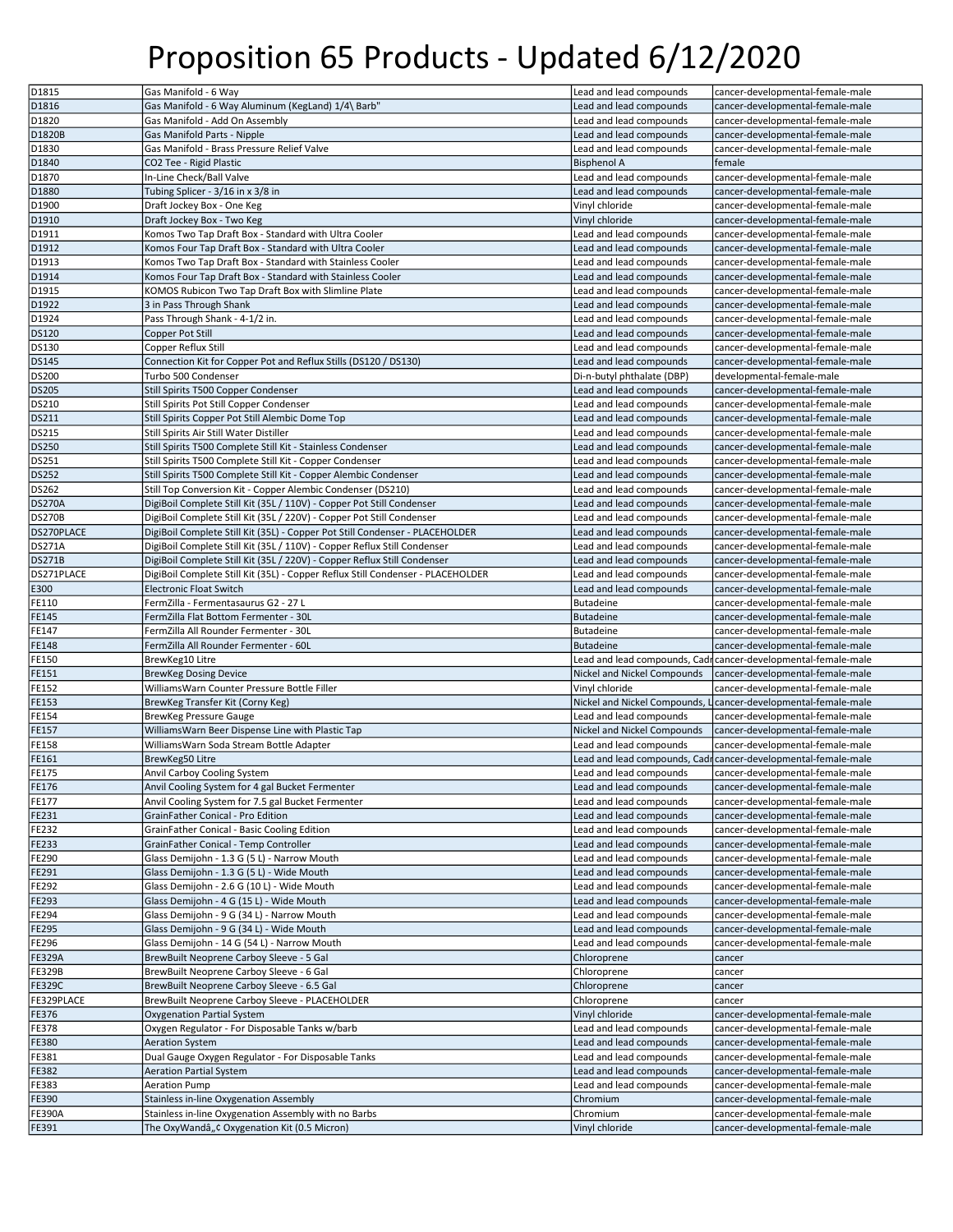| <b>FE391B</b> | The OxyWandâ"¢ Oxygenation Kit (2 Micron)                                                    | Vinyl chloride          | cancer-developmental-female-male |
|---------------|----------------------------------------------------------------------------------------------|-------------------------|----------------------------------|
| FE392         | OxyWand - 0.5 Micron                                                                         | Lead and lead compounds | cancer-developmental-female-male |
| <b>FE392A</b> | OxyWand Attachment Kit                                                                       | Vinyl chloride          | cancer-developmental-female-male |
| FE393         | OxyWandâ"¢ - 2 Micron                                                                        | Lead and lead compounds | cancer-developmental-female-male |
| FE396         | 1/2 in MPT Oxygen Stone - 2 Micron                                                           | Chromium                | cancer-developmental-female-male |
| FE397         | 1.5\ Oxygenation End Cap W/ QD set"                                                          | Chromium                | cancer-developmental-female-male |
| FE399         | 2\ Oxygenation End Cap W/ QD Set"                                                            | Chromium                | cancer-developmental-female-male |
| FE581         | Kegmenter - 58 L (4 in TC Lid w/ Ball Lock Posts- Floating Dip Tube)                         | Lead and lead compounds | cancer-developmental-female-male |
| FE582         | Kegmenter - 29 L (4 in TC Lid w/ Ball Lock Posts- Floating Dip Tube)                         | Lead and lead compounds | cancer-developmental-female-male |
| FE600         | Johnson Analog Temperature Controller                                                        | Lead and lead compounds | cancer-developmental-female-male |
| FE601         | Ranco Single-Stage Controller (Wired)                                                        | Lead and lead compounds | cancer-developmental-female-male |
| <b>FE601A</b> | Ranco Digital Temperature Controller (Not Wired)                                             | Lead and lead compounds | cancer-developmental-female-male |
| FE602         | Ranco Two-Stage Controller (Wired)                                                           | Lead and lead compounds | cancer-developmental-female-male |
| FE604         | MKII Temperature Controller                                                                  | Lead and lead compounds | cancer-developmental-female-male |
| FE609         | Johnson A421 Digital Temperature Controller (Wired)                                          | Lead and lead compounds | cancer-developmental-female-male |
| <b>FE610B</b> | Ranco Controller - Replacement Temperature Sensor                                            | Lead and lead compounds | cancer-developmental-female-male |
| FE611B        | Johnson Controller - Replacement Temperature Sensor                                          | Lead and lead compounds | cancer-developmental-female-male |
| FE635         | CoolBot - Walk-In Cooler Controller for window air conditioner                               | Lead and lead compounds | cancer-developmental-female-male |
|               | CoolBot Pro - Walk-In Cooler Controller for Window A/C Unit (WiFi Enabled)                   | Lead and lead compounds | cancer-developmental-female-male |
| FE636         |                                                                                              |                         |                                  |
| FE640         | Inkbird Dual Stage Digital Temperature Controller                                            | Lead and lead compounds | cancer-developmental-female-male |
| FE642         | Inkbird Dual Relay Programmable Temperature Controller - 12 Stage                            | Lead and lead compounds | cancer-developmental-female-male |
| FE644         | Inkbird Dual Stage Digital Temperature Controller (WiFi Enabled)                             | Lead and lead compounds | cancer-developmental-female-male |
| FE650         | FermWrap - 40 Watt Fermentation Heater                                                       | Lead and lead compounds | cancer-developmental-female-male |
| FE655         | Anvil Temperature Controller                                                                 | Lead and lead compounds | cancer-developmental-female-male |
| FE661         | Anvil O2 Wand with Regulator                                                                 | Lead and lead compounds | cancer-developmental-female-male |
| <b>FE788</b>  | Stainless Spigot for Speidel Plastic Fermenters                                              | Lead and lead compounds | cancer-developmental-female-male |
| FE801         | Brew Bucket 7 gal FTSs System                                                                | Lead and lead compounds | cancer-developmental-female-male |
| <b>FE804A</b> | FTSs   14 gal Brew Bucket                                                                    | Lead and lead compounds | cancer-developmental-female-male |
| FE806         | Brew Bucket 3.5 gal Mini FTSs                                                                | Lead and lead compounds | cancer-developmental-female-male |
| FE811         | Chronical 7 Gal FTSs System                                                                  | Lead and lead compounds | cancer-developmental-female-male |
| FE811H        | FTSs Heating Retrofit Upgrade - Chronical Fermenters & Unitanks                              | Lead and lead compounds | cancer-developmental-female-male |
| FE812         | Chronical Neoprene Jacket for FTSs - 7 gal                                                   | Chloroprene             | cancer-developmental             |
| <b>FE816A</b> | 14 gal   Chronical BME Fermenter w/ FTSs Chilling Kit                                        | Lead and lead compounds | cancer-developmental-female-male |
| FE816B        | 14 gal   Chronical BME Fermenter w/ FTSs Heating/Chilling Kit                                | Lead and lead compounds | cancer-developmental-female-male |
| FE817A        | Half bbl   Chronical BME Fermenter w/ FTSs Chilling Kit                                      | Lead and lead compounds | cancer-developmental-female-male |
| FE817B        | Half bbl   Chronical BME Fermenter w/ FTSs Heating/Chilling Kit                              | Lead and lead compounds | cancer-developmental-female-male |
| <b>FE818A</b> | 7 gal   Chronical BME Fermenter w/ FTSs Chilling Kit                                         | Lead and lead compounds | cancer-developmental-female-male |
| <b>FE818B</b> | 7 gal   Chronical BME Fermenter w/ FTSs Heating/Chilling Kit                                 | Lead and lead compounds | cancer-developmental-female-male |
| FE824         | Chronical 14 Gal FTSs System                                                                 | Lead and lead compounds | cancer-developmental-female-male |
| <b>FE825</b>  | Chronical Half Barrel FTSs System (10 Clamp)                                                 | Lead and lead compounds | cancer-developmental-female-male |
| FE8251        | Chronical Half Barrel FTSs System (8 Clamp)                                                  | Lead and lead compounds | cancer-developmental-female-male |
| FE825PLACE    | Chronical Half Barrel FTSs System - PLACEHOLDER                                              | Lead and lead compounds | cancer-developmental-female-male |
| FE826         | Blow Off Cane   3 in TC for 7 Gal Chronical                                                  | Lead and lead compounds | cancer-developmental-female-male |
| FE827         | Blow Off Cane   3 in TC for 14 Gal Chronical                                                 | Lead and lead compounds | cancer-developmental-female-male |
| FE828         | Blow Off Cane   3 in TC for Half BBL Chronical                                               | Lead and lead compounds | cancer-developmental-female-male |
| FE829         | Blow Off Cane   3 in TC for 1 BBL Chronical                                                  | Lead and lead compounds | cancer-developmental-female-male |
| FE831         | 1 bbl   Chronical Brewmaster Edition Fermenter                                               | Lead and lead compounds | cancer-developmental-female-male |
| FE831A        | 1 bbl   Chronical BME Fermenter w/ FTSs Chilling Kit                                         | Lead and lead compounds | cancer-developmental-female-male |
| <b>FE831B</b> | 1 bbl   Chronical BME Fermenter w/ FTSs Heating/Chilling Kit                                 | Lead and lead compounds | cancer-developmental-female-male |
| <b>FE832</b>  | FTSs Temp Control for BrewMaster Chronicals                                                  | Vinyl chloride          | cancer-developmental-female-male |
| <b>FE850</b>  | FTSs Heating and Chilling Package for 7 Gal Chronical                                        | Vinyl chloride          | cancer-developmental-female-male |
| FE851         | FTSs Heating and Chilling Package for 14 Gal Chronical                                       | Vinyl chloride          | cancer-developmental-female-male |
| FE852         | FTSs Heating and Chilling Package for Half Barrel Chronical                                  | Vinyl chloride          | developmental-female-male        |
| <b>FE853A</b> | FTSs Heating and Chilling Package for BrewMaster Chronicals w/ Threaded Shelf                | Vinyl chloride          | developmental-female-male        |
| <b>FE853B</b> | FTSs Heating and Chilling Package for BrewMaster Chronicals w/ Tri-Clamp Shelf               | Vinyl chloride          | developmental-female-male        |
| FE853PLACE    | FTSs Heating and Chilling Package for BrewMaster Edition Chronicals & Unitanks - PLACEHOLDER | Vinyl chloride          | developmental-female-male        |
| <b>FE860A</b> | 10 gal   Ss Brite Tank w/ Coil- Jacket- and FTSs                                             | Lead and lead compounds | cancer-developmental-female-male |
| FE861         | 1 bbl   Ss Brite Tank                                                                        | Lead and lead compounds | cancer-developmental-female-male |
| FE861A        | 1 bbl   Ss Brite Tank w/ Coil- Jacket- and FTSs                                              | Lead and lead compounds | cancer-developmental-female-male |
| FE862         | Handle - Brite Tanks                                                                         | Lead and lead compounds | cancer-developmental-female-male |
| FE863         | Chiller Coil / Neoprene Jacket - 1 BBL Brite Tank                                            | Lead and lead compounds | cancer-developmental-female-male |
| FE865         | Chiller Coil / Neoprene Jacket - 10 Gal Brite Tank                                           | Lead and lead compounds | cancer-developmental-female-male |
|               |                                                                                              |                         |                                  |
| FE866         | 20 gal   Ss BME Brite Tank                                                                   | Lead and lead compounds | cancer-developmental-female-male |
| <b>FE866A</b> | 20 gal   Ss BME Brite Tank w/ FTSs Chilling Package                                          | Lead and lead compounds | cancer-developmental-female-male |
| FE868         | 1 BBL   Ss BME Brite Tank                                                                    | Lead and lead compounds | cancer-developmental-female-male |
| <b>FE868A</b> | 1 BBL   Ss BME Brite Tank w/ FTSs Chilling Package                                           | Lead and lead compounds | cancer-developmental-female-male |
| FE870         | Hose Barb   1/2 in Elbow for Blow-Off                                                        | Lead and lead compounds | cancer-developmental-female-male |
| <b>FE880</b>  | Thermowell   Weldless Threaded                                                               | Lead and lead compounds | cancer-developmental-female-male |
| FE881W        | Ss Weldless Pressure Relief Valve - Wider 2015 Model                                         | Lead and lead compounds | cancer-developmental-female-male |
| FE883         | Ss Weldless Thermowell - 300 mm (for FTSs)                                                   | Lead and lead compounds | cancer-developmental-female-male |
| FE884         | Ss Weldless Thermowell - 200 mm                                                              | Lead and lead compounds | cancer-developmental-female-male |
| FE885         | 7 gal   Ss Unitank                                                                           | Lead and lead compounds | cancer-developmental-female-male |
| FE885A        | 7 gal   Ss Unitank w/ FTSs Chilling Kit                                                      | Lead and lead compounds | cancer-developmental-female-male |
| <b>FE885B</b> | 7 gal   Ss Unitank w/ FTSs Heating/Chilling Kit                                              | Lead and lead compounds | cancer-developmental-female-male |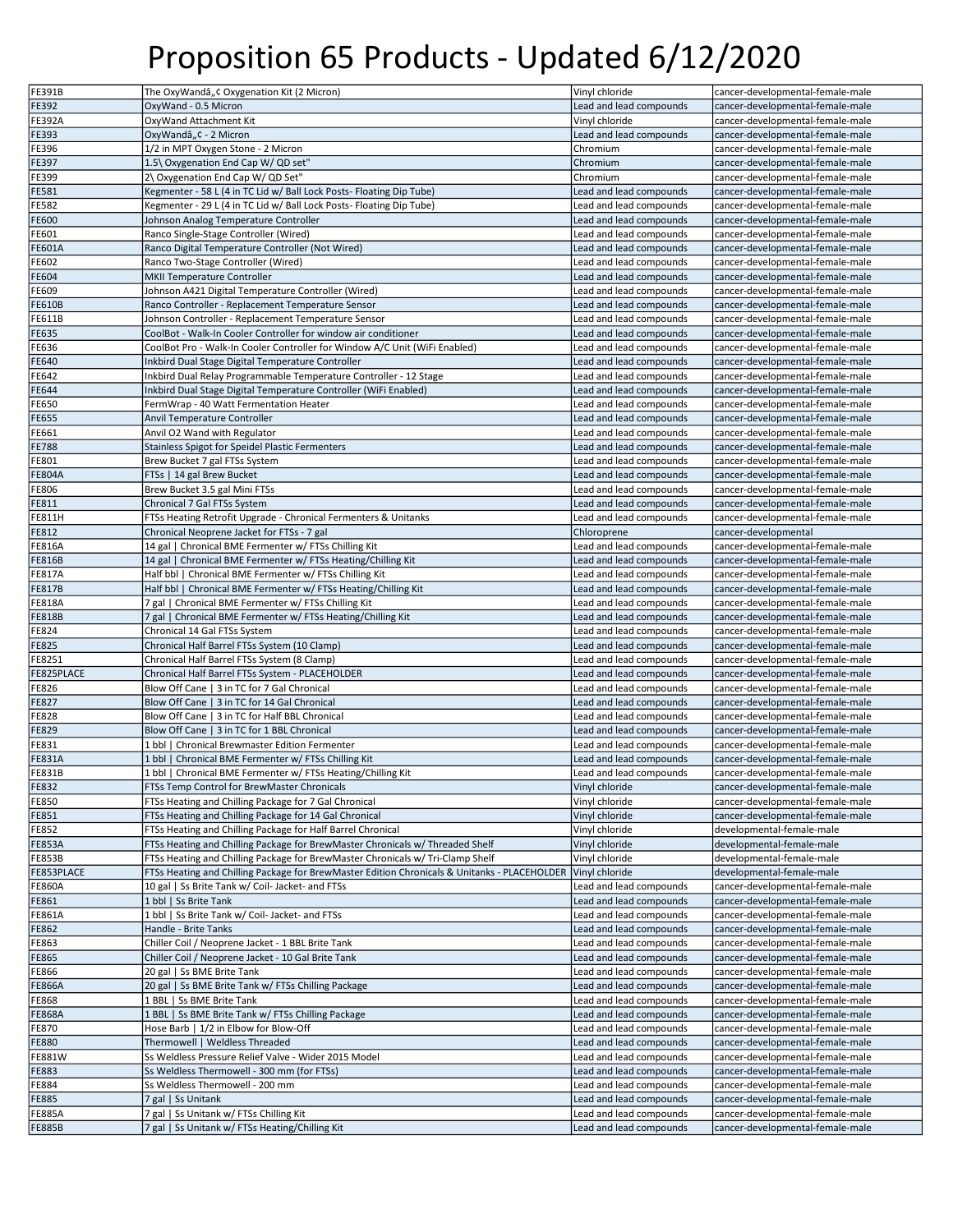| <b>FE887</b>                 | 14 gal   Ss Unitank                                                                                                          | Lead and lead compounds    | cancer-developmental-female-male |
|------------------------------|------------------------------------------------------------------------------------------------------------------------------|----------------------------|----------------------------------|
| <b>FE887A</b>                | 14 gal   Ss Unitank with FTSs Chilling Package                                                                               | Lead and lead compounds    | cancer-developmental-female-male |
|                              |                                                                                                                              |                            |                                  |
| <b>FE887B</b>                | 14 gal   Ss Unitank with FTSs Heating & Chilling Package                                                                     | Lead and lead compounds    | cancer-developmental-female-male |
| FE889                        | Half BBL   Ss Unitank                                                                                                        | Lead and lead compounds    | cancer-developmental-female-male |
| FE889A                       | Half BBL   Ss Unitank with FTSs Chilling Package                                                                             | Lead and lead compounds    | cancer-developmental-female-male |
| <b>FE889B</b>                | Half BBL   Ss Unitank with FTSs Heating & Chilling Package                                                                   | Lead and lead compounds    | cancer-developmental-female-male |
| FE890                        | 1 bbl   Ss Unitank                                                                                                           | Lead and lead compounds    | cancer-developmental-female-male |
| <b>FE890A</b>                | 1 bbl   Ss Unitank w/ FTSs Chilling Kit                                                                                      | Lead and lead compounds    | cancer-developmental-female-male |
| <b>FE890B</b>                | 1 bbl   Ss Unitank w/ FTSs Heating/Chilling Kit                                                                              | Lead and lead compounds    | cancer-developmental-female-male |
| FE900                        | FastFerment - 7.9 Gallon Conical Fermenter                                                                                   | Di-n-butyl phthalate (DBP) | cancer                           |
| FE920                        | FastFerment - 14 Gallon Conical Fermenter                                                                                    | Di-n-butyl phthalate (DBP) | cancer                           |
|                              |                                                                                                                              |                            |                                  |
| FE925                        | FastFerment - 3 Gallon Conical Fermenter                                                                                     | Di-n-butyl phthalate (DBP) | cancer                           |
| FE961                        | Blowtie Diaphragm Spunding Valve Complete Kit                                                                                | Lead and lead compounds    | cancer-developmental-female-male |
| FE962                        | Blowtie G2 Diaphragm Spunding Valve - Adjustable PRV w/ Integrated Gauge (0-23 psi)                                          | Lead and lead compounds    | cancer-developmental-female-male |
| FF10                         | Fruit Flavorings - Cherry (4 oz)                                                                                             | Benzene                    | cancer-developmental-female-male |
| FF10 BULK                    | Fruit Flavoring - Cherry (Gallon)                                                                                            | Benzene                    | cancer-developmental-female-male |
| FF30                         | Fruit Flavorings - Raspberry (4 oz)                                                                                          | Pulegone                   | cancer                           |
| FF30BULK                     | Fruit Flavoring - Raspberry (Gallon)                                                                                         | Pulegone                   | cancer                           |
| FF45                         | Fruit Flavorings - Blackberry (4 oz)                                                                                         | Safrole                    | cancer                           |
|                              |                                                                                                                              |                            |                                  |
| FF45_BULK                    | Fruit Flavoring - Blackberry (Gallon)                                                                                        | Benzene                    | cancer                           |
| <b>FF60</b>                  | Fruit Flavorings - Apricot (4 oz)                                                                                            | 4-Methylimidazole          | cancer                           |
| FF60 BULK                    | Fruit Flavoring - Apricot (Gallon)                                                                                           | Benzene                    | cancer                           |
| <b>FF70</b>                  | Fruit Flavorings - Cranberry (4 oz)                                                                                          | Safrole                    | cancer                           |
| FF70_BULK                    | Fruit Flavoring - Cranberry (Gallon)                                                                                         | Benzene                    | cancer                           |
| FILO5                        | Pump - Flojet 1.6 GPM Diaphragm Pump - OEM                                                                                   | Lead and lead compounds    | cancer                           |
| FIL06                        | Pump - Flojet 4000 4.9 GPM Diaphragm Pump - OEM                                                                              | Lead and lead compounds    | cancer                           |
| FIL06C                       |                                                                                                                              | Nickel (Metallic)          | cancer                           |
|                              | Replacement Diaphragm Kit - For Flojet 4000 Pump                                                                             |                            |                                  |
| <b>FIL10</b>                 | Buon Vino Super Jet Filter                                                                                                   | Vinyl chloride             | cancer-developmental-female-male |
| <b>FIL101</b>                | BrewRO System - PLACEHOLDER                                                                                                  | Lead and lead compounds    | cancer-developmental-female-male |
| <b>FIL101A</b>               | BrewRO System for City Water                                                                                                 | Lead and lead compounds    | cancer-developmental-female-male |
| <b>FIL101B</b>               | BrewRO System for Well Water                                                                                                 | Lead and lead compounds    | cancer-developmental-female-male |
| <b>FIL102</b>                | BrewRO Inline TDS Monitor                                                                                                    | Lead and lead compounds    | cancer-developmental-female-male |
| <b>FIL103</b>                | Faucet Input/Diverter for BrewRO System                                                                                      | Lead and lead compounds    | cancer-developmental-female-male |
| <b>FIL11</b>                 | Buon Vino 6 Plate Super Jet Filter                                                                                           | Vinyl chloride             | cancer-developmental-female-male |
|                              |                                                                                                                              |                            |                                  |
| <b>FIL12</b>                 | Buon Vino Super Jet Filter Pads (3) - Coarse                                                                                 | Silica                     | cancer                           |
| FIL12BULK                    | Buon Vino Super Jet Filter Pads - COARSE Bulk Pack of 200                                                                    | Silica                     | cancer                           |
| FIL12PLACE                   | Buon Vino Super Jet Filter Pads - Course - PLACEHOLDER                                                                       | Silica                     | cancer                           |
| <b>FIL16</b>                 | Buon Vino Super Jet Filter Pads (3) - Fine                                                                                   | Silica                     | cancer                           |
|                              |                                                                                                                              |                            |                                  |
| FIL16BULK                    | Buon Vino Super Jet Filter Pads - FINE Bulk Pack of 200                                                                      | Silica                     | cancer                           |
|                              |                                                                                                                              |                            |                                  |
| FIL16PLACE                   | Buon Vino Super Jet Filter Pads - Fine - PLACEHOLDER                                                                         | Silica                     | cancer                           |
| <b>FIL18</b>                 | Buon Vino Super Jet Filter Pads (3) - Sterile                                                                                | Silica                     | cancer                           |
| FIL18BULK                    | Buon Vino Super Jet Filter Pads - STERILE Bulk Pack of 200                                                                   | Silica                     | cancer                           |
| <b>FIL20</b>                 | Buon Vino Mini Jet                                                                                                           | Vinyl chloride             | cancer-developmental-female-male |
| <b>FIL22</b>                 | Buon Vino Mini Jet Filter Pads (3) - Coarse                                                                                  | Silica                     | cancer                           |
| <b>FIL23</b>                 | Buon Vino Mini Jet Filter Pads (3) - Fine (Polish #2)                                                                        | Silica                     | cancer                           |
| <b>FIL24</b>                 | Buon Vino Mini Jet Filter Pads (3) - Sterile #3                                                                              | Silica                     | cancer                           |
| <b>FIL26</b>                 | Pre Filter                                                                                                                   | Nickel (Metallic)          | cancer                           |
|                              |                                                                                                                              |                            | cancer                           |
| FIL26A                       | Replacement Screen for FIL26 & FIL27 Pre-Screen Filters                                                                      | Nickel (Metallic)          |                                  |
| FIL27                        | Pre-Screen Filter - 3/4 in Inline Barbs                                                                                      | Nickel (Metallic)          | cancer                           |
| FIL32                        | Water Filter Kit - 10 inch                                                                                                   | Vinyl chloride             | cancer-developmental-female-male |
| <b>FIL40</b>                 | Beer & Wine Filtering Kit (10 in)                                                                                            | Vinyl chloride             | developmental-female-male        |
| <b>FIL42</b>                 | Ball Lock QD Adjustable Pressure Relief Valve                                                                                | Lead and lead compounds    | cancer-developmental-female-male |
| FIL42A                       | Ball Lock QD Adjustable Spunding Valve W/Pressure Gauge                                                                      | Lead and lead compounds    | cancer-developmental-female-male |
| FIL42AS                      | Ball Lock Stainless QD Adjustable Spunding Valve W/Pressure Gauge                                                            | Lead and lead compounds    | cancer-developmental-female-male |
| FIL42S                       | Stainless Ball Lock QD Adjustable Pressure Relief Valve                                                                      | Lead and lead compounds    | cancer-developmental-female-male |
|                              |                                                                                                                              |                            | cancer-developmental-female-male |
| <b>FIL43</b>                 | Pin Lock QD Adjustable Pressure Relief Valve                                                                                 | Lead and lead compounds    |                                  |
| FIL43A                       | Pin Lock QD Adjustable Pressure Relief Valve W/Pressure Gauge                                                                | Lead and lead compounds    | cancer-developmental-female-male |
| <b>FIL45</b>                 | Plate Filter                                                                                                                 | Di-n-butyl phthalate (DBP) | developmental-female-male        |
| FIL45B                       | Beer and Wine Plate Filter Kit                                                                                               | Vinyl chloride             | cancer-developmental-female-male |
| <b>FIL46</b>                 | Filter Pad (Rough) - Pack of 2                                                                                               | Silica                     | cancer                           |
| <b>FIL47</b>                 | Filter Pad (Polish) Pack of 2                                                                                                | Silica                     | cancer                           |
| <b>FIL48</b>                 | Filter Pad (.5 micron) - Pack of 2                                                                                           | Silica                     | cancer                           |
| <b>FIL71</b>                 | Wine Filtering Package - Rebuilt Kegs                                                                                        | Vinyl chloride             | cancer-developmental-female-male |
|                              |                                                                                                                              |                            |                                  |
| <b>FIL919</b>                | Filter Sheets - Seitz K900 20 cm x 20 cm (9-10 Micron) 100 Sheets                                                            | Silica                     | cancer                           |
| <b>FIL919A</b>               | Filter Sheets - Seitz K900 40 cm x 40 cm (9-10 Micron) 100 Sheets                                                            | Silica                     | cancer                           |
| <b>FIL919B</b>               | Filter Sheets - Seitz K900 20 cm x 20 cm (9-10 Micron) 25 Sheets                                                             | Silica                     | cancer                           |
| <b>FIL919C</b>               | Filter Sheets - Seitz 20 cm x 20 cm (9-10 Micron) 400 Sheets                                                                 | Silica                     | cancer                           |
| FIL919PLACE                  | Filter Sheets - Seitz K900 20 cm x 20 cm (9-10 Micron) - PLACEHOLDER                                                         | Silica                     | cancer                           |
| <b>FIL920</b>                | Filter Sheets - Seitz K700 20 cm x 20 cm (5-7 Micron) 100 Sheets                                                             | Silica                     | cancer                           |
| <b>FIL920A</b>               | Filter Sheets - Seitz K700 40 cm x 40 cm (5-7 Micron) 100 Sheets                                                             | Silica                     | cancer                           |
|                              |                                                                                                                              |                            |                                  |
| <b>FIL920B</b>               | Filter Sheets - Seitz K700 20 cm x 20 cm (5-7 Micron) 25 Sheets                                                              | Silica                     | cancer                           |
| <b>FIL920C</b>               | Filter Sheets - Seitz K700 20 cm x 20 cm (5-7 Micron) 400 Sheets                                                             | Silica                     | cancer                           |
| FIL920PLACE<br><b>FIL921</b> | Filter Sheets - 20 cm x 20 cm (5-7 Micron) - PLACEHOLDER<br>Filter Sheets - Seitz K250 20 cm x 20 cm (2-3 Micron) 100 Sheets | Silica<br>Silica           | cancer<br>cancer                 |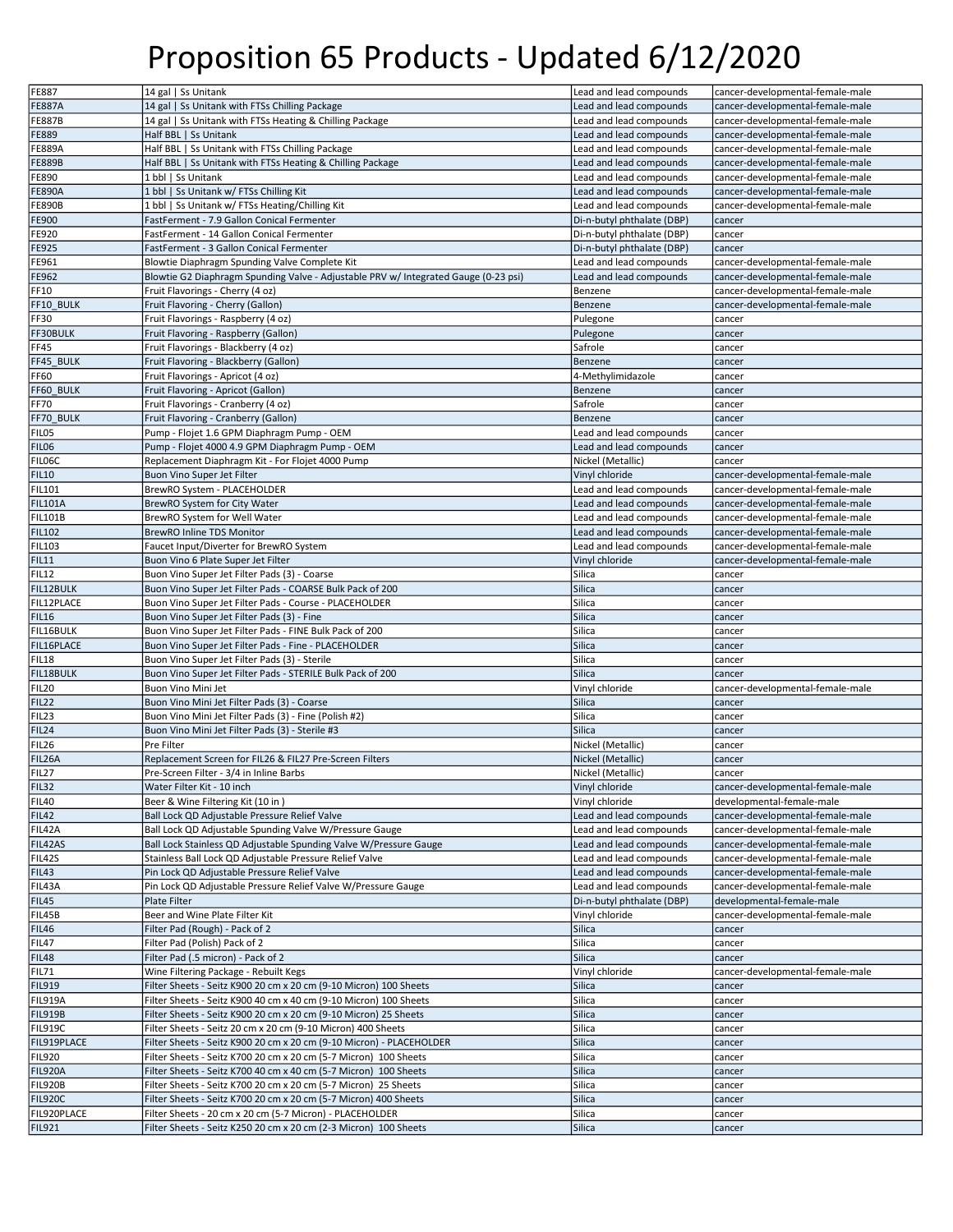| FIL921A        | Filter Sheets - Seitz K250 40 cm x 40 cm (2-3 Micron) 100 Sheets                                        | Silica                  | cancer                           |
|----------------|---------------------------------------------------------------------------------------------------------|-------------------------|----------------------------------|
| <b>FIL921B</b> | Filter Sheets - Seitz K250 20 cm x 20 cm (2-3 Micron) 25 Sheets                                         | <b>Silica</b>           | cancer                           |
| FIL921C        | Filter Sheets - Seitz K250 20 cm x 20 cm (2-3 Micron) 400 Sheets                                        | Silica                  | cancer                           |
| FIL921PLACE    |                                                                                                         | Silica                  |                                  |
|                | Filter Sheets - 20 cm x 20 cm (2-3 Micron) - PLACEHOLDER                                                |                         | cancer                           |
| <b>FIL922</b>  | Filter Sheets - Seitz K150 20 cm x 20 cm (1.5 Micron) 100 Sheets                                        | Silica                  | cancer                           |
| FIL922A        | Filter Sheets - Seitz K150 40 cm x 40 cm (1.5 Micron) 100 Sheets                                        | Silica                  | cancer                           |
| FIL922B        | Filter Sheets - Seitz K150 20 cm x 20 cm (1.5 Micron) 25 Sheets                                         | Silica                  | cancer                           |
|                |                                                                                                         |                         |                                  |
| <b>FIL922C</b> | Filter Sheets - Seitz K150 20 cm x 20 cm (1.5 Micron) 400 Sheets                                        | Silica                  | cancer                           |
| FIL922PLACE    | Filter Sheets - 20 cm x 20 cm (1.5 Micron) - PLACEHOLDER                                                | Silica                  | cancer                           |
| <b>FIL923</b>  | Filter Sheets - Seitz KS80 20 cm x 20 cm (0.8 Micron) 100 Sheets                                        | Silica                  | cancer                           |
|                |                                                                                                         |                         |                                  |
| FIL923A        | Filter Sheets - Seitz KS80 40 cm x 40 cm (0.8 Micron) 100 Sheets                                        | Silica                  | cancer                           |
| <b>FIL923B</b> | Filter Sheets - Seitz KS80 20 cm x 20 cm (0.8 Micron) 25 Sheets                                         | Silica                  | cancer                           |
| FIL923C        | Filter Sheets - Seitz KS80 20 cm x 20 cm (0.8 Micron) 400 Sheets                                        | Silica                  | cancer                           |
| FIL923PLACE    | Filter Sheets - 20 cm x 20 cm (0.8 Micron) - PLACEHOLDER                                                | Silica                  | cancer                           |
|                |                                                                                                         |                         |                                  |
| <b>FIL924</b>  | Filter Sheets - Seitz EK 20 cm x 20 cm (0.45 Micron) 100 Sheets                                         | Silica                  | cancer                           |
| FIL924A        | Filter Sheets - Seitz EK 40 cm x 40 cm (0.45 Micron) - 100 Sheets                                       | Silica                  | cancer                           |
| FIL924B        | Filter Sheets - Seitz EK 20 cm x 20 cm (0.45 Micron) 25 Sheets                                          | Silica                  | cancer                           |
|                |                                                                                                         |                         |                                  |
| FIL924C        | Filter Sheets - Seitz EK 20 cm x 20 cm (0.45 Micron) 400 Sheets                                         | Silica                  | cancer                           |
| FIL924PLACE    | Filter Sheets - 20 cm x 20 cm (0.45 Micron) - PLACEHOLDER                                               | Silica                  | cancer                           |
| FLATDV4        | Low Rider Digital BrewSculptures V4 - Placeholder                                                       | Lead and lead compounds | cancer-developmental-female-male |
|                |                                                                                                         |                         |                                  |
| FLATDV4E       | Low Rider Digital Electric BrewSculptures V4 - PLACEHOLDER                                              | Lead and lead compounds | cancer-developmental-female-male |
| FLATV4         | Low Rider BrewSculptures V4 - Placeholder                                                               | Lead and lead compounds | cancer-developmental-female-male |
| FO100          | FastOrangeâ, ¢ B - Bouillon (12 x 240 ml) - CASE                                                        | Cycloheximide           | developmental                    |
| FO-100 V0433   | Speidel 1100L- 1000mm Diameter FO Dish Bottom Variable Volume Tank w/ Lid - PRECONFIGURE Vinyl chloride |                         | cancer-developmental-female-male |
|                |                                                                                                         |                         |                                  |
| FO-100-1100    | Speidel 1100L-1000mm Diameter FO Dish Bottom Variable Volume Tank w/ Lid                                | Vinyl chloride          | cancer-developmental-female-male |
| FO110          | FastOrangeâ" ¢ B - Tubes (48 x 5 ml)                                                                    | Cycloheximide           | developmental                    |
| FO111          | FastOrangeâ" ¢ B - Tubes (2 x 5 ml)                                                                     | Cycloheximide           | developmental                    |
|                |                                                                                                         |                         |                                  |
| FO120          | CASE - FastOrangeâ" ¢ B - Ready to Use Tubes (48 x 5 ml + 48 Swabs)                                     | Cycloheximide           | developmental                    |
| FO-120-1600    | Speidel 1600L-1200mm Diameter FO Dish Bottom Variable Volume Tank w/ Lid                                | Vinyl chloride          | cancer-developmental-female-male |
| FO-120-S V0078 | Speidel 1600L- 1200mm Diameter FO Dish Bottom Variable Volume Tank w/ Lid - PRECONFIGURE Vinyl chloride |                         | cancer-developmental-female-male |
|                | Speidel 1600L-1200mm Diameter FO-M Variable Volume Dish Bottom Red Fermentation Tank w/ Vinyl chloride  |                         |                                  |
| FO-120-S V0266 |                                                                                                         |                         | cancer-developmental-female-male |
| FO121          | FastOrangeâ", C B - Ready to Use Tubes (2 x 5 ml + 2 Swabs)                                             | Cycloheximide           | developmental                    |
| FO130          | FastOrangeâ" ¢ B - Agar (12 x 170 ml) - CASE                                                            | Cycloheximide           | developmental                    |
| FO-140-2200    | Speidel 2200L-1400mm Diameter FO Dish Bottom Variable Volume Tank w/ Lid                                | Vinyl chloride          | cancer-developmental-female-male |
|                |                                                                                                         |                         |                                  |
| FO-140-3300    | Speidel 3300L- 1400mm Diameter FO Dish Bottom Variable Volume Tank w/ Lid                               | Vinyl chloride          | cancer-developmental-female-male |
| FO-140-S V0590 | Speidel 2200L- 1400mm Diameter FO Dish Bottom Variable Volume Tank w/ Lid - PRECONFIGURE Vinyl chloride |                         | cancer-developmental-female-male |
| FO-160-2850    | Speidel 2850L- 1600mm Diameter FO Dish Bottom Variable Volume Tank w/ Lid                               | Vinyl chloride          | cancer-developmental-female-male |
|                |                                                                                                         |                         |                                  |
| FO-160-3850    | Speidel 3850L- 1600mm Diameter FO Dish Bottom Variable Volume Tank w/ Lid                               | Vinyl chloride          | cancer-developmental-female-male |
| FO-160-4800    | Speidel 4800L- 1600mm Diameter FO Dish Bottom Variable Volume Tank w/ Lid                               | Vinyl chloride          | cancer-developmental-female-male |
| FO-160-5800    | Speidel 5800L- 1600mm Diameter FO Dish Bottom Variable Volume Tank w/ Lid                               | Vinyl chloride          | cancer-developmental-female-male |
|                | Speidel 6800L- 1600mm Diameter FO Dish Bottom Variable Volume Tank w/ Lid                               |                         |                                  |
| FO-160-6800    |                                                                                                         | Vinyl chloride          | cancer-developmental-female-male |
| FO-160-7700    | Speidel 7700L- 1600mm Diameter FO Dish Bottom Variable Volume Tank w/ Lid                               | Vinyl chloride          | cancer-developmental-female-male |
| FO-160-8700    | Speidel 8700L- 1600mm Diameter FO Dish Bottom Variable Volume Tank w/ Lid                               | Vinyl chloride          | cancer-developmental-female-male |
| FO-160-9700    | Speidel 9700L- 1600mm Diameter FO Dish Bottom Variable Volume Tank w/ Lid                               | Vinyl chloride          | cancer-developmental-female-male |
|                |                                                                                                         |                         |                                  |
| FO-160-S V0592 | Speidel 2850L- 1600mm Diameter FO Dish Bottom Variable Volume Tank w/ Lid - PRECONFIGURE Vinyl chloride |                         | cancer-developmental-female-male |
| FO-160-S V0596 | Speidel 3850L- 1600mm Diameter FO Dish Bottom Variable Volume Tank w/ Lid - PRECONFIGURE Vinyl chloride |                         | cancer-developmental-female-male |
| FO-180-11000   | Speidel 11000L- 1800mm Diameter FO Dish Bottom Variable Volume Tank w/ Lid                              | Vinyl chloride          | cancer-developmental-female-male |
|                |                                                                                                         | Vinyl chloride          |                                  |
| FO-180-12200   | Speidel 12200L- 1800mm Diameter FO Dish Bottom Variable Volume Tank w/ Lid                              |                         | cancer-developmental-female-male |
| FO-180-3700    | Speidel 3700L- 1800mm Diameter FO Dish Bottom Variable Volume Tank w/ Lid                               | Vinyl chloride          | cancer-developmental-female-male |
| FO-180-4900    | Speidel 4900L- 1800mm Diameter FO Dish Bottom Variable Volume Tank w/ Lid                               | Vinyl chloride          | cancer-developmental-female-male |
| FO-180-6100    | Speidel 6100L-1800mm Diameter FO Dish Bottom Variable Volume Tank w/ Lid                                | Vinyl chloride          | cancer-developmental-female-male |
|                |                                                                                                         |                         |                                  |
| FO-180-7400    | Speidel 7400L- 1800mm Diameter FO Dish Bottom Variable Volume Tank w/ Lid                               | Vinyl chloride          | cancer-developmental-female-male |
| FO-180-8600    | Speidel 8600L- 1800mm Diameter FO Dish Bottom Variable Volume Tank w/ Lid                               | Vinyl chloride          | cancer-developmental-female-male |
| FO-180-9800    | Speidel 9800L- 1800mm Diameter FO Dish Bottom Variable Volume Tank w/ Lid                               | Vinyl chloride          | cancer-developmental-female-male |
| FO-180-S V0216 | Speidel 4900L-1800mm Diameter FO Dish Bottom Variable Volume Tank w/ Lid - PRECONFIGURE Vinyl chloride  |                         | cancer-developmental-female-male |
|                |                                                                                                         |                         |                                  |
| FO-200-10600   | Speidel 10600L-2000mm Diameter FO Dish Bottom Variable Volume Tank w/ Lid                               | Vinyl chloride          | cancer-developmental-female-male |
| FO-200-12200   | Speidel 12200L-2000mm Diameter FO Dish Bottom Variable Volume Tank w/ Lid                               | Vinyl chloride          | cancer-developmental-female-male |
| FO-200-13800   | Speidel 13800L-2000mm Diameter FO Dish Bottom Variable Volume Tank w/ Lid                               | Vinyl chloride          | cancer-developmental-female-male |
|                |                                                                                                         |                         |                                  |
| FO-200-15200   | Speidel 15200L-2000mm Diameter FO Dish Bottom Variable Volume Tank w/ Lid                               | Vinyl chloride          | cancer-developmental-female-male |
| FO-200-4500    | Speidel 4500L- 2000mm Diameter FO Dish Bottom Variable Volume Tank w/ Lid                               | Vinyl chloride          | cancer-developmental-female-male |
| FO-200-6000    | Speidel 6000L- 2000mm Diameter FO Dish Bottom Variable Volume Tank w/ Lid                               | Vinyl chloride          | cancer-developmental-female-male |
| FO-200-7600    | Speidel 7600L- 2000mm Diameter FO Dish Bottom Variable Volume Tank w/ Lid                               | Vinyl chloride          | cancer-developmental-female-male |
|                |                                                                                                         |                         |                                  |
| FO-200-9100    | Speidel 9100L- 2000mm Diameter FO Dish Bottom Variable Volume Tank w/ Lid                               | Vinyl chloride          | cancer-developmental-female-male |
| FO2-063-300    | Speidel 300L FO2 Dish Bottom Variable Volume Tank w/ Lid                                                | Vinyl chloride          | cancer-developmental-female-male |
| FO2-082 V0195  | Speidel 675L FO2 Dish Bottom Variable Volume Tank w/ Lid - PRECONFIGURED                                | Vinyl chloride          | cancer-developmental-female-male |
|                |                                                                                                         |                         |                                  |
| FO2-082-530    | Speidel 530L FO2 Dish Bottom Variable Volume Tank w/ Lid                                                | Vinyl chloride          | cancer-developmental-female-male |
| FO2-082-675    | Speidel 675L FO2 Dish Bottom Variable Volume Tank w/ Lid                                                | Vinyl chloride          | cancer-developmental-female-male |
| FO2-082-910    | Speidel 910L FO2 Dish Bottom Variable Volume Tank w/ Lid                                                | Vinyl chloride          | cancer-developmental-female-male |
|                |                                                                                                         |                         |                                  |
| FO230          | FastOrangeâ" ¢ Brett - Agar (12 x 170 ml) - CASE                                                        | Cycloheximide           | developmental                    |
| FO-M-100-V0113 | 1100L Variable Volume/Conical Bottom Red Fermentation Tank w/ Manway                                    | Vinyl chloride          | cancer-developmental-female-male |
| FO-M-100-V220  | Speidel 1100L-1000mm Diameter FO-M Variable Volume Dish Bottom Red Fermentation Tank w/ Vinyl chloride  |                         | cancer-developmental-female-male |
| FO-M-120-V0097 | 1600L Variable Volume/Conical Bottom Red Fermentation Tank w/ Manway                                    | Vinyl chloride          | cancer-developmental-female-male |
|                |                                                                                                         |                         |                                  |
| FO-M-120-V212  | Speidel 1600L-1200mm Diameter FO-M Variable Volume Dish Bottom Red Fermentation Tank w/ Vinyl chloride  |                         | cancer-developmental-female-male |
| FO-M-140-V0135 | 2200L Variable Volume/Conical Bottom Red Fermentation Tank w/ Manway                                    | Vinyl chloride          | cancer-developmental-female-male |
|                |                                                                                                         |                         |                                  |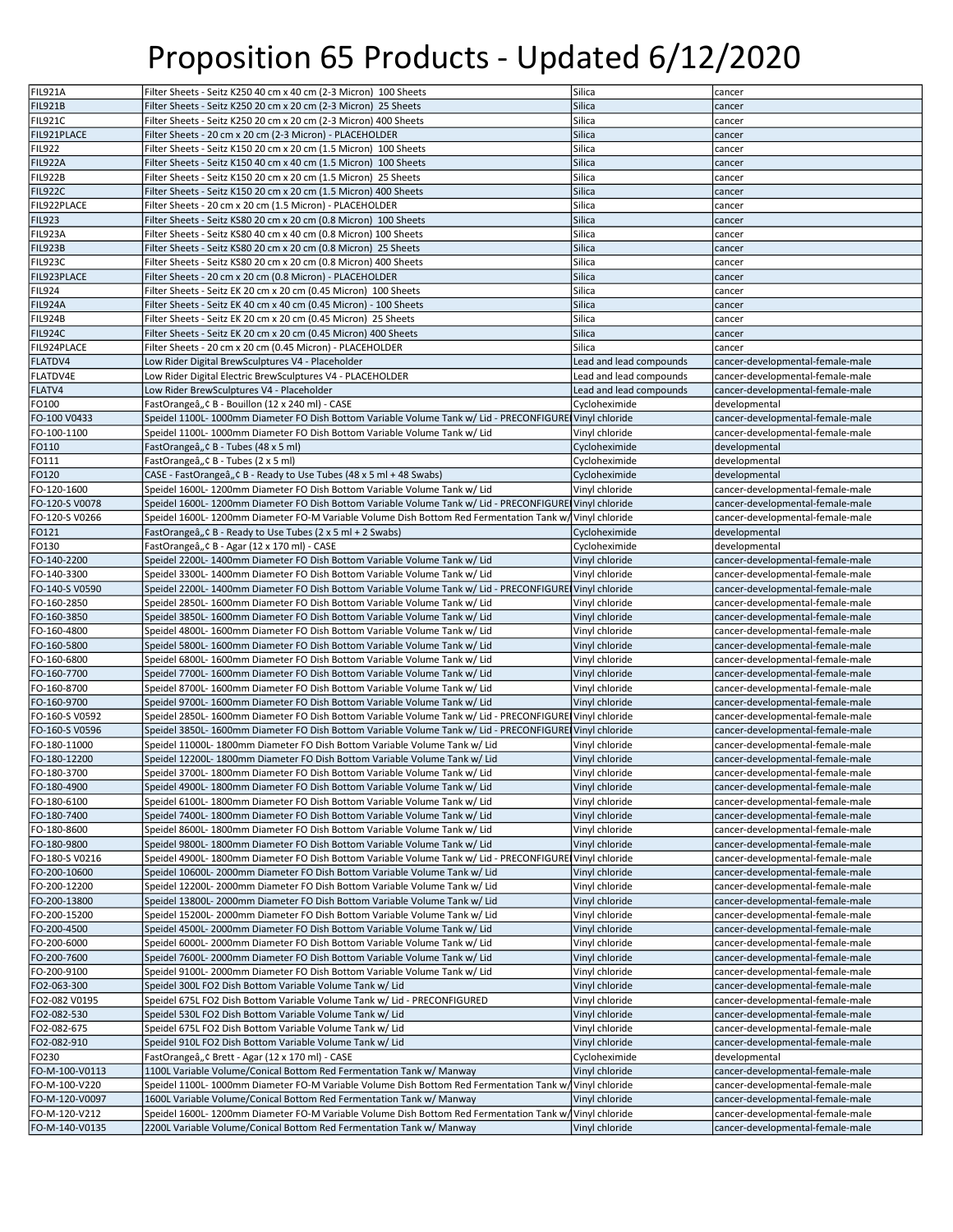| FO-M-140-V0136               | 3300L Variable Volume/Conical Bottom Red Fermentation Tank w/ Manway                                                   | Vinyl chloride          | cancer-developmental-female-male                               |
|------------------------------|------------------------------------------------------------------------------------------------------------------------|-------------------------|----------------------------------------------------------------|
|                              | 2850L Variable Volume/Conical Bottom Red Fermentation Tank w/ Manway                                                   |                         |                                                                |
| FO-M-160-V0140               |                                                                                                                        | Vinyl chloride          | cancer-developmental-female-male                               |
| FO-M-160-V0141               | 3850L Variable Volume/Conical Bottom Red Fermentation Tank w/ Manway                                                   | Vinyl chloride          | cancer-developmental-female-male                               |
| FO-M-160-V0142               | Speidel 4800L-1600mm Diameter FO-M Variable Volume Dish Bottom Red Fermentation Tank w/ Vinyl chloride                 |                         | cancer-developmental-female-male                               |
| FO-M-160-V0143               | Speidel 5800L-1600mm Diameter FO-M Variable Volume Dish Bottom Red Fermentation Tank w/ Vinyl chloride                 |                         | cancer-developmental-female-male                               |
| FO-M-160-V0144               | Speidel 6800L-1600mm Diameter FO-M Variable Volume Dish Bottom Red Fermentation Tank w/ Vinyl chloride                 |                         | cancer-developmental-female-male                               |
| FO-M-160-V0145               | Speidel 7700L-1600mm Diameter FO-M Variable Volume Dish Bottom Red Fermentation Tank w/ Vinyl chloride                 |                         | cancer-developmental-female-male                               |
| FO-M-160-V0146               | Speidel 8700L-1600mm Diameter FO-M Variable Volume Dish Bottom Red Fermentation Tank w/ Vinyl chloride                 |                         | cancer-developmental-female-male                               |
|                              |                                                                                                                        |                         |                                                                |
| FO-M-160-V0147               | Speidel 9700L-1600mm Diameter FO-M Variable Volume Dish Bottom Red Fermentation Tank w/  Vinyl chloride                |                         | cancer-developmental-female-male                               |
| FO-M-180-V0052               | 3700L Variable Volume/Conical Bottom Red Fermentation Tank w/ Manway                                                   | Vinyl chloride          | cancer-developmental-female-male                               |
| FO-M-180-V0053               | 4900L Variable Volume/Conical Bottom Red Fermentation Tank w/ Manway                                                   | Vinyl chloride          | cancer-developmental-female-male                               |
| FO-M-180-V0054               | Speidel 6100L- 1800mm Diameter FO-M Variable Volume Dish Bottom Red Fermentation Tank w/ Vinyl chloride                |                         | cancer-developmental-female-male                               |
| FO-M-180-V0055               | Speidel 7400L- 1800mm Diameter FO-M Variable Volume Dish Bottom Red Fermentation Tank w/ Vinyl chloride                |                         | cancer-developmental-female-male                               |
| FO-M-180-V0056               | Speidel 8600L- 1800mm Diameter FO-M Variable Volume Dish Bottom Red Fermentation Tank w/ Vinyl chloride                |                         | cancer-developmental-female-male                               |
|                              |                                                                                                                        |                         |                                                                |
| FO-M-180-V0057               | Speidel 9800L-1800mm Diameter FO-M Variable Volume Dish Bottom Red Fermentation Tank w/ Vinyl chloride                 |                         | cancer-developmental-female-male                               |
| FO-M-180-V0058               | Speidel 11000L-1800mm Diameter FO-M Variable Volume Dish Bottom Red Fermentation Tank w Vinyl chloride                 |                         | cancer-developmental-female-male                               |
| FO-M-180-V0059               | Speidel 12200L- 1800mm Diameter FO-M Variable Volume Dish Bottom Red Fermentation Tank w Vinyl chloride                |                         | cancer-developmental-female-male                               |
| FO-M-200-V0062               | 4500L Variable Volume/Conical Bottom Red Fermentation Tank w/ Manway                                                   | Vinyl chloride          | cancer-developmental-female-male                               |
| FO-M-200-V0063               | 6000L Variable Volume/Conical Bottom Red Fermentation Tank w/ Manway                                                   | Vinyl chloride          | cancer-developmental-female-male                               |
| FO-M-200-V0064               | 7600L Variable Volume/Conical Bottom Red Fermentation Tank w/ Manway                                                   | Vinyl chloride          | cancer-developmental-female-male                               |
|                              |                                                                                                                        |                         |                                                                |
| FO-M-200-V0065               | 9100L Variable Volume/Conical Bottom Red Fermentation Tank w/ Manway                                                   | Vinyl chloride          | cancer-developmental-female-male                               |
| FO-M-200-V0066               | Speidel 10600L- 2000mm Diameter FO-M Variable Volume Dish Bottom Red Fermentation Tank w Vinyl chloride                |                         | cancer-developmental-female-male                               |
| FO-M-200-V0067               | Speidel 12200L- 2000mm Diameter FO-M Variable Volume Dish Bottom Red Fermentation Tank w Vinyl chloride                |                         | cancer-developmental-female-male                               |
| FO-M-200-V0068               | Speidel 13800L- 2000mm Diameter FO-M Variable Volume Dish Bottom Red Fermentation Tank w Vinyl chloride                |                         | cancer-developmental-female-male                               |
| FO-M-200-V0069               | Speidel 15200L- 2000mm Diameter FO-M Variable Volume Dish Bottom Red Fermentation Tank w Vinyl chloride                |                         | cancer-developmental-female-male                               |
| GER015F                      | 15L Speidel Stainless Flat Bottom Tank                                                                                 | Lead and lead compounds | cancer-developmental-female-male                               |
| GER015FJ                     | 15L Speidel Stainless Flat Bottom Tank with Cooling Jacket                                                             | Lead and lead compounds | cancer-developmental-female-male                               |
| GER030F                      | 30L Speidel Stainless Flat Bottom Tank                                                                                 | Lead and lead compounds | cancer-developmental-female-male                               |
| GER045F                      | 45L Speidel Stainless Flat Bottom Tank                                                                                 | Lead and lead compounds | cancer-developmental-female-male                               |
|                              |                                                                                                                        |                         |                                                                |
| GER045FPBPLACE               | 45L Speidel Stainless Flat Bottom Tank - PLACEHOLDER                                                                   | Lead and lead compounds | cancer-developmental-female-male                               |
| GER060F                      | 60L Speidel Stainless Flat Bottom Tank                                                                                 | Lead and lead compounds | cancer-developmental-female-male                               |
| GER095F                      | 95L Speidel Stainless Flat Bottom Tank                                                                                 | Lead and lead compounds | cancer-developmental-female-male                               |
| GER095FPBPLACE               | 95L Speidel Stainless Flat Bottom Tank - PLACEHOLDER                                                                   | Lead and lead compounds | cancer-developmental-female-male                               |
| GER101                       | Speidel Bladder Press - 20 Liters                                                                                      | Lead and lead compounds | cancer-developmental-female-male                               |
| GER101PBPLACE                | Speidel Bladder Press - 20 Liters - PLACEHOLDER                                                                        | Lead and lead compounds | cancer-developmental-female-male                               |
| <b>GER101S</b>               | Speidel Bladder Press - 20 Liters (All Stainless)                                                                      | Lead and lead compounds | cancer-developmental-female-male                               |
|                              |                                                                                                                        |                         |                                                                |
| GER101SPBPLACE               | Speidel Bladder Press - 20 Liters (All Stainless) - PLACEHOLDER                                                        | Lead and lead compounds | cancer-developmental-female-male                               |
|                              |                                                                                                                        |                         |                                                                |
| GER102                       | Speidel Bladder Press - 40 Liters                                                                                      | Lead and lead compounds | cancer-developmental-female-male                               |
| <b>GER102S</b>               | Speidel Stainless Steel Bladder Press - 40 Liters                                                                      | Lead and lead compounds | cancer-developmental-female-male                               |
| GER102SPBPLACE               | Speidel Stainless Steel Bladder Press - 40 Liters - PLACEHOLDER                                                        | Lead and lead compounds | cancer-developmental-female-male                               |
| GER104                       | Speidel Bladder Press - 90 Liters                                                                                      | Lead and lead compounds | cancer-developmental-female-male                               |
| <b>GER104D</b>               |                                                                                                                        | Lead and lead compounds |                                                                |
|                              | Replacement Bottom Valve Assembly for 90L Speidel Bladder Presses                                                      |                         | cancer-developmental-female-male                               |
| GER106                       | Speidel Bladder Press - 180 Liters                                                                                     | Lead and lead compounds | cancer-developmental-female-male                               |
| <b>GER106D</b>               | Replacement Bottom Valve Assembly for 180L Speidel Bladder Presses                                                     | Lead and lead compounds | cancer-developmental-female-male                               |
| GER106PBPLACE                | Speidel Bladder Press - 180 Liters - PLACEHOLDER                                                                       | Lead and lead compounds | cancer-developmental-female-male                               |
| GER107                       | Stainless Steel Flat Immersion Heater with Thermometer 230V-3-200 W                                                    | Lead and lead compounds | cancer-developmental-female-male                               |
| GER1100V                     | 1100 I (290 gal) Speidel Variable Volume Max Jacketed Dish Bottom Tank with Manway and Sight Lead and lead compounds   |                         | cancer-developmental-female-male                               |
| GER1100VPBPLACE              | 1100 I (290 gal) Speidel Variable Volume Max Jacketed Dish Bottom Tank with Manway and Sight   Lead and lead compounds |                         | cancer-developmental-female-male                               |
| GER110VF                     | 110L Speidel Flat Bottom Variable Volume Tank                                                                          | Vinyl chloride          | cancer-developmental-female-male                               |
|                              |                                                                                                                        |                         |                                                                |
| GER110VFPBPLACE              | 110L Speidel Flat Bottom Variable Volume Tank - PLACEHOLDER                                                            | Vinyl chloride          | cancer-developmental-female-male                               |
| GER2200VR                    | 2200 I (581 gal) Speidel Variable Volume Max Jacketed Dish Bottom Tank with Oversized Manway Lead and lead compounds   |                         | cancer-developmental-female-male                               |
|                              | 2200 I (581 gal) Speidel Variable Volume Max Jacketed Dish Bottom Tank with Oversized Manway Lead and lead compounds   |                         | cancer-developmental-female-male                               |
| GER2200VRPBPLACE<br>GER220VF | 220L (58G) Variable Volume/Flat Bottom                                                                                 | Vinyl chloride          | cancer-developmental-female-male                               |
| GER220VFPBPLACE              | 220L (58G) Variable Volume/Flat Bottom - PLACEHOLDER                                                                   | Vinyl chloride          | cancer-developmental-female-male                               |
| GER290VF                     | Speidel 290L BO Flat Bottom Variable Volume Tank w/ Lid                                                                | Lead and lead compounds | cancer-developmental-female-male                               |
| GER290VFPBPLACE              | Speidel 290L BO Flat Bottom Variable Volume Tank w/ Lid - PLACEHOLDER                                                  | Lead and lead compounds | cancer-developmental-female-male                               |
| GER300V                      | 300L (79G) Variable Volume/Conical Bottom                                                                              | Vinyl chloride          | cancer-developmental-female-male                               |
| GER300VPBPLACE               | 300L (79G) Variable Volume/Conical Bottom - PLACEHOLDER                                                                | Vinyl chloride          | cancer-developmental-female-male                               |
| GER530V                      | 530L (140G) Variable Volume/Conical Bottom                                                                             | Vinyl chloride          | cancer-developmental-female-male                               |
|                              |                                                                                                                        |                         |                                                                |
| GER530VPBPLACE               | 530L (140G) Variable Volume/Conical Bottom - PLACEHOLDER                                                               | Vinyl chloride          | cancer-developmental-female-male                               |
| GER650VF                     | 650 I (172 gal) Variable Volume/Flat Bottom                                                                            | Vinyl chloride          | cancer-developmental-female-male                               |
| GER650VFPBPLACE              | 650 I (172 gal) Variable Volume/Flat Bottom - PLACEHOLDER                                                              | Vinyl chloride          | cancer-developmental-female-male                               |
| GER675V                      | 675 I (178 gal) Speidel Variable Volume Jacketed Dish Bottom Tank with Manway and Sight Gauge Lead and lead compounds  |                         | cancer-developmental-female-male                               |
| GER675VPBPLACE               | 675 I (178 gal) Speidel Variable Volume Jacketed Dish Bottom Tank with Manway and Sight Gauge Lead and lead compounds  |                         | cancer-developmental-female-male                               |
| GERPPBV                      | Brass Blow-Off Valve (Bottom) for Speidel Presses                                                                      | Lead and lead compounds | cancer-developmental-female-male                               |
|                              | Replacement Pressure Gauge for Speidel Bladder Presses                                                                 | Lead and lead compounds | cancer-developmental-female-male                               |
| <b>GERPPPR</b>               | Replacement Upper Air Relief Valve for Speidel Bladder Presses                                                         | Lead and lead compounds | cancer-developmental-female-male                               |
|                              |                                                                                                                        |                         |                                                                |
| GERPPPG<br>GIFTBAG1          | <b>Holiday Gift Bag</b>                                                                                                | Lead and lead compounds | cancer-developmental-female-male                               |
| GIFTBAG2                     | Holiday Gift Bag #2                                                                                                    | Lead and lead compounds | cancer-developmental-female-male                               |
| GIFTBAG3                     | Holiday Gift Bag #3                                                                                                    | Lead and lead compounds | cancer-developmental-female-male                               |
| GL100                        | MoreBeer! Belgian/Sour Glass (16oz)                                                                                    |                         | Lead and lead compounds, Cadicancer-developmental-female-male  |
| GL501                        | MoreBeer! Pint Glass (16oz)                                                                                            |                         | Lead and lead compounds, Cadr cancer-developmental-female-male |
| GL506                        | MoreBeer! Imperial Pint Glass (20oz)                                                                                   |                         | Lead and lead compounds, Cadi cancer-developmental-female-male |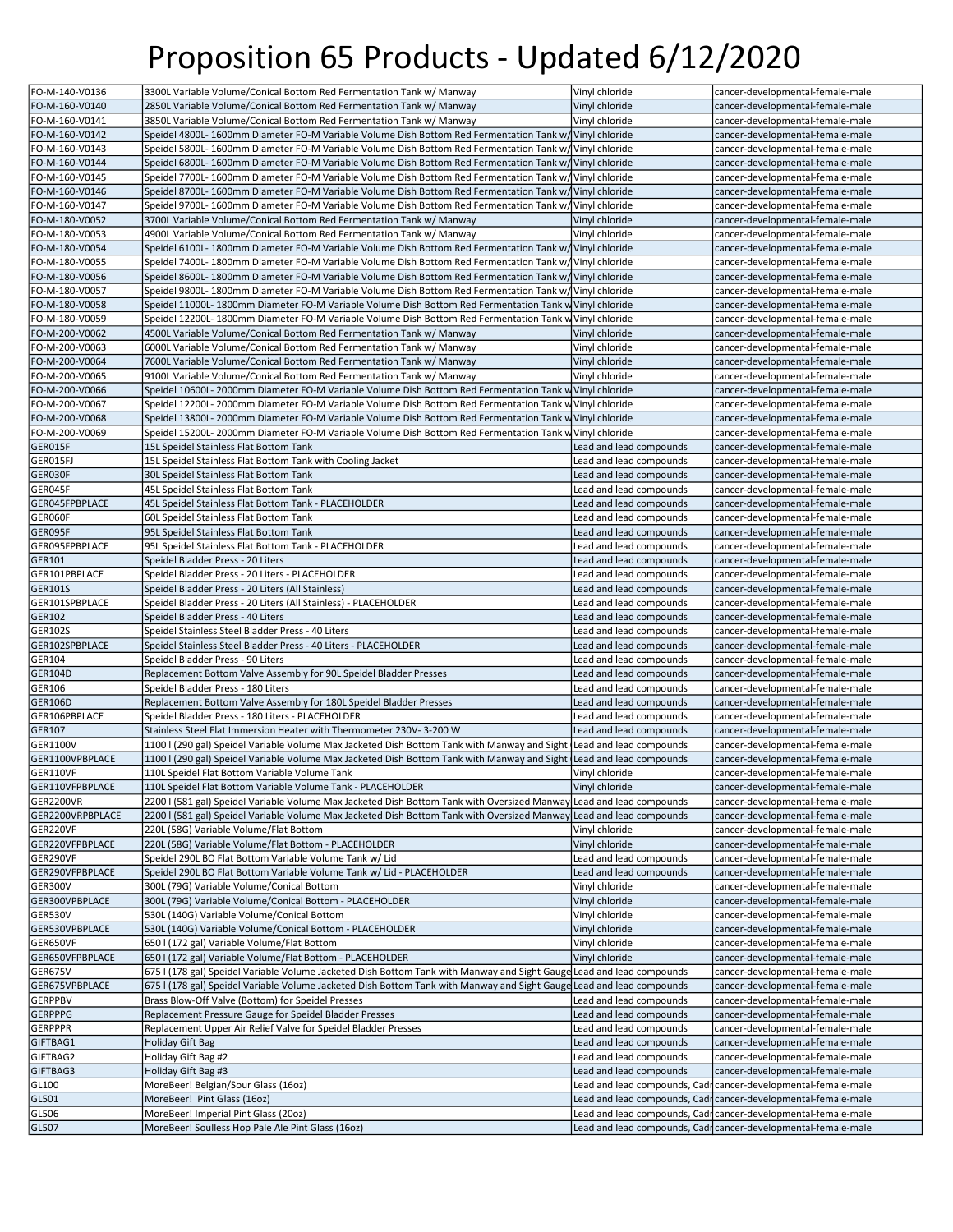| GL510                                                                              | MoreBeer! Growler (64 oz)                                                                 |                         | Lead and lead compounds, Cadi cancer-developmental-female-male |
|------------------------------------------------------------------------------------|-------------------------------------------------------------------------------------------|-------------------------|----------------------------------------------------------------|
| GL700                                                                              | GrowlerWerks Pressurized SS Growler - 64 oz                                               | Lead and lead compounds | cancer-developmental-female-male                               |
|                                                                                    |                                                                                           |                         |                                                                |
| GL701                                                                              | GrowlerWerks Pressurized Copper Growler - 64 oz                                           | Lead and lead compounds | cancer-developmental-female-male                               |
| GL701PLACE                                                                         | GrowlerWerks Pressurized Copper Growler - PLACEHOLDER                                     | Lead and lead compounds | cancer-developmental-female-male                               |
| GL705                                                                              | GrowlerWerks Pressurized SS Growler - 128 oz                                              | Lead and lead compounds | cancer-developmental-female-male                               |
| GL706                                                                              | GrowlerWerks Pressurized Copper Growler - 128 oz                                          | Lead and lead compounds | cancer-developmental-female-male                               |
| GL709                                                                              | GrowlerWerks uKeg GO Pressurized Tungsten Growler - 64 oz                                 | Lead and lead compounds | cancer-developmental-female-male                               |
| GL751                                                                              | The Ultimate Growler - Drafto Kit                                                         | Lead and lead compounds | cancer-developmental-female-male                               |
| GL752                                                                              | Ultimate Draft Growler - Complete with CO2                                                | Lead and lead compounds | cancer-developmental-female-male                               |
| GLY100                                                                             | Glycol System #1                                                                          | Lead and lead compounds | cancer-developmental-female-male                               |
| GLY200                                                                             | Glycol System #2                                                                          | Lead and lead compounds | cancer-developmental-female-male                               |
| <b>GLY302</b>                                                                      | Cold Shot 2 Ton Chiller - 220v 1 Phase                                                    | Lead and lead compounds | cancer-developmental-female-male                               |
| GLY303                                                                             | Cold Shot 3 Ton Chiller - 220v 1 Phase                                                    | Lead and lead compounds | cancer-developmental-female-male                               |
|                                                                                    |                                                                                           |                         |                                                                |
| <b>GLY305</b>                                                                      | Cold Shot 5 Ton Chiller - 220v 1 Phase                                                    | Lead and lead compounds | cancer-developmental-female-male                               |
| GLY306                                                                             | Cold Shot 5 Ton Chiller - 220v 3 Phase                                                    | Lead and lead compounds | cancer-developmental-female-male                               |
| <b>GLY308</b>                                                                      | Cold Shot 8 Ton Chiller - 220v 1 Phase                                                    | Lead and lead compounds | cancer-developmental-female-male                               |
| GLY311                                                                             | Cold Shot 10 Ton Chiller - 220v 3 Phase                                                   | Lead and lead compounds | cancer-developmental-female-male                               |
| GLY312                                                                             | Cold Shot 12.5 Ton Chiller - 220v 3 Phase                                                 | Lead and lead compounds | cancer-developmental-female-male                               |
| GLY315                                                                             | Cold Shot 15 Ton Chiller - 220v 3 Phase                                                   | Lead and lead compounds | cancer-developmental-female-male                               |
| GLY320                                                                             | Cold Shot 20 Ton Chiller - 220v 3 Phase                                                   | Lead and lead compounds | cancer-developmental-female-male                               |
| GLY352                                                                             | KOMOS DraftMaster Glycol Chiller                                                          | Lead and lead compounds | cancer-developmental-female-male                               |
| GLY353                                                                             | BrewBuilt Glycol Chiller - IceMaster 100 w/ Stainless Bulkheads                           | Lead and lead compounds | cancer-developmental-female-male                               |
| GLY354                                                                             | BrewBuilt Glycol Chiller - IceMaster Max 4                                                | Lead and lead compounds | cancer-developmental-female-male                               |
|                                                                                    |                                                                                           |                         |                                                                |
| GLY355A                                                                            | BrewBuilt Chilling Pump Kit - Small (800 gph)                                             | Lead and lead compounds | cancer-developmental-female-male                               |
| GLY355B                                                                            | BrewBuilt Chilling Pump Kit - Large (1300 gph)                                            | Lead and lead compounds | cancer-developmental-female-male                               |
| GLY357                                                                             | BrewBuilt Glycol Chiller - IceMaster Max 2                                                | Lead and lead compounds | cancer-developmental-female-male                               |
| GLY401                                                                             | Kreyer MiniChilly 05                                                                      | Lead and lead compounds | cancer-developmental-female-male                               |
| <b>GLY402</b>                                                                      | Kreyer MiniChilly 17                                                                      | Lead and lead compounds | cancer-developmental-female-male                               |
| GLY411                                                                             | Kreyer Chilly 45 - 220v                                                                   | Lead and lead compounds | cancer-developmental-female-male                               |
| GLY411PBPLACE                                                                      | Kreyer Chilly 45 - 220v - PLACEHOLDER                                                     | Lead and lead compounds | cancer-developmental-female-male                               |
| GLY450                                                                             | Kreyer Chilly Max 50 (3 Phase) - 230v                                                     | Lead and lead compounds | cancer-developmental-female-male                               |
| GLY450-208V                                                                        | Kreyer Chilly Max 50 (3 Phase) - 208v                                                     | Lead and lead compounds | cancer-developmental-female-male                               |
| GLY450-208VPBPLACE                                                                 | Kreyer Chilly Max 50 (3 Phase) - 208v - PLACEHOLDER                                       | Lead and lead compounds | cancer-developmental-female-male                               |
|                                                                                    |                                                                                           |                         |                                                                |
| GLY450PBPLACE                                                                      | Kreyer Chilly Max 50 (3 Phase) - 230v - PLACEHOLDER                                       | Lead and lead compounds | cancer-developmental-female-male                               |
| GLY450-URFB                                                                        | Kreyer Chilly Max 50 (3 Phase) - Used-Refurbished                                         | Lead and lead compounds | cancer-developmental-female-male                               |
| GLY451                                                                             | Kreyer Chilly Max 50 (Single Phase) - 230v                                                | Lead and lead compounds | cancer-developmental-female-male                               |
| GLY451PBPLACE                                                                      | Kreyer Chilly Max 50 (Single Phase) - 230v - PLACEHOLDER                                  | Lead and lead compounds | cancer-developmental-female-male                               |
|                                                                                    |                                                                                           |                         |                                                                |
| GLY452                                                                             | Kreyer Chilly Max 90 (3 Phase) - 230v                                                     | Lead and lead compounds | cancer-developmental-female-male                               |
| GLY452-208V                                                                        | Kreyer Chilly Max 90 (3 Phase) - 208v                                                     | Lead and lead compounds | cancer-developmental-female-male                               |
| GLY452-208VPBPLACE                                                                 | Kreyer Chilly Max 90 (3 Phase) - 208v - PLACEHOLDER                                       | Lead and lead compounds | cancer-developmental-female-male                               |
|                                                                                    |                                                                                           |                         |                                                                |
| GLY452PBPLACE                                                                      | Kreyer Chilly Max 90 (3 Phase) - 230v - PLACEHOLDER                                       | Lead and lead compounds | cancer-developmental-female-male                               |
| GLY453                                                                             | Kreyer Chilly Max 90 (Single Phase) - 230v                                                | Lead and lead compounds | cancer-developmental-female-male                               |
| GLY453PBPLACE                                                                      | Kreyer Chilly Max 90 (Single Phase) - 230v - PLACEHOLDER                                  | Lead and lead compounds | cancer-developmental-female-male                               |
| GLY500                                                                             | Propylene Glycol - One Gallon                                                             | propylene               | cancer                                                         |
| GLY5100P1                                                                          | BrewBuilt CoolStix for Glass Carboys (1/2\ Diameter) - w/ Pump Kit (Hood)"                | Lead and lead compounds | cancer-developmental-female-male                               |
| GLY5100P2                                                                          | BrewBuilt CoolStix for Fermonsters & PET Carboys (1/2\ Diameter) - w/ Pump Kit (Stopper)" | Lead and lead compounds | cancer-developmental-female-male                               |
| GLY5160P                                                                           | BrewBuilt CoolStix for Speidel 30L (1/2\ Diameter) - w/ Pump Kit"                         | Lead and lead compounds | cancer-developmental-female-male                               |
| <b>GLY5200P</b>                                                                    | BrewBuilt Universal CoolStix (1\ Diameter) - w/ Pump Kit"                                 | Lead and lead compounds | cancer-developmental-female-male                               |
| <b>GLY5300P</b>                                                                    | BrewBuilt T.C. MiniMax CoolStix (1\ Diameter) - w/ Pump Kit"                              | Lead and lead compounds | cancer-developmental-female-male                               |
|                                                                                    | BrewBuilt T.C. MiniMax CoolStix w/ Blowoff (1\ Diameter) - w/ Pump Kit"                   | Lead and lead compounds | cancer-developmental-female-male                               |
|                                                                                    | The Temperature Tamer                                                                     | Lead and lead compounds | cancer-developmental-female-male                               |
|                                                                                    |                                                                                           | Lead and lead compounds |                                                                |
|                                                                                    | Solenoid Valve for Kreyer Fans - 230 v 1/2 in.                                            | Lead and lead compounds | cancer-developmental-female-male                               |
|                                                                                    | Solenoid Valve for Kreyer Fans - 230 v 1/2 in. - PLACEHOLDER                              |                         | cancer-developmental-female-male                               |
|                                                                                    | Solenoid Valve for Kreyer Fans - 230 v 3/4 in.                                            | Lead and lead compounds | cancer-developmental-female-male                               |
|                                                                                    | Solenoid Valve for Kreyer Fans - 230 v 3/4 in. - PLACEHOLDER                              | Lead and lead compounds | cancer-developmental-female-male                               |
| GLY5340P<br>GLY911<br>GLY927<br>GLY927PBPLACE<br>GLY928<br>GLY928PBPLACE<br>GLY931 | Kreyer Fan Control Kit - MR75 & MR135                                                     | Lead and lead compounds | cancer-developmental-female-male                               |
| GLY932                                                                             | Kreyer Fan Control Kit - MR210                                                            | Lead and lead compounds | cancer-developmental-female-male                               |
| GLY933                                                                             | Kreyer Fan Control Kit - SD35L & SD73L                                                    | Lead and lead compounds | cancer-developmental-female-male                               |
| GLY950                                                                             | FermFlex Defrost Controller - For Kreyer Fan Units (MR-SD-SD+-TA)                         | Lead and lead compounds | cancer-developmental-female-male                               |
|                                                                                    | Kreyer Fan Temperature Controller - 1 Unit                                                | Lead and lead compounds | cancer-developmental-female-male                               |
| <b>GLY985</b>                                                                      | Filter for 1/2 Inch Solenoid Valve                                                        | Lead and lead compounds | cancer-developmental-female-male                               |
| <b>GLY986</b>                                                                      | Filter for 3/4 Inch Fan Solenoid Valve                                                    | Lead and lead compounds | cancer-developmental-female-male                               |
| GLY989                                                                             | Solenoid Connection Cable For Kreyer Fan Unit - 2 m 230 v                                 | Lead and lead compounds | cancer-developmental-female-male                               |
| GLY980                                                                             |                                                                                           |                         |                                                                |
| GLY990                                                                             | Ball Valve for Kreyer Fans - 1/2 in. BSP                                                  | Lead and lead compounds | cancer                                                         |
| GLY991                                                                             | Ball Valve for Kreyer Fans - 3/4 in. BSP                                                  | Lead and lead compounds | cancer                                                         |
| GLY992                                                                             | Ball Valve for Kreyer Fans - 1 in. BSP                                                    | Lead and lead compounds | cancer                                                         |
| GLYP410NRK                                                                         | Non-Return Kit for Chilly 45 Glycol Chiller                                               | Lead and lead compounds | cancer-developmental-female-male                               |
|                                                                                    | Temperature Sensor for GLY410 Kreyer Chilly 45                                            | Lead and lead compounds | cancer-developmental-female-male                               |
|                                                                                    | Non-Return Kit for ChillyMax Glycol Chillers                                              | Lead and lead compounds | cancer-developmental-female-male                               |
| GLYP410TS<br>GLYP450NRK<br>GSS000                                                  | Brass - 1/2\' x 1/4 in. Bushing (Formally H833)                                           | Lead and lead compounds | cancer-developmental-female-male                               |
| GSS001                                                                             | Brass - 3/8 in Close Nipple (Formally H419D)                                              | Lead and lead compounds | cancer-developmental-female-male                               |
| GSS003                                                                             | Burner Jet - 1/8 in. x 1 in.                                                              | Lead and lead compounds | cancer-developmental-female-male                               |
| GSS008                                                                             | Burner Jet - 1/8 in. x 4 in. (Formally H233)                                              | Lead and lead compounds | cancer-developmental-female-male                               |
| GSS011                                                                             | Gas Pipe Nipples - 1 in. x 1/2 in. (Formally H238)                                        | Lead and lead compounds | cancer-developmental-female-male                               |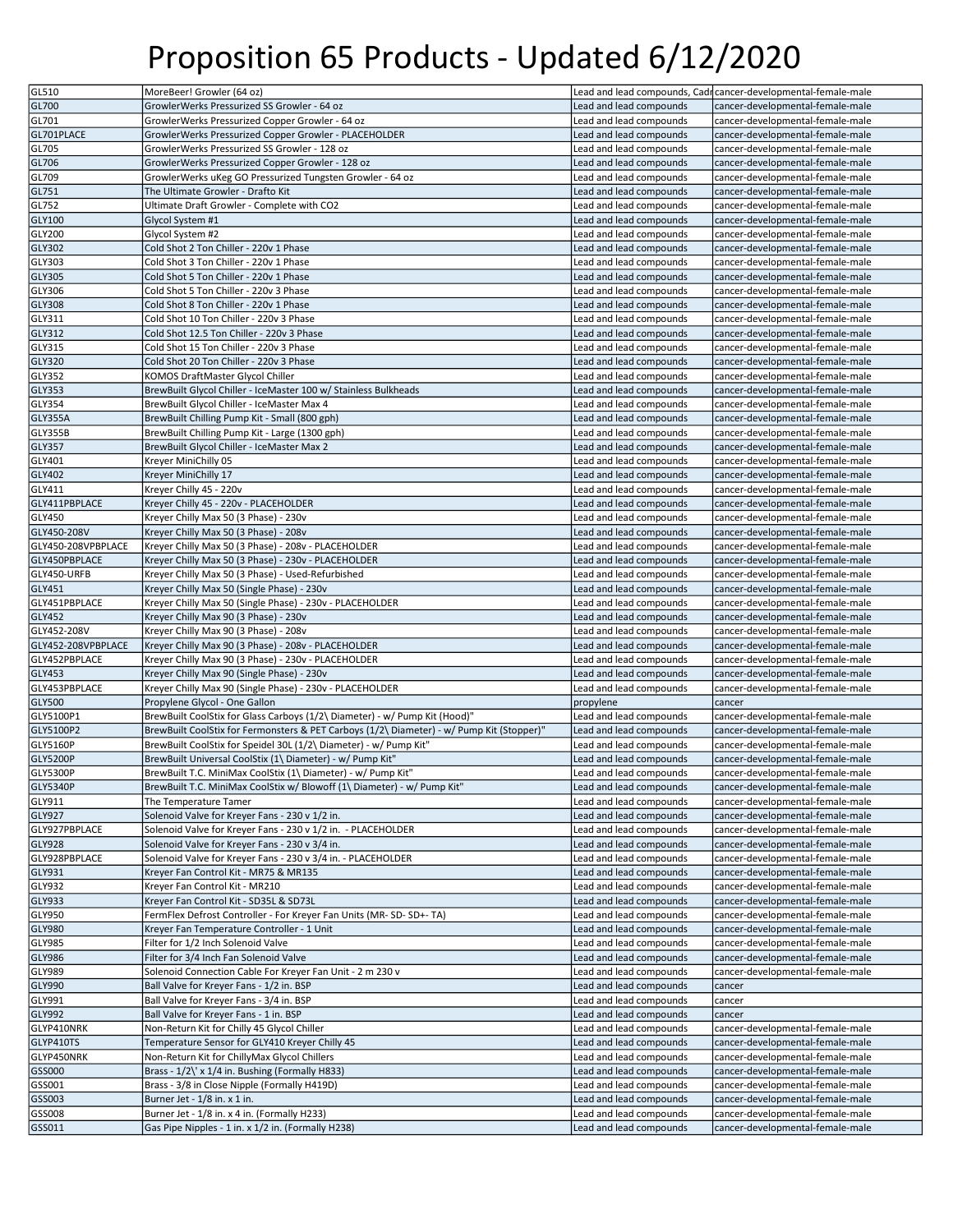| GSS013                         | Gas Pipe Elbow - 1/2 in. (Formally H240)                                    | Lead and lead compounds          | cancer-developmental-female-male                                |
|--------------------------------|-----------------------------------------------------------------------------|----------------------------------|-----------------------------------------------------------------|
|                                |                                                                             |                                  |                                                                 |
| GSS016                         | Gas Pipe Adapter - 1/2 in. mpt x 3/8 in. Male Flare (Formally H244)         | Lead and lead compounds          | cancer-developmental-female-male                                |
| GSS022                         | Gas Pipe - 1/2 in x 7 in (Formally H247)                                    | Lead and lead compounds          | cancer-developmental-female-male                                |
| GSS026                         | Gas Pipe - 1/2 in.x11 in. (Formerly H250)                                   | Lead and lead compounds          | cancer-developmental-female-male                                |
| GSS034                         | Brass - 1/2 in x 3/8 in Bushing (Formally H419F)                            | Lead and lead compounds          | cancer-developmental-female-male                                |
| H115D                          | Custom False Bottom (19\To 32\")"                                           | Lead and lead compounds          | cancer                                                          |
| H120D                          | Custom Hinged False Bottom (19\ To 32\")"                                   | Lead and lead compounds          | cancer                                                          |
|                                |                                                                             |                                  |                                                                 |
| H205                           | Burner - Bayou Classic                                                      | Lead and lead compounds          | cancer-developmental-female-male                                |
| H205J                          | High Pressure Propane Jet for H205 (1/8 mpt x 3/8 flare)                    | Lead and lead compounds          | cancer-developmental-female-male                                |
| H210                           | Low Pressure Natural Gas Burner 90-000 BTU/hr                               | Lead and lead compounds          | cancer-developmental-female-male                                |
| H212                           | Low Pressure Propane Burner 92-000 BTU/hr                                   | Lead and lead compounds          | cancer-developmental-female-male                                |
| <b>H212A</b>                   | Low Pressure Propane Regulator                                              | Lead and lead compounds          | cancer-developmental-female-male                                |
| H214                           | Propane Regulator (Low Pressure) With 36\ Hose"                             | Lead and lead compounds          | cancer-developmental-female-male                                |
|                                |                                                                             |                                  |                                                                 |
| H215                           | Propane Regulator - Adjustable Pressure (High Pressure) With Hose           | Lead and lead compounds          | cancer-developmental-female-male                                |
| H220                           | Brass Ball Valve - Gas                                                      | Lead and lead compounds          | cancer-developmental-female-male                                |
| H225                           | Propane Y Splitter                                                          | Lead and lead compounds          | cancer-developmental-female-male                                |
| H250                           | Banjo Burner                                                                | Lead and lead compounds          | cancer-developmental-female-male                                |
| H305                           | Self Priming Diaphragm Pump - Shurflo                                       | Lead and lead compounds          | cancer-developmental-female-male                                |
| H308                           | Super Transfer Pump with Removable Pre-Filter                               | Lead and lead compounds          | cancer-developmental-female-male                                |
|                                |                                                                             |                                  |                                                                 |
| <b>H315HF</b>                  | March High Temperature Brewing Pump - High Flow                             | Lead and lead compounds          | cancer-developmental-female-male                                |
| H317                           | March Polysulfone Pump Head                                                 | Lead and lead compounds          | cancer-developmental-female-male                                |
| <b>H317A</b>                   | Polysulfone Pump Wet End Assembly                                           | Lead and lead compounds          | cancer-developmental-female-male                                |
| H320                           | March Pump Assembly                                                         | Lead and lead compounds          | cancer-developmental-female-male                                |
| <b>H320A</b>                   | Chugger Pump Assembly                                                       | Lead and lead compounds          | cancer-developmental-female-male                                |
| H325                           |                                                                             |                                  | Lead and lead compounds, 1,3-f cancer-developmental-female-male |
|                                | March Nano Brewery Pump                                                     |                                  |                                                                 |
| H327                           | March Nano Brewery Pump - Stainless 115V                                    |                                  | Lead and lead compounds, 1,3-ficancer-developmental-female-male |
| H328                           | March Nano Brewery Pump - Stainless 230V                                    |                                  | Lead and lead compounds, 1,3-f cancer-developmental-female-male |
| H329                           | March Nano Brewery Replacement Gasket                                       | 1.3-Butadiene                    | cancer-developmental-female-male                                |
| H331                           | Chugger Pump - High Temperature Polysulfone                                 | Lead and lead compounds          | cancer-developmental-female-male                                |
| <b>H332X</b>                   | Chugger Pump - High Temperature Stainless Steel - X-Dry - Inline            | Lead and lead compounds          | cancer-developmental-female-male                                |
|                                |                                                                             |                                  |                                                                 |
| H334                           | Chugger Pump - High Temperature Stainless Steel - X-Dry - Center Inlet      | Lead and lead compounds          | cancer-developmental-female-male                                |
| H335                           | Chugger T.C. Pump - High Temperature Stainless Steel - X-Dry - Inline       | Lead and lead compounds          | cancer-developmental-female-male                                |
| H336                           | Chugger T.C. Pump - High Temperature Stainless Steel - X-Dry - Center Inlet | Lead and lead compounds          | cancer-developmental-female-male                                |
| H350                           | March High Temperature Brewing Pump - Stainless Housing                     | Lead and lead compounds          | cancer-developmental-female-male                                |
| <b>H360A</b>                   | ByPass for PMP100                                                           | Lead and lead compounds          | cancer-developmental-female-male                                |
| H375                           | March Pump - Polysulfone 230V                                               | Lead and lead compounds          | cancer-developmental-female-male                                |
|                                |                                                                             |                                  |                                                                 |
| H413                           | Brass - 1/2 in Flat Nut                                                     | Lead and lead compounds          | cancer-developmental-female-male                                |
| H414                           | Brass - 1/2 in Close Nipple                                                 | Lead and lead compounds          | cancer-developmental-female-male                                |
| H414D                          | Brass - 1/2 in Coupler                                                      | Lead and lead compounds          | cancer-developmental-female-male                                |
| H419B                          | Brass - 3/8 in MPT x 1/2 in Barb                                            | Lead and lead compounds          | cancer-developmental-female-male                                |
| H422                           | Brass - 1/2 in. mpt x 1/2 in. Barb                                          | Lead and lead compounds          | cancer-developmental-female-male                                |
| H422A                          | Brass - 1/2 in FPT x 1/2 in Barb                                            | Lead and lead compounds          | cancer-developmental-female-male                                |
|                                |                                                                             |                                  |                                                                 |
| H423                           | Brass - 3/8 in. Flare Nut                                                   | Lead and lead compounds          | cancer-developmental-female-male                                |
|                                |                                                                             |                                  |                                                                 |
| H426                           | Brass - 1/2 in. MPT x 3/8 in. Barb Elbow                                    | Lead and lead compounds          | cancer-developmental-female-male                                |
| H462                           | Brass - 1/8 in. fpt x 1/4 in. mpt Bushing                                   | Lead and lead compounds          | cancer-developmental-female-male                                |
|                                |                                                                             | Formaldehyde, Carbon Black       |                                                                 |
| H470                           | Kent Male QD - 1/2 in MPT                                                   |                                  | cancer                                                          |
| H471                           | Kent Female QD - 1/2 in Barb                                                | Formaldehyde, Carbon Black       | cancer                                                          |
| H473                           | Kent Female QD - 1/2 in MPT                                                 | Formaldehyde, Carbon Black       | cancer                                                          |
| H474                           | Kent Male QD - 3/8 in Barb                                                  | Formaldehyde, Carbon Black       | cancer                                                          |
| H475                           | Kent Female QD - 3/8 in Barb                                                | Formaldehyde, Carbon Black       | cancer                                                          |
| H476                           | Kent Male QD - 1/2 in Barb                                                  | Formaldehyde, Carbon Black       | cancer                                                          |
| H480                           | Kent Shut-Off Male QD - Soda Bottle Cap                                     | Formaldehyde, Carbon Black       | cancer                                                          |
|                                |                                                                             |                                  |                                                                 |
| H481                           | Kent Shut-Off Female QD w/ 1/4 in Barb                                      | Formaldehyde, Carbon Black       | cancer                                                          |
| H482                           | Kent Shut-Off QD Set - Soda Bottle Cap                                      | Formaldehyde, Carbon Black       | cancer                                                          |
| H500                           | Brass Hose Quick Disconnect Set                                             | Lead and lead compounds          | cancer-developmental-female-male                                |
| <b>H500A</b>                   | Brass Hose - Female QD                                                      | Lead and lead compounds          | cancer-developmental-female-male                                |
| <b>H500B</b>                   | Brass Hose - Male QD                                                        | Lead and lead compounds          | cancer-developmental-female-male                                |
| H502                           | Brass Hose - Female x 1/2 in. fpt Swivel                                    | Lead and lead compounds          | cancer-developmental-female-male                                |
|                                | 3/4 Female Garden Hose Thread x 3/4 Female Garden Hose Thread               | Lead and lead compounds          | cancer-developmental-female-male                                |
| <b>H502A</b>                   |                                                                             |                                  |                                                                 |
| H504                           | Brass Hose - Male x 1/2 in. mpt                                             | Lead and lead compounds          | cancer-developmental-female-male                                |
| H505                           | Brass Hose - Male 3/4 in GHT and 1/2 in FPT                                 | Lead and lead compounds          | cancer-developmental-female-male                                |
| H506                           | Brass Hose - Female x 3/8 in. Barb                                          | Lead and lead compounds          | cancer-developmental-female-male                                |
| H508                           | Brass Hose - Female x 1/2 in. Barb                                          | Lead and lead compounds          | cancer-developmental-female-male                                |
| H509                           | Brass Hose - Female Garden Hose Thread x 1/2 in\ MPT"                       | Lead and lead compounds          | cancer-developmental-female-male                                |
|                                | Brass Hose - Male x 1/2 in. Barb                                            | Lead and lead compounds          | cancer-developmental-female-male                                |
| H510                           |                                                                             |                                  |                                                                 |
| H598                           | Stainless - 1/4\ Ball Valve Full Port"                                      | Lead and lead compounds          | cancer-developmental-female-male                                |
| H668                           | Stainless - Oxygen Stone (T.C. Clamp)                                       | Chromium                         | cancer-developmental-female-male                                |
| H796A                          | Heat Exchanger-25\' Convoluted Copper with Copper 1/2 FPT Inlet and Outlet  | Lead and lead compounds          | cancer-developmental-female-male                                |
| H827                           | Brass - 1/2 in. comp x 1/2 in. fpt                                          | Lead and lead compounds          | cancer-developmental-female-male                                |
| H828                           | Brass - 1/4 in.fpt x 5/16 in.barb                                           | Lead and lead compounds          | cancer-developmental-female-male                                |
|                                |                                                                             |                                  |                                                                 |
| H832                           | Brass - 1/2 in.x1/8 in. bushing                                             | Lead and lead compounds          | cancer-developmental-female-male                                |
| H853                           | Brass - 1/4 in. flare x 1/4 in. mpt                                         | Lead and lead compounds          | cancer-developmental-female-male                                |
| <b>KEG300</b><br><b>KEG301</b> | Mark II Keg & Carboy Washer<br>Mark\'s Bottle Washer                        | Vinyl chloride<br>Vinyl chloride | developmental-female-male<br>developmental-female-male          |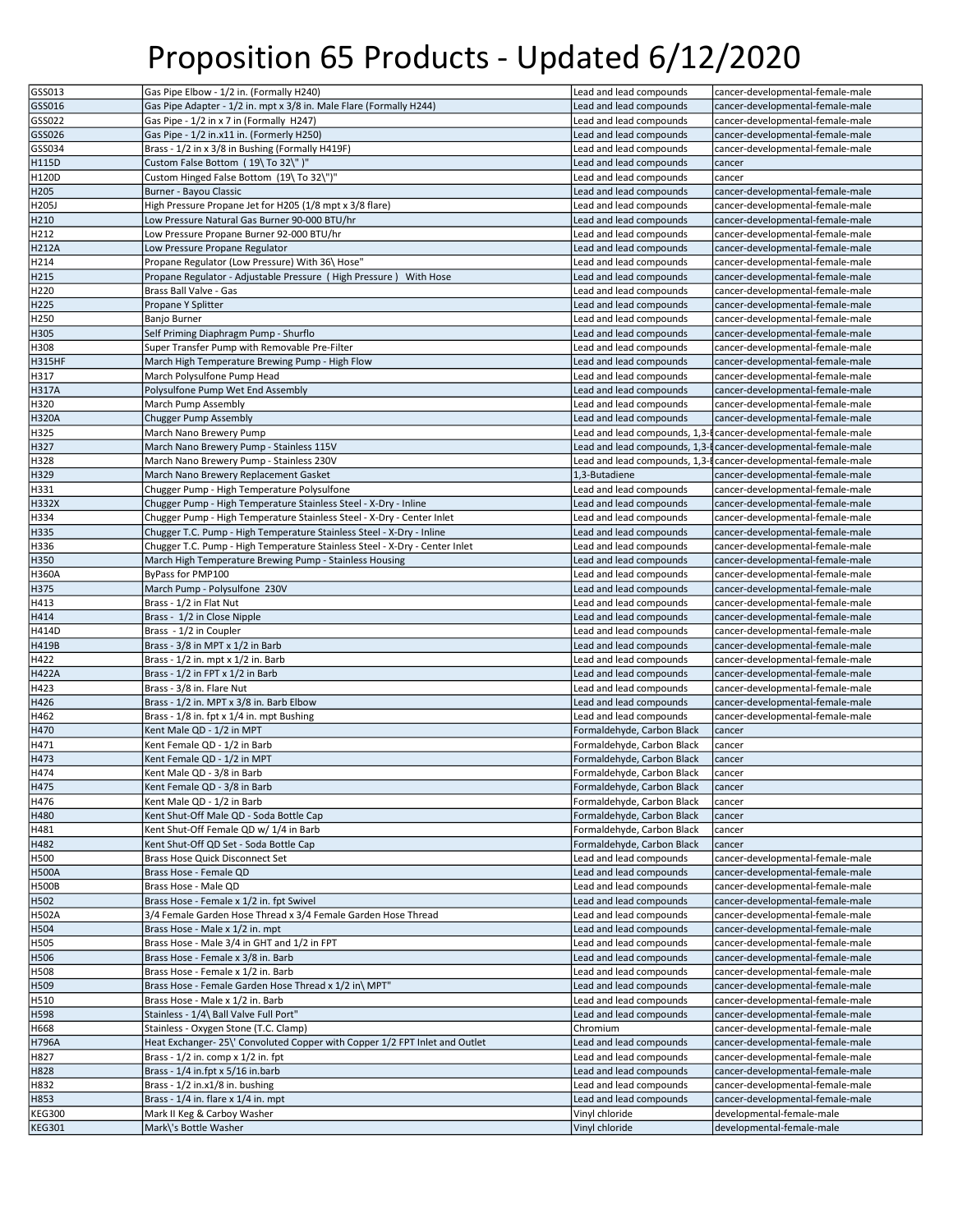| <b>KEG320</b>                                                             | Keg Washer - Ball Lock                                                                         | Vinyl chloride                                     | cancer-developmental-female-male                                     |
|---------------------------------------------------------------------------|------------------------------------------------------------------------------------------------|----------------------------------------------------|----------------------------------------------------------------------|
| <b>KEG321</b>                                                             | Keg Washer - Pin Lock                                                                          | Vinyl chloride                                     | cancer-developmental-female-male                                     |
| <b>KEG322</b>                                                             | Ss Brewtech Keg WaSsher                                                                        | Vinyl chloride                                     | cancer-developmental-female-male                                     |
| <b>KEG350</b>                                                             | Brew Ultra Draught Line Conversion Kit                                                         | Vinyl chloride                                     | developmental-female-male                                            |
| KEG400G                                                                   | Basic Homebrew Draft System - (Pin Lock)                                                       | Vinyl chloride                                     | cancer-developmental-female-male                                     |
| KEG400H                                                                   | Homebrew Draft System - (Converted Ball Lock)                                                  | Lead and lead compounds                            | cancer-developmental-female-male                                     |
| KEG401A                                                                   | Homebrew Draft System - 5 Gal Slimline Torpedo                                                 | Vinyl chloride                                     | cancer-developmental-female-male                                     |
| <b>KEG401B</b>                                                            | Homebrew Draft System - 2.5 Gal Slimline Torpedo                                               | Vinyl chloride                                     | cancer-developmental-female-male                                     |
| KEG401C                                                                   | Homebrew Draft System - 1.5 Gal Slimline Torpedo                                               | Vinyl chloride                                     | cancer-developmental-female-male                                     |
|                                                                           |                                                                                                |                                                    |                                                                      |
| KEG401PLACE                                                               | Slimline Torpedo Keg HomeBrew Draft Systems - PLACEHOLDER                                      | Lead and lead compounds                            | cancer-developmental-female-male                                     |
| <b>KEG402</b>                                                             | Faucet-Shank and Drip Tray Upgrade Kit (Ball Lock)                                             | Lead and lead compounds                            | cancer-developmental-female-male                                     |
| <b>KEG402G</b>                                                            | Faucet-Shank and Drip Tray Upgrade Kit (Pin Lock)                                              | Lead and lead compounds                            | cancer-developmental-female-male                                     |
| <b>KEG404</b>                                                             | Homebrew Draft System - (New 5 Gal Ball Lock)                                                  | Lead and lead compounds                            | cancer-developmental-female-male                                     |
| <b>KEG405</b>                                                             | Cornelius Keg Barrel Top Up System                                                             | Vinyl chloride                                     | cancer-developmental-female-male                                     |
| <b>KEG406</b>                                                             | Homebrew Draft System - (New 2.5 gal Ball Lock)                                                | Lead and lead compounds                            | cancer-developmental-female-male                                     |
| <b>KEG407</b>                                                             | Homebrew Draft System - 1.5 Gal Torpedo                                                        | Lead and lead compounds                            | cancer-developmental-female-male                                     |
| <b>KEG409</b>                                                             | Homebrew Draft System - 2.5 Gal Torpedo                                                        | Lead and lead compounds                            | cancer-developmental-female-male                                     |
| <b>KEG410</b>                                                             | Homebrew Draft System - 5 Gal Torpedo                                                          | Lead and lead compounds                            | cancer-developmental-female-male                                     |
| KEG410PLACE                                                               | Torpedo Keg HomeBrew Draft Systems - PLACEHOLDER                                               | Lead and lead compounds                            | cancer-developmental-female-male                                     |
| <b>KEG411</b>                                                             | The Torpedo Keg Portable Party Bomb - 1.5 Gallon                                               | Lead and lead compounds                            | cancer-developmental-female-male                                     |
| KEG411A                                                                   | The Torpedo Keg Portable Party Bomb - 2.5 Gallon                                               | Vinyl chloride                                     | cancer-developmental-female-male                                     |
| KEG411B                                                                   | The Torpedo Keg Portable Party Bomb - 5 Gallon                                                 | Vinyl chloride                                     | cancer-developmental-female-male                                     |
| KEG411PLACE                                                               | The Torpedo Keg Portable Party Bomb - PLACEHOLDER                                              | Lead and lead compounds                            | cancer-developmental-female-male                                     |
| <b>KEG414</b>                                                             | 2.5 Gallon Keg - Draft Beer System                                                             | Vinyl chloride                                     | cancer-developmental-female-male                                     |
| KEG439PLACE                                                               | KegLand Keg Parka - PLACEHOLDER                                                                | Chloroprene                                        | cancer                                                               |
| <b>KEG550</b>                                                             | Beer Tubing Assembly - Ball Lock                                                               | Vinyl chloride                                     | developmental-female-male                                            |
| <b>KEG552</b>                                                             | Antimicrobial Beer Tubing Assembly - Ball Lock                                                 |                                                    | Chromium (hexavalent compouldevelopmental-female-male-cancer         |
| <b>KEG555</b>                                                             | <b>Wine Tubing Assembly</b>                                                                    | Lead and lead compounds                            | cancer-developmental-female-male                                     |
| <b>KEG560</b>                                                             |                                                                                                | Vinyl chloride                                     | developmental-female-male                                            |
|                                                                           | Gas Tubing Assembly - Ball Lock                                                                |                                                    |                                                                      |
| <b>KEG562</b>                                                             | PVC Free Gas Tubing Assembly - Ball Lock                                                       |                                                    | Chromium (hexavalent compouldevelopmental-female-male-cancer         |
| <b>KEG564</b>                                                             | PVC Free Gas Tubing Assembly - Pin Lock                                                        |                                                    | Chromium (hexavalent compou developmental-female-male-cancer         |
| <b>KEG570</b>                                                             | Gas Add On Assembly                                                                            | Vinyl chloride                                     | developmental-female-male                                            |
| <b>KEG575</b>                                                             | Beverage Jumper Line                                                                           | Vinyl chloride                                     | cancer-developmental-female-male                                     |
| KEG575G                                                                   | Beverage Jumper Line - Pinlock                                                                 | Vinyl chloride                                     | cancer-developmental-female-male                                     |
| <b>KEG590</b>                                                             | Diffusion Stone - 2 Micron w/ Flare Threads                                                    | Chromium                                           | cancer-developmental-female-male                                     |
| <b>KEG591</b>                                                             | Diffusion Stone - .5 Micron w/ Flare Threads                                                   | Chromium                                           | cancer-developmental-female-male                                     |
| <b>KEG592</b>                                                             | Diffusion Stone - 2 Micron (Oxygenation/Aeration)                                              | Chromium                                           | cancer-developmental-female-male                                     |
| KEG592BULK1                                                               | Diffusion Stone - 2 Micron Oxygenation/Aeration (50 Count)                                     | Chromium                                           | cancer-developmental-female-male                                     |
| KEG594                                                                    | Diffusion Stone - .5 Micron (Carbonation/Oxygenation Stone)                                    | Chromium                                           | cancer-developmental-female-male                                     |
| KEG594BULK1                                                               | Diffusion Stone - .5 Micron (Carbonation/Aeration) (50 Count)                                  | Chromium                                           | cancer-developmental-female-male                                     |
| <b>KEG596</b>                                                             | Diffusion Stone - 2 Micron (36 in long)                                                        | Chromium                                           | cancer-developmental-female-male                                     |
|                                                                           |                                                                                                |                                                    |                                                                      |
|                                                                           | Flare Fitting - 1/4 in. Swivel Nut for 1/4 in. Barb                                            | Lead and lead compounds                            | cancer-developmental-female-male                                     |
| <b>KEG600</b>                                                             |                                                                                                |                                                    |                                                                      |
| <b>KEG606</b>                                                             | Flare Fitting - 1/4 in. Swivel Nut for 5/16 in. Barb                                           | Lead and lead compounds                            | cancer-developmental-female-male                                     |
| <b>KEG607</b>                                                             | Flare Fitting - 1/4 in. Swivel Nut & 1/4 in. Barb                                              | Lead and lead compounds                            | cancer-developmental-female-male                                     |
| <b>KEG640</b>                                                             | Flare Fitting - 1/4 in Nut & 5/16 Barb                                                         | Lead and lead compounds                            | cancer-developmental-female-male                                     |
| KEG650A                                                                   | Torpedo Keg Neoprene Keg Sleeve - 1.5 Gal                                                      | Chloroprene                                        | cancer                                                               |
| KEG650B                                                                   | Torpedo Keg Neoprene Keg Sleeve - 2.5 Gal                                                      | Chloroprene                                        | cancer                                                               |
| KEG650C                                                                   | Torpedo Keg Neoprene Keg Sleeve - 5 Gal                                                        | Chloroprene                                        | cancer                                                               |
|                                                                           | Torpedo Neoprene Keg Sleeve - PLACEHOLDER                                                      | Chloroprene                                        | cancer                                                               |
| KEG650PLACE<br>KEG651A                                                    | Slimline Torpedo Neoprene Keg Sleeve - 1.5 Gal                                                 | Chloroprene                                        | cancer                                                               |
| KEG651B                                                                   | Slimline Torpedo Neoprene Keg Sleeve - 2.5 Gal                                                 | Chloroprene                                        | cancer                                                               |
|                                                                           | Slimline Torpedo Neoprene Keg Sleeve - 5 Gal                                                   | Chloroprene                                        | cancer                                                               |
|                                                                           | Slimline Torpedo Neoprene Keg Sleeve - PLACEHOLDER                                             | Chloroprene                                        | cancer                                                               |
|                                                                           | Keg Quick Change Setup - No Taps                                                               | Vinyl chloride                                     | developmental-female-male                                            |
|                                                                           | Ball Lock Gas In w/ Built-In Check Valve (CLEAR) - FLARE                                       |                                                    | Chromium (hexavalent compou cancer-developmental-female-male         |
| KEG651C<br>KEG651PLACE<br><b>KEG708</b><br><b>KEG728</b><br><b>KEG729</b> | Ball Lock Gas In w/ Built-In Check Valve (CLEAR)-CM Becker-FLARE                               |                                                    | Chromium (hexavalent compoul cancer-developmental-female-male        |
| <b>KEG732</b>                                                             | Ball Lock Bev Out (Stainless) - Flared                                                         |                                                    | Chromium (hexavalent compou developmental-female-male-cancer         |
| <b>KEG734</b>                                                             | Ball Lock Gas In (Stainless) - Flared                                                          |                                                    | Chromium (hexavalent compou developmental-female-male-cancer         |
| <b>KEG780</b>                                                             | Beer Tubing Assembly - Pin Lock                                                                | Vinyl chloride                                     | cancer-developmental-female-male                                     |
| <b>KEG785</b>                                                             | Gas Tubing Assembly - Pin Lock                                                                 | Vinyl chloride                                     | cancer-developmental-female-male                                     |
|                                                                           |                                                                                                |                                                    |                                                                      |
| <b>KEG803G</b>                                                            | Counter Pressure Accessory Package - Ball Lock<br>Counter Pressure Accessory Package - Pinlock | Vinyl chloride<br>Vinyl chloride                   | cancer-developmental-female-male<br>cancer-developmental-female-male |
| <b>KEG803</b>                                                             | Deluxe Counter Pressure Bottle Filler                                                          |                                                    |                                                                      |
| <b>KEG804</b>                                                             |                                                                                                | Lead and lead compounds                            | cancer-developmental-female-male                                     |
| <b>KEG811</b>                                                             | Micro Filling Systems 4 Head Counter Pressure Filler                                           | Lead and lead compounds                            | cancer-developmental-female-male                                     |
| <b>KEG820</b>                                                             | Medusaâ"¢ QuadHead Counter Pressure Bottle Filler                                              | Vinyl chloride                                     | developmental-female-male                                            |
| <b>KEG820-UG</b>                                                          | Medusaâ" ¢ QuadHead Counter Pressure Bottle Filler - USED                                      | Vinyl chloride                                     | developmental-female-male                                            |
| <b>KEG850</b>                                                             | Inert Gas Bottle Sparger                                                                       | Lead and lead compounds                            | cancer-developmental-female-male                                     |
| <b>KEG900</b>                                                             | <b>QD Faucet Adapter</b>                                                                       | Lead and lead compounds                            | cancer-developmental-female-male                                     |
| KEG900A                                                                   | Beer Faucet Adapter (w/o Collar)                                                               | Lead and lead compounds                            | cancer-developmental-female-male                                     |
| <b>KEG902</b>                                                             | Ball Lock QD Faucet Assembly                                                                   | Lead and lead compounds                            | cancer-developmental-female-male                                     |
| KEG904                                                                    | Pin Lock QD Faucet Assembly                                                                    | Lead and lead compounds                            | cancer-developmental-female-male                                     |
| <b>KEG913</b>                                                             | Plaato Keg - Keg Management System                                                             | Lead and lead compounds                            | cancer-developmental-female-male                                     |
| <b>KEG950</b>                                                             | CO2 Injector Ball Lock<br>CO2 Injector Pin Lock                                                | Lead and lead compounds<br>Lead and lead compounds | cancer-developmental-female-male                                     |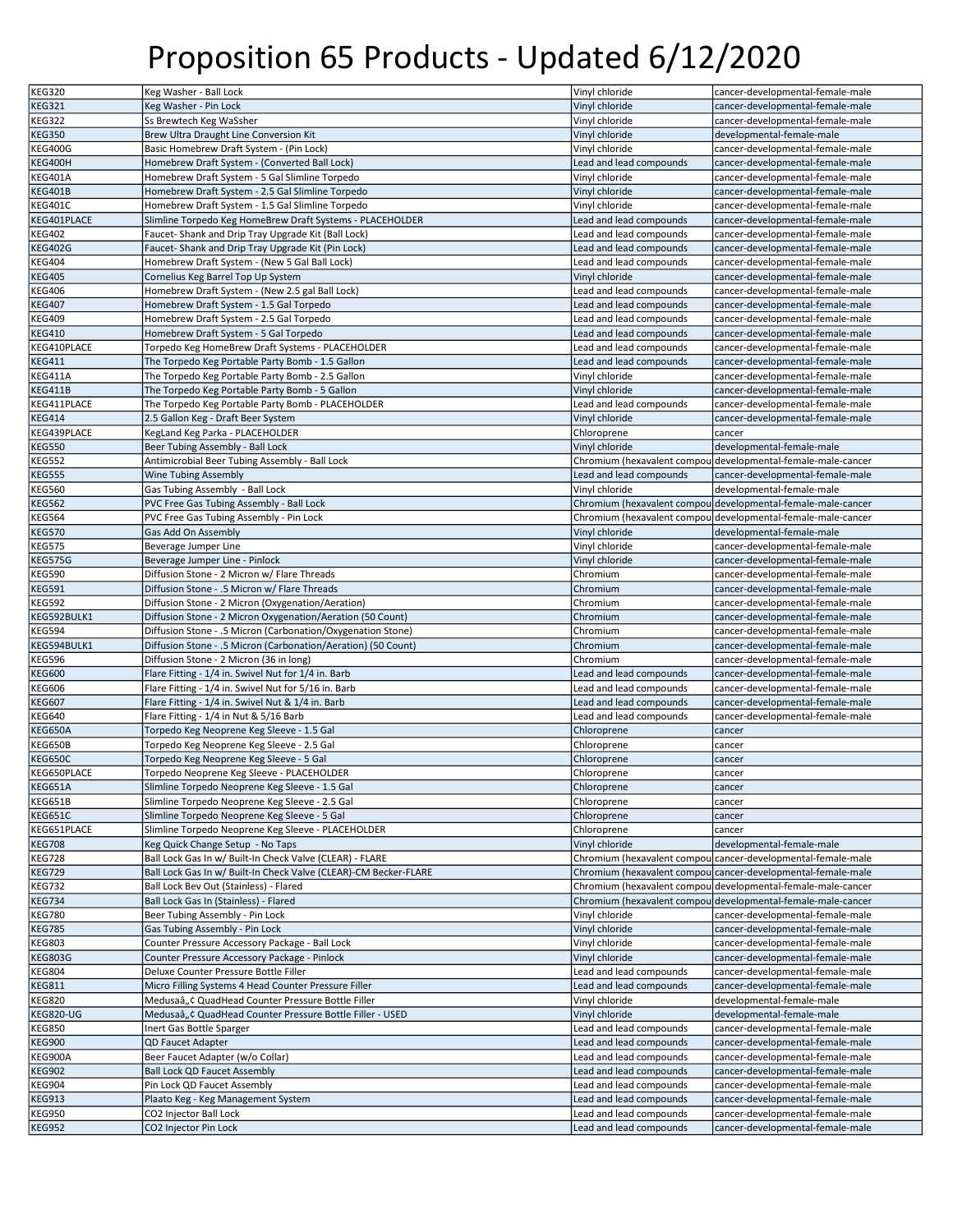| <b>KEG953</b>    | CO2 Injector W/1 Co2 Cartridge                                                                             | Lead and lead compounds   | cancer-developmental-female-male                              |
|------------------|------------------------------------------------------------------------------------------------------------|---------------------------|---------------------------------------------------------------|
| KEG953A          | CO2 Injector - Injector Only No Cartridge                                                                  | Lead and lead compounds   | cancer-developmental-female-male                              |
| <b>KEG960</b>    | Mini CO2 Regulator Kit (Ball Lock)                                                                         | Lead and lead compounds   | cancer-developmental-female-male                              |
|                  |                                                                                                            |                           |                                                               |
| <b>KEG965</b>    | Torpedo Keg Pressure Pack - CO2 Reg & QD                                                                   | Lead and lead compounds   | cancer-developmental-female-male                              |
| KEG965A          | Torpedo Mini CO2 Regulator                                                                                 | Lead and lead compounds   | cancer-developmental-female-male                              |
| <b>KEG966</b>    | Premium Mini CO2 Regulator                                                                                 | Lead and lead compounds   | cancer-developmental-female-male                              |
| KG401            | Komos Kegerator V2 with Komos Regulator - REFRIGERATOR ONLY                                                | Vinyl chloride            | cancer-developmental-female-male                              |
| <b>KG401F</b>    | Komos Kegerator V2 with Komos Regulator - REFRIGERATOR ONLY - FREIGHT ONLY                                 | Vinyl chloride            | cancer-developmental-female-male                              |
| <b>KG430A</b>    | KOMOS - Ball Locks and Duotight Fittings Package - Single                                                  |                           | Chromium (hexavalent compoul cancer-developmental-female-male |
| <b>KG430D</b>    | KOMOS - Ball Locks and Duotight Fittings Package - Quad                                                    |                           | Chromium (hexavalent compoul cancer-developmental-female-male |
| <b>KG431A</b>    | KOMOS - Sanke Coupler and Duotight Fittings Package                                                        | Lead and lead compounds   | cancer-developmental-female-male                              |
| <b>KG440A</b>    | Komos V2 Kegerator with Stainless Tower (Intertap SS Faucet) - Single Tap                                  | Vinyl chloride            | cancer-developmental-female-male                              |
| <b>KG440B</b>    | Komos V2 Kegerator with Stainless Tower (Intertap SS Faucet) - Double Tap                                  | Vinyl chloride            | cancer-developmental-female-male                              |
|                  |                                                                                                            | Vinyl chloride            | cancer-developmental-female-male                              |
| <b>KG440C</b>    | Komos V2 Kegerator with Stainless Tower (Intertap SS Faucet) - Triple Tap                                  |                           |                                                               |
| <b>KG440D</b>    | Komos V2 Kegerator with Stainless Tower (Intertap SS Faucet) - Quad Tap                                    | Vinyl chloride            | cancer-developmental-female-male                              |
| KG440PLACE       | Komos V2 Kegerator with Stainless Tower and Intertap SS Faucet - PLACEHOLDER                               | Vinyl chloride            | cancer-developmental-female-male                              |
| <b>KG441A</b>    | Komos V2 Kegerator with Stainless Tower (Intertap SS Faucet) - Single Tap - FREIGHT ONLY                   | Vinyl chloride            | cancer-developmental-female-male                              |
| <b>KG441B</b>    | Komos V2 Kegerator with Stainless Tower (Intertap SS Faucet) - Double Tap - FREIGHT ONLY                   | Vinyl chloride            | cancer-developmental-female-male                              |
| <b>KG441C</b>    | Komos V2 Kegerator with Stainless Tower (Intertap SS Faucet) - Triple Tap - FREIGHT ONLY                   | Vinyl chloride            | cancer-developmental-female-male                              |
| <b>KG441D</b>    | Komos V2 Kegerator with Stainless Tower (Intertap SS Faucet) - Quad Tap - FREIGHT ONLY                     | Vinyl chloride            | cancer-developmental-female-male                              |
| KG441PLACE       | Komos V2 Kegerator with Stainless Tower and Intertap SS Faucet - FREIGHT ONLY - PLACEHOLDER Vinyl chloride |                           | cancer-developmental-female-male                              |
| KG901            | Komos Stainless Steel Commercial Kegerator - REFRIGERATOR ONLY                                             | Vinyl chloride            | cancer-developmental-female-male                              |
| <b>KG905A</b>    | Komos Stainless Steel Commercial Kegerator (Intertap SS Faucet) - Single Tap                               | Lead and lead compounds   | cancer-developmental-female-male                              |
|                  | Komos Stainless Steel Commercial Kegerator (Intertap SS Faucet) - Dual Tap                                 |                           |                                                               |
| <b>KG905B</b>    |                                                                                                            | Lead and lead compounds   | cancer-developmental-female-male                              |
| <b>KG905C</b>    | Komos Stainless Steel Commercial Kegerator (Intertap SS Faucet) - Triple Tap                               | Lead and lead compounds   | cancer-developmental-female-male                              |
| <b>KG906A</b>    | Komos Stainless Steel Commercial Kegerator (Intertap SS Faucet) - Single Tap - FREIGHT ONLY                | Lead and lead compounds   | cancer-developmental-female-male                              |
| <b>KG906B</b>    | Komos Stainless Steel Commercial Kegerator (Intertap SS Faucet) - Dual Tap - FREIGHT ONLY                  | Lead and lead compounds   | cancer-developmental-female-male                              |
| <b>KG906C</b>    | Komos Stainless Steel Commercial Kegerator (Intertap SS Faucet) - Triple Tap - FREIGHT ONLY                | Lead and lead compounds   | cancer-developmental-female-male                              |
| MDKIT5           | Mead Equipment Kit - 5 Gallon                                                                              | Vinyl chloride            | cancer-developmental-female-male                              |
| <b>MILL1001A</b> | MoreBeer!\'s UltiMill - The Ultimate Grain Mill (2019)                                                     | Vinyl chloride            | cancer-developmental-female-male                              |
| MILL1001A-UG     | MoreBeer!\'s UltiMill - The Ultimate Grain Mill (2019) - USED                                              | Vinyl chloride            | cancer-developmental-female-male                              |
| MILL550          | Monster Mill - 2 Roller Mill with Base and Hopper                                                          | Lead and lead compounds   | cancer-developmental-female-male                              |
| MILL550PLACE     | Monster Mill - 2 Roller Mill Packages - PLACEHOLDER                                                        | Lead and lead compounds   | cancer-developmental-female-male                              |
|                  |                                                                                                            |                           |                                                               |
| MILL551          | Monster Mill - 2 Roller Mill with Base-Hopper- and Extension                                               | Lead and lead compounds   | cancer-developmental-female-male                              |
| MILL560          | Monster Mill - MM3 3 Roller Mill with Base and Hopper                                                      | Lead and lead compounds   | cancer-developmental-female-male                              |
| MILL560PLACE     | Monster Mill - 3 Roller Mill Packages - PLACEHOLDER                                                        | Lead and lead compounds   | cancer-developmental-female-male                              |
| MILL561          | Monster Mill - 3 Roller Mill with Base-Hopper- and Extension                                               | Lead and lead compounds   | cancer-developmental-female-male                              |
| MILL700          | MaltMuncher 2 Roller Grain Mill                                                                            | Lead and lead compounds   | cancer-developmental-female-male                              |
| MILL702          | MaltMuncher - High Torque Motor                                                                            | Lead and lead compounds   | cancer-developmental-female-male                              |
| <b>MILL710</b>   | MaltMuncher 3 Roller Grain Mill                                                                            | Lead and lead compounds   | cancer-developmental-female-male                              |
| MILL720          | Ss Brewtech - Motorized Grain Mill                                                                         | Lead and lead compounds   | cancer-developmental-female-male                              |
| <b>MR135</b>     | Kreyer Fan Unit for Rooms Up To 3500 cu.ft.                                                                | Lead and lead compounds   | cancer-developmental-female-male                              |
| <b>MR135A</b>    | Defrost Kit for MR135                                                                                      | Lead and lead compounds   | cancer-developmental-female-male                              |
| MR135PBPLACE     | Kreyer Fan Unit for Rooms Up To 3500 cu.ft. - PLACEHOLDER                                                  | Lead and lead compounds   | cancer-developmental-female-male                              |
|                  |                                                                                                            |                           |                                                               |
| MR210            | Kreyer Fan Unit for Rooms Up To 8750 cu.ft.                                                                | Lead and lead compounds   | cancer-developmental-female-male                              |
| <b>MR210A</b>    | Defrost Kit for MR210                                                                                      | Lead and lead compounds   | cancer-developmental-female-male                              |
| MR210PBPLACE     | Kreyer Fan Unit for Rooms Up To 8750 cu.ft. - PLACEHOLDER                                                  | Lead and lead compounds   | cancer-developmental-female-male                              |
| <b>MR75</b>      | Kreyer Fan Unit for Rooms Up To 1750 cu.ft.                                                                | Lead and lead compounds   | cancer-developmental-female-male                              |
| MR75A            | Defrost Kit for MR75                                                                                       | Lead and lead compounds   | cancer-developmental-female-male                              |
| MR75PBPLACE      | Kreyer Fan Unit for Rooms Up To 1750 cu.ft. - PLACEHOLDER                                                  | Lead and lead compounds   | cancer-developmental-female-male                              |
| MT111            | SO2 Indicator - 1 oz                                                                                       | Methanol                  | developmental-female-male                                     |
| <b>MT121A</b>    | Phenolphthalein - 1% 1oz                                                                                   | Phenolphthalein           | cancer                                                        |
| MT140            | Economy Aeration-Oxidation Free SO2 Test Kit                                                               | Vinyl chloride            | developmental-female-male                                     |
| MT150            |                                                                                                            |                           | cancer                                                        |
|                  | Advanced Titration Kit For Total Acidity                                                                   | Phenolphthalein           |                                                               |
| MT344            | Wine Thief - Stainless Steel - 18 inch                                                                     | Nickel & nickel compounds | developmental-female-male                                     |
| MT351            | High Precision Series - Blade Scale (1000 g)                                                               | Lead and lead compounds   | cancer-developmental-female-male                              |
| MT353            | Scale - High Precision Series - 500g x 0.01g                                                               | Lead and lead compounds   | cancer-developmental-female-male                              |
| MT355            | Electronic Grain Scale - 55 lb                                                                             | Lead and lead compounds   | cancer-developmental-female-male                              |
| MT355AD          | Power Adapter for MT355 Scale                                                                              | Lead and lead compounds   | cancer-developmental-female-male                              |
| MT356            | Anvil Large Scale                                                                                          | Lead and lead compounds   | cancer-developmental-female-male                              |
| MT357            | Anvil Small Scale                                                                                          | Lead and lead compounds   | cancer-developmental-female-male                              |
| MT370            | <b>Thermometer Shield</b>                                                                                  | Lead and lead compounds   | cancer-developmental-female-male                              |
| MT400            | Thermometer - Floating                                                                                     | Mercury                   | developmental-female-male                                     |
| MT410            | Fermometer                                                                                                 | <b>Antimony Trioxide</b>  | cancer                                                        |
|                  |                                                                                                            |                           |                                                               |
| MT414            | Liquid Crystal Strip Thermometer                                                                           | Antimony Trioxide         | cancer                                                        |
| MT451            | Liquid Standing Refrigerator Thermometer                                                                   | Mercury                   | cancer-developmental-female                                   |
| MT452            | Stick-On Refrigerator Thermometer - 4 in - 40F-120F                                                        | Mercury                   | developmental-female-male                                     |
| MT521            | Polycarbonate Sight Glass (2 Piece Set)                                                                    | <b>Bisphenol A</b>        | female                                                        |
| MT586            | Vinmetrica ABV Kit                                                                                         | Chromium                  | cancer-developmental-female-male                              |
| MT603            | Economy pH Meter - pH600 - 0-14 pH Range                                                                   | Lead and lead compounds   | cancer-developmental-female-male                              |
| MT604            | PH Meter - Phep 5                                                                                          | Lead and lead compounds   | cancer-developmental-female-male                              |
| <b>MT608A</b>    | Replacement Electrode for the MT608/609                                                                    | Lead and lead compounds   | cancer-developmental-female-male                              |
| MT609            | Milwaukee pH Meter w/ATC                                                                                   | Lead and lead compounds   | cancer-developmental-female-male                              |
|                  |                                                                                                            |                           |                                                               |
| <b>MT609A</b>    | Replacement Temperature Probe For MT609                                                                    | Lead and lead compounds   | cancer-developmental-female-male                              |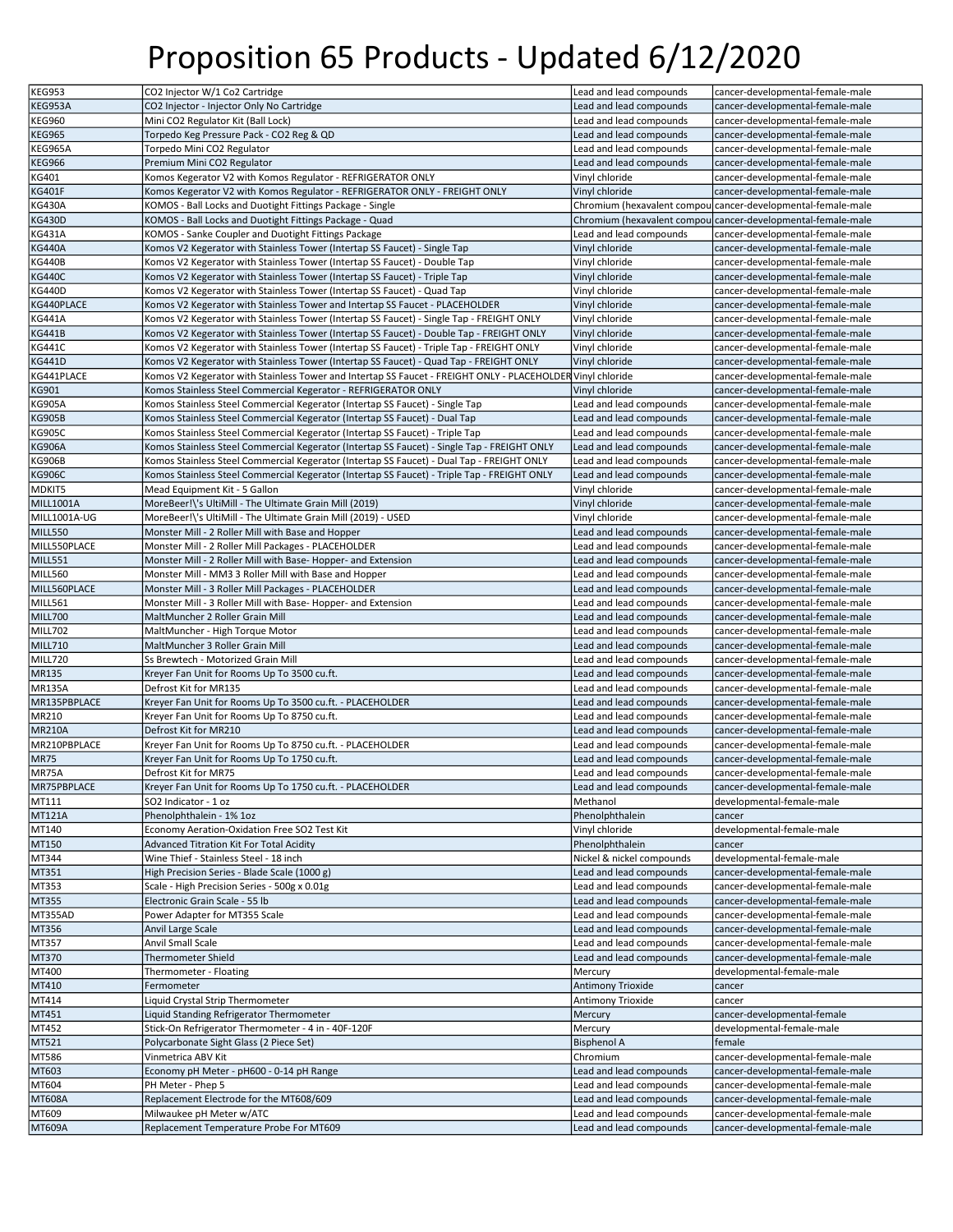| MT610             | pH Calibration Solutions (4.00 & 7.00)                               | Formaldehyde            | cancer                           |
|-------------------|----------------------------------------------------------------------|-------------------------|----------------------------------|
| MT612             | pH Calibration Solution 4.00(Pink Color)                             | Formaldehyde            | cancer                           |
|                   |                                                                      |                         |                                  |
| MT612G            | pH Calibration Solution 4.01 (Gallon)                                | Formaldehyde            | cancer                           |
| MT613             | Deluxe pH Meter - pH56 - With Thermometer & ATC                      | Lead and lead compounds | cancer-developmental-female-male |
| MT617             | Martini Pro Series Benchtop pH Meter                                 | Lead and lead compounds | cancer-developmental-female-male |
| <b>MT617A</b>     | Replacement Electrode for MT617                                      | Lead and lead compounds | cancer-developmental-female-male |
| MT624             | Beverage Doctor - Pen Style PH Meter                                 | Lead and lead compounds | cancer-developmental-female-male |
| <b>MT636A</b>     | Graduated Cylinder - 100mL                                           | Lead and lead compounds | cancer-developmental-female-male |
| MT636B            | Graduated Cylinder - 50mL                                            | Lead and lead compounds |                                  |
|                   |                                                                      |                         | cancer-developmental-female-male |
| <b>MT636C</b>     | Graduated Cylinder - 10mL                                            | Lead and lead compounds | cancer-developmental-female-male |
| MT638             | Pipette - 1mL                                                        | Lead                    | cancer-developmental-female-male |
| MT640             | Pipette - 5mL                                                        | Lead and lead compounds | cancer-developmental-female-male |
| MT641             | Pipette - 10mL                                                       | Lead and lead compounds | cancer-developmental-female-male |
| MT642             | Pipette - 20mL Volumetric                                            | Lead and lead compounds | cancer-developmental-female-male |
| MT643             | Pipette - 50mL Volumetric                                            | Lead and lead compounds | cancer-developmental-female-male |
| MT700             | Refractometer - Dual Scale w/ ATC                                    | Lead and lead compounds | cancer-developmental-female-male |
| MT706             | Refractometer - VeeGee Deluxe w/ ATC                                 | Lead and lead compounds | cancer-developmental-female-male |
|                   |                                                                      |                         |                                  |
| MT712             | Hanna Digital Refractometer (HI 96811)                               | Lead and lead compounds | cancer-developmental-female-male |
| MT740             | <b>Bottle Pressure Gauge</b>                                         | Lead and lead compounds | cancer-developmental-female-male |
| MT750             | EasyDens Bluetooth Connected Density and Gravity Meter by Anton Paar | Acrylonitrile           | cancer                           |
| OAK200A           | Xoakers - Med + French Oak - 1 lb                                    | <b>Wood Dust</b>        | cancer                           |
| OAK200B           | Xoakers - Med + French Oak - Pack of 8                               | <b>Wood Dust</b>        | cancer                           |
| OAK200PLACE       | Xoakers - Med + French Oak - PLACEHOLDER                             | <b>Wood Dust</b>        | cancer                           |
| OAK205A           | Xoakers - Med + American Oak - 1 lb                                  | <b>Wood Dust</b>        | cancer                           |
| OAK205B           | Xoakers - Med + American Oak - Pack of 8                             | <b>Wood Dust</b>        |                                  |
|                   |                                                                      |                         | cancer                           |
| OAK205PLACE       | Xoakers - Med + American Oak - PLACEHOLDER                           | <b>Wood Dust</b>        | cancer                           |
| OAK248B           | Oak Chips - American (placeholder)                                   | <b>Wood Dust</b>        | cancer                           |
| OAK248B1LB        | Oak Chips - American (1 lb)                                          | <b>Wood Dust</b>        | cancer                           |
| OAK248B1OZ        | Oak Chips - American (1 oz)                                          | <b>Wood Dust</b>        | cancer                           |
| <b>OAK248B2OZ</b> | Oak Chips - American (2 oz)                                          | <b>Wood Dust</b>        | cancer                           |
| OAK248B4OZ        | Oak Chips - American Medium Toast - 4 oz Bag                         | <b>Wood Dust</b>        | cancer                           |
| <b>OAK248S50</b>  | Oak Chips - American Medium (50 Lb Sack)                             | <b>Wood Dust</b>        |                                  |
|                   |                                                                      |                         | cancer                           |
| OAK249B1LB        | Oak Chips - American Heavy Toast - 1 lb Bag                          | <b>Wood Dust</b>        | cancer                           |
| OAK249B4OZ        | Oak Chips - American Heavy Toast - 4 oz Bag                          | Wood Dust               | cancer                           |
| OAK249PLACE       | Oak Chips - American Heavy Toast (Placeholder)                       | Wood Dust               | cancer                           |
| OAK249S           | Oak Chips - American Heavy Toast - 50 lb Sack                        | Wood Dust               | cancer                           |
| OAK268B           | Oak Chips - French (placeholder)                                     | <b>Wood Dust</b>        | cancer                           |
| OAK268B1LB        | Oak Chips - French (1 lb)                                            | Wood Dust               | cancer                           |
| <b>OAK268B1OZ</b> | Oak Chips - French (1 oz)                                            | <b>Wood Dust</b>        | cancer                           |
|                   |                                                                      |                         |                                  |
| <b>OAK268B2OZ</b> | Oak Chips - French (2 oz)                                            | Wood Dust               | cancer                           |
| <b>OAK268B4OZ</b> | Oak Chips - French Medium Toast - 4 oz Bag                           | <b>Wood Dust</b>        | cancer                           |
| <b>OAK268S50</b>  | Oak Chips - French Medium Toast - 50 lb Sack                         | <b>Wood Dust</b>        | cancer                           |
| OAK269B1LB        | Oak Chips - French Heavy Toast - 1 lb Bag                            | <b>Wood Dust</b>        | cancer                           |
| OAK269B4OZ        | Oak Chips - French Heavy Toast - 4 oz Bag                            | <b>Wood Dust</b>        | cancer                           |
| OAK269PLACE       | Oak Chips - French Heavy Toast (Placeholder)                         | <b>Wood Dust</b>        | cancer                           |
| OAK269S           | Oak Chips - French Heavy Toast - 50 lb Sack                          | <b>Wood Dust</b>        | cancer                           |
|                   |                                                                      |                         |                                  |
| OAK317B1LB        | Oak Cubes - French Medium Toast - 1 lb Bag                           | <b>Wood Dust</b>        | cancer                           |
| <b>OAK317B4OZ</b> | Oak Cubes - French Medium Toast - 4 oz Bag                           | <b>Wood Dust</b>        | cancer                           |
| OAK317PLACE       | Oak Cubes - French Medium Toast (Placeholder)                        | <b>Wood Dust</b>        | cancer                           |
| <b>OAK317S</b>    | Oak Cubes - French Medium Toast - 50 lb Sack                         | Wood Dust               | cancer                           |
| OAK370B1LB        | Oak Cubes - American Medium Toast - 1 lb Bag                         | <b>Wood Dust</b>        | cancer                           |
| OAK370B4OZ        | Oak Cubes - American Medium Toast - 4 oz Bag                         | <b>Wood Dust</b>        | cancer                           |
| OAK370PLACE       | Oak Cubes - American Medium Toast (Placeholder)                      | <b>Wood Dust</b>        | cancer                           |
| <b>OAK370S</b>    | Oak Cubes - American Medium Toast - 50 lb Sack                       | <b>Wood Dust</b>        |                                  |
|                   |                                                                      |                         | cancer                           |
| OAK380A           | Oak Cubes - American (Med +)(placeholder)                            | <b>Wood Dust</b>        | cancer                           |
| OAK380B1LB        | Oak Cubes - American (Med +) 1 lb                                    | <b>Wood Dust</b>        | cancer                           |
| OAK380B1OZ        | Oak Cubes - American (Med +) 1 oz                                    | <b>Wood Dust</b>        | cancer                           |
| <b>OAK380B2OZ</b> | Oak Cubes - American (Med +) 2 oz                                    | <b>Wood Dust</b>        | cancer                           |
| OAK380B8OZ        | Oak Cubes - American (Med +) 8 oz                                    | <b>Wood Dust</b>        | cancer                           |
| OAK380S20LB       | Oak Cubes - American (Med +) 20 LB Sack                              | <b>Wood Dust</b>        | cancer                           |
| OAK390B           | Oak Cubes - American (Heavy Toast)(placeholder)                      | <b>Wood Dust</b>        | cancer                           |
|                   |                                                                      |                         |                                  |
| OAK390B1LB        | Oak Cubes - American (Heavy Toast) 1 lb                              | <b>Wood Dust</b>        | cancer                           |
| OAK390B2OZ        | Oak Cubes - American (Heavy Toast) 2 oz                              | <b>Wood Dust</b>        | cancer                           |
| OAK390B8OZ        | Oak Cubes - American (Heavy Toast) 8 oz                              | <b>Wood Dust</b>        | cancer                           |
| OAK390S20LB       | Oak Cubes - American (Heavy Toast) 20 LB Sack                        | <b>Wood Dust</b>        | cancer                           |
| <b>OAK480B</b>    | Oak Cubes - Hungarian (Med +) (placeholder)                          | <b>Wood Dust</b>        | cancer                           |
| OAK480B1LB        | Oak Cubes - Hungarian (Med +) 1 lb                                   | <b>Wood Dust</b>        | cancer                           |
| <b>OAK480B1OZ</b> | Oak Cubes - Hungarian (Med +) 1 oz                                   | <b>Wood Dust</b>        | cancer                           |
|                   |                                                                      |                         |                                  |
| <b>OAK480B2OZ</b> | Oak Cubes - Hungarian (Med +) 2 oz                                   | <b>Wood Dust</b>        | cancer                           |
| OAK480B8OZ        | Oak Cubes - Hungarian (Med +) 8 oz                                   | <b>Wood Dust</b>        | cancer                           |
| OAK480S20LB       | Oak Cubes - Hungarian (Med +) 20 LB Sack                             | <b>Wood Dust</b>        | cancer                           |
| OAK540A           | Oak Cubes - French (Medium)(placeholder)                             | <b>Wood Dust</b>        | cancer                           |
| OAK540B1LB        | Oak Cubes - French (Medium) 1 lb                                     | <b>Wood Dust</b>        | cancer                           |
| OAK540B2OZ        | Oak Cubes - French (Medium) 2 oz                                     | <b>Wood Dust</b>        | cancer                           |
|                   |                                                                      |                         |                                  |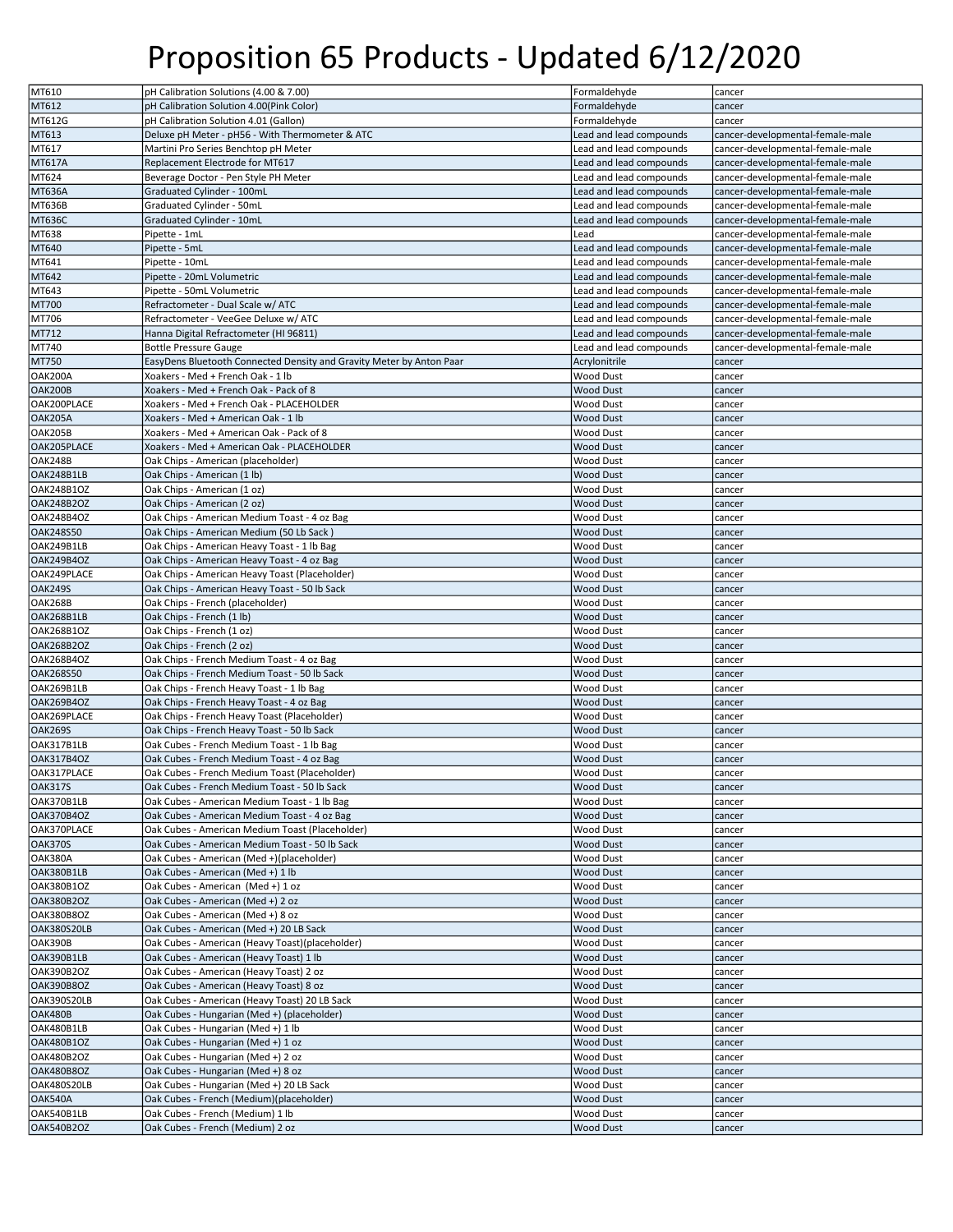| OAK540B8OZ     | Oak Cubes - French (Medium) 8 oz                                   | Wood Dust                   | cancer                           |
|----------------|--------------------------------------------------------------------|-----------------------------|----------------------------------|
| OAK540S20LB    | Oak Cubes - French (Medium) 20 LB Sack                             | <b>Wood Dust</b>            | cancer                           |
|                |                                                                    |                             |                                  |
| <b>OAK580B</b> | Oak Cubes - French (Med +) (placeholder)                           | <b>Wood Dust</b>            | cancer                           |
| OAK580B1LB     | Oak Cubes - French (Med +) 1 lb                                    | <b>Wood Dust</b>            | cancer                           |
| OAK580B1OZ     | Oak Cubes - French (Med +) 1 oz                                    | <b>Wood Dust</b>            | cancer                           |
| OAK580B2OZ     | Oak Cubes - French (Med +) 2 oz                                    | <b>Wood Dust</b>            | cancer                           |
| OAK580B8OZ     | Oak Cubes - French (Med +) 8 oz                                    | <b>Wood Dust</b>            | cancer                           |
| OAK580S20LB    | Oak Cubes - French (Med +) 20 LB Sack                              | <b>Wood Dust</b>            | cancer                           |
| OAK590A        | Oak Cubes - French (Heavy Toast)(Placeholder)                      | Wood Dust                   | cancer                           |
|                |                                                                    |                             |                                  |
| OAK590B1LB     | Oak Cubes - French (Heavy Toast) 1 lb                              | <b>Wood Dust</b>            | cancer                           |
| OAK590B2OZ     | Oak Cubes - French (Heavy Toast) 2 oz                              | Wood Dust                   | cancer                           |
| OAK590B8OZ     | Oak Cubes - French (Heavy Toast) 8 oz                              | <b>Wood Dust</b>            | cancer                           |
| OAK590S20LB    | Oak Cubes - French (Heavy Toast) 20 LB Sack                        | Wood Dust                   | cancer                           |
| <b>OAK600</b>  | Winestix Segments - American Blend (1 lb)                          | <b>Wood Dust</b>            | cancer                           |
| <b>OAK605</b>  | Winestix Segments - French Bordeaux Blend (1 lb)                   | Wood Dust                   | cancer                           |
| OAK610B1LB     | French Oak Stave Segments - 1 lb (Med. + Toast)                    | <b>Wood Dust</b>            |                                  |
|                |                                                                    |                             | cancer                           |
| OAK610B5LB     | French Oak Stave Segments - 5 lbs (Med. Plus Toast)                | Wood Dust                   | cancer                           |
| OAK610PLACE    | French Oak Stave Segments (Med. + Toast) - PLACEHOLDER             | <b>Wood Dust</b>            | cancer                           |
| <b>OAK620</b>  | Oak Barrel Replica - French (Med. Plus Toast)                      | <b>Wood Dust</b>            | cancer                           |
| <b>OAK620A</b> | Oak Barrel Replica - American (Med. Plus Toast)                    | <b>Wood Dust</b>            | cancer                           |
| <b>OAK632</b>  | Winestix Barrel Tether - American Med +                            | Wood Dust                   | cancer                           |
| <b>OAK636</b>  | Winestix Barrel Tether - French Med +                              | <b>Wood Dust</b>            | cancer                           |
|                |                                                                    |                             |                                  |
| <b>OAK642</b>  | BeerStix Barrel Tether - American Med +                            | <b>Wood Dust</b>            | cancer                           |
| <b>OAK646</b>  | BeerStix Barrel Tether - French Med +                              | <b>Wood Dust</b>            | cancer                           |
| <b>OAK650</b>  | WineStix - Medium Plus Toast American Oak Carboy 2 Pack            | <b>Wood Dust</b>            | cancer                           |
| <b>OAK651</b>  | WineStix - Light Toast American Oak Carboy 2 Pack                  | <b>Wood Dust</b>            | cancer                           |
| <b>OAK652</b>  | WineStix - Medium Toast American Oak Carboy 2 Pack                 | <b>Wood Dust</b>            | cancer                           |
| <b>OAK653</b>  | WineStix - Dark Toast American Oak Carboy 2 Pack                   | <b>Wood Dust</b>            | cancer                           |
| <b>OAK654</b>  |                                                                    |                             |                                  |
|                | WineStix - Light Toast American Oak Tank Stave                     | Wood Dust                   | cancer                           |
| <b>OAK656</b>  | WineStix - Medium Toast American Oak Tank Stave                    | <b>Wood Dust</b>            | cancer                           |
| <b>OAK657</b>  | WineStix - Dark Toast American Oak Tank Stave                      | <b>Wood Dust</b>            | cancer                           |
| <b>OAK658</b>  | WineStix - Medium Plus Toast American Oak Tank Stave               | <b>Wood Dust</b>            | cancer                           |
| <b>OAK660</b>  | WineStix - Medium Plus Toast French Oak Carboy 2 Pack              | Wood Dust                   | cancer                           |
| <b>OAK661</b>  | WineStix - Light Toast French Oak Carboy 2 Pack                    | <b>Wood Dust</b>            | cancer                           |
| <b>OAK662</b>  | WineStix - Medium Toast French Oak Carboy 2 Pack                   | Wood Dust                   |                                  |
|                |                                                                    |                             | cancer                           |
| <b>OAK663</b>  | WineStix - Dark Toast French Oak Carboy 2 Pack                     | <b>Wood Dust</b>            | cancer                           |
| <b>OAK664</b>  | WineStix - Light Toast French Oak Tank Stave                       | Wood Dust                   | cancer                           |
| <b>OAK666</b>  | WineStix - Medium Toast French Oak Tank Stave                      | <b>Wood Dust</b>            | cancer                           |
| <b>OAK667</b>  | WineStix - Dark Toast French Oak Tank Stave                        | Wood Dust                   | cancer                           |
| <b>OAK668</b>  | WineStix - Medium Plus Toast French Oak Tank Stave                 | <b>Wood Dust</b>            | cancer                           |
| <b>OAK672</b>  | Beerstix Domininos - American Medium +                             | Wood Dust                   | cancer                           |
|                |                                                                    |                             |                                  |
| <b>OAK676</b>  | Beerstix Domininos - French Medium +                               | <b>Wood Dust</b>            | cancer                           |
| <b>OAK682</b>  | BeerStix - Medium Plus Toast American Oak Carboy 2 Pack            | Wood Dust                   | cancer                           |
| <b>OAK686</b>  | BeerStix - Medium Plus Toast French Oak Carboy 2 Pack              | <b>Wood Dust</b>            | cancer                           |
| <b>OAK690</b>  | BeerStix - Medium Plus Toast American Oak Tank Stave (60 gal)      | <b>Wood Dust</b>            | cancer                           |
| <b>OAK694</b>  | BeerStix - Medium Plus Toast French Oak Tank Stave (60 gal)        | <b>Wood Dust</b>            | cancer                           |
| <b>OAK700</b>  | Bourbon Chunks - 2oz                                               | <b>Wood Dust</b>            | cancer                           |
| <b>OYL999</b>  | Omega Yeast - Propper Starter Condensed Wort (4-Pack)              | <b>Bisphenol A</b>          | female                           |
|                |                                                                    |                             |                                  |
| OYL999A        | Omega Yeast - Propper Starter Condensed Wort (Single Can)          | <b>Bisphenol A</b>          | female                           |
| OYL999B        | Omega Yeast - Propper Starter Condensed Wort (2-Pack)              | <b>Bisphenol A</b>          | female                           |
| OYL999PLACE    | Omega Yeast - Propper Starter Condensed Wort - PLACEHOLDER         | Bisphenol A                 | female                           |
| <b>PMP100</b>  | <b>Stainless Centrifugal Pump</b>                                  | Lead and lead compounds     | cancer-developmental-female-male |
| PMP100PBPLACE  | Stainless Centrifugal Pump - PLACEHOLDER                           | Lead and lead compounds     | cancer-developmental-female-male |
| <b>PMP110</b>  | ENOS 25 Centrifugal Pump - 110 v                                   | Lead and lead compounds     | cancer-developmental-female-male |
| PMP110PBPLACE  | ENOS 25 Centrifugal Pump - 110 v - PLACEHOLDER                     | Lead and lead compounds     | cancer-developmental-female-male |
|                |                                                                    |                             |                                  |
| <b>PMP155</b>  | TOPSFLO TD5 Micro Pump                                             | Lead and lead compounds     | cancer-developmental-female-male |
| <b>PMP400</b>  | Air Driven Diaphragm Pump (3/8\) Polypropylene"                    | Nickel and Nickel Compounds | cancer                           |
| <b>PMP410</b>  | Air Driven Diaphragm Pump (1/2\) Polypropylene"                    | Nickel and Nickel Compounds | cancer                           |
| <b>PMP420</b>  | Air Driven Diaphragm Pump (1\) Polypropylene"                      | Nickel and Nickel Compounds | cancer                           |
| <b>PMP430</b>  | Air Driven Diaphragm Pump (1/2\) Stainless Steel"                  | Lead and lead compounds     | cancer-developmental-female-male |
| <b>PMP440</b>  | Air Driven Diaphragm Pump (1\) Stainless Steel"                    | Lead and lead compounds     | cancer-developmental-female-male |
| <b>PMP500</b>  | Pump - MKII High Temp Magnetic Drive                               | Lead and lead compounds     | cancer-developmental-female-male |
|                |                                                                    |                             |                                  |
| <b>PMP502</b>  | Pump - MKII High Temp Magnetic Drive (65 Watts)                    | Lead and lead compounds     | cancer-developmental-female-male |
| <b>PMP520</b>  | Pump - Euro20                                                      | Lead and lead compounds     | cancer-developmental-female-male |
| PMP520PBPLACE  | Pump - Euro20 - PLACEHOLDER                                        | Lead and lead compounds     | cancer-developmental-female-male |
| <b>PMP530</b>  | Pump - Euro30 with Bypass                                          | Vinyl chloride              | developmental-female-male        |
| PMP530PBPLACE  | Pump - Euro30 with Bypass - PLACEHOLDER                            | Vinyl chloride              | developmental-female-male        |
| <b>PMP535</b>  |                                                                    | Lead and lead compounds     | cancer-developmental-female-male |
|                |                                                                    |                             |                                  |
|                | Pump - Euro 30 w/ Frequency Inverter and Remote                    |                             |                                  |
| PMP535PBPLACE  | Pump - Euro 30 w/ Frequency Inverter and Remote - PLACEHOLDER      | Lead and lead compounds     | cancer-developmental-female-male |
| PMP535-URFB    | Refurbished - Pump - Euro 30 w/ Frequency Inverter and Remote      | Lead and lead compounds     | cancer-developmental-female-male |
| <b>PMP565</b>  | Euro 60 Must Pump w/ Gear Reducer                                  | Lead and lead compounds     | cancer-developmental-female-male |
| PMP565PBPLACE  | Euro 60 Must Pump w/ Gear Reducer - PLACEHOLDER                    | Lead and lead compounds     | cancer-developmental-female-male |
| <b>PMP570A</b> | EnoItalia - Gamma 180 Elliptical Rotor Pump - 5.5 HP               | Lead and lead compounds     | cancer-developmental-female-male |
| PMP570APBPLACE | EnoItalia - Gamma 180 Elliptical Rotor Pump - 5.5 HP - PLACEHOLDER | Lead and lead compounds     | cancer-developmental-female-male |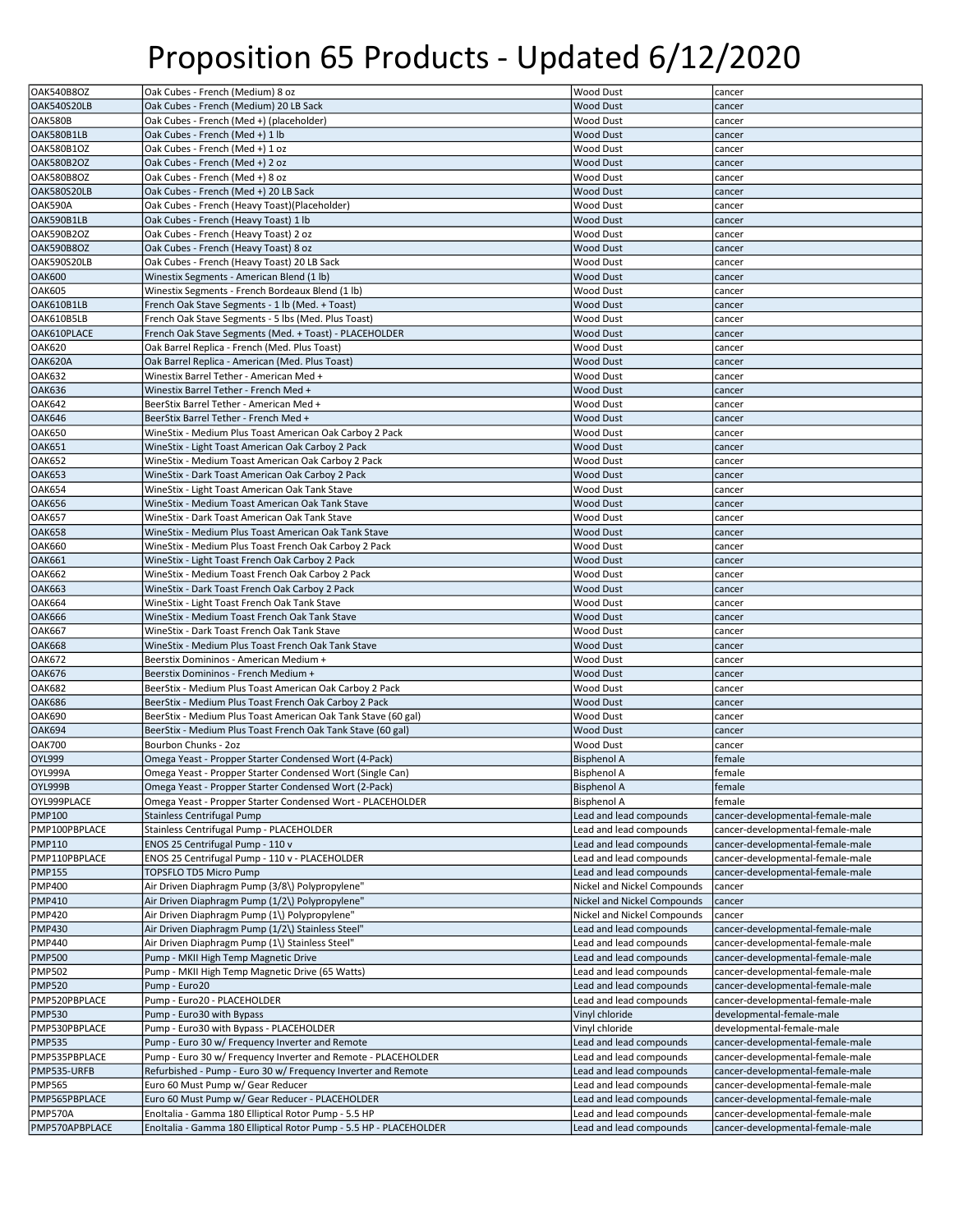| <b>PMP580</b>  | Anvil Brewing Pump                                                          | Lead and lead compounds    | cancer-developmental-female-male |
|----------------|-----------------------------------------------------------------------------|----------------------------|----------------------------------|
| <b>PMP601</b>  | Submersible Pump 800 gph                                                    | Lead and lead compounds    | cancer-developmental-female-male |
| <b>PMP602</b>  | Submersible Pump 1300 gph                                                   | Lead and lead compounds    | cancer-developmental-female-male |
|                |                                                                             |                            |                                  |
| <b>PRO19</b>   | Pro Series - Convoluted Counterflow Chiller W/ Two T.C. Fittings            | Lead and lead compounds    | cancer-developmental-female-male |
| <b>PRO30</b>   | Pro Series - Oxygenation Assembly                                           | Chromium                   | cancer-developmental-female-male |
| R300           | Siphoning Set Up (3/8 in.)                                                  | Vinyl chloride             | developmental-female-male        |
| R305           | Siphoning Set-up (3/8 in. Stainless)                                        | Vinyl chloride             | developmental-female-male        |
| R310           | Siphoning Set Up (1/2 in.)                                                  | Vinyl chloride             | developmental-female-male        |
| R315           | Siphoning Set-Up (1/2 in. Stainless)                                        | Vinyl chloride             | developmental-female-male        |
| R316           | Vinyl Tubing - 1/8 in. ID - By the Foot                                     | Vinyl chloride             | developmental-female-male        |
| R316A          | Vinyl Tubing - 1/8 in. ID - 5 Ft. Length                                    | Vinyl chloride             | developmental-female-male        |
| R316B          |                                                                             | Vinyl chloride             | developmental-female-male        |
|                | Vinyl Tubing - 1/8 in. ID - 10 Ft. Length                                   |                            |                                  |
| R316BULK       | Vinyl Tubing - 1/8 in ID x 3/16 in OD - 100 ft Roll                         | Vinyl chloride             | developmental-female-male        |
| R316PLACE      | Vinyl Tubing - 1/8 in. ID - PLACEHOLDER                                     | Di-n-butyl phthalate (DBP) | developmental-female-male        |
| R520           | Blow Siphon with Push Tap                                                   | Vinyl chloride             | developmental-female-male        |
| <b>R550</b>    | Sterile Siphon Starter - For 3-5-6- and 6.5 Gallon Carboy with smooth necks | Vinyl chloride             | developmental-female-male        |
| R552           | Sterile Siphon Starter - For 6.5 Gallon Carboy with threaded neck           | Vinyl chloride             | developmental-female-male        |
| R657           | MoreFlavor! Gas Transfer Tool                                               | Lead and lead compounds    | cancer-developmental-female-male |
| R680           | Eno24 Flow Meter - L/Gal                                                    | Lead and lead compounds    | cancer-developmental-female-male |
| SD35A          | Defrost Kit for SD35L                                                       | Lead and lead compounds    | cancer-developmental-female-male |
| SDML           | MasterLog Defrost Controller for Kreyer Fan Units                           | Lead and lead compounds    | cancer-developmental-female-male |
|                |                                                                             |                            |                                  |
| <b>SDS110L</b> | Kreyer Fan Unit for Rooms Up To 52-500 cu.ft.                               | Lead and lead compounds    | cancer-developmental-female-male |
| SDS110LPBPLACE | Kreyer Fan Unit for Rooms Up To 52-500 cu.ft. - PLACEHOLDER                 | Lead and lead compounds    | cancer-developmental-female-male |
| <b>SDS148L</b> | Kreyer Fan Unit for Rooms Up To 85-000 cu.ft.                               | Lead and lead compounds    | cancer-developmental-female-male |
| SDS148LPBPLACE | Kreyer Fan Unit for Rooms Up To 85-000 cu.ft. - PLACEHOLDER                 | Lead and lead compounds    | cancer-developmental-female-male |
| SDS35L         | Kreyer Fan Unit for Rooms Up To 17-500 cu.ft.                               | Lead and lead compounds    | cancer-developmental-female-male |
| SDS35LPBPLACE  | Kreyer Fan Unit for Rooms Up To 17-500 cu.ft. - PLACEHOLDER                 | Lead and lead compounds    | cancer-developmental-female-male |
| SDS73L         | Kreyer Fan Unit for Rooms Up To 28-000 cu.ft.                               | Lead and lead compounds    | cancer-developmental-female-male |
| SDS73LPBPLACE  | Kreyer Fan Unit for Rooms Up To 28-000 cu.ft. - PLACEHOLDER                 | Lead and lead compounds    | cancer-developmental-female-male |
| SF110          | Root Beer Equipment Kit                                                     | Vinyl chloride             | cancer-developmental-female-male |
| <b>SF50</b>    |                                                                             |                            |                                  |
|                | Extract-Fermentap (Root Beer2) 4 oz                                         | 4-Methylimidazole          | cancer                           |
| TIPPYDV4       | Tippy Dump Digital BrewSculptures V4 - Placeholder                          | Lead and lead compounds    | cancer-developmental-female-male |
| TIPPYV4        | Tippy Dump BrewSculptures V4 - Placeholder                                  | Lead and lead compounds    | cancer-developmental-female-male |
| <b>TUB102</b>  | Tubing - Reinforced Vinyl (3/8 in) - By the foot                            | Vinyl chloride             | developmental-female-male        |
| <b>TUB102A</b> | Tubing - Reinforced Vinyl (3/8 in) - 5 Ft. Length                           | Vinyl chloride             | developmental-female-male        |
| <b>TUB102B</b> | Tubing - Reinforced Vinyl (3/8 in) - 10 Ft. Length                          | Vinyl chloride             | developmental-female-male        |
| TUB102BULK     | Tubing - Reinforced Vinyl (3/8 in) - 100 Ft. Roll                           | Di-n-butyl phthalate (DBP) | developmental-female-male        |
| TUB102PLACE    | Tubing - Reinforced Vinyl (3/8 in) - PLACEHOLDER                            | Di-n-butyl phthalate (DBP) | developmental-female-male        |
| <b>TUB104</b>  | Tubing - Reinforced Vinyl (1/2 in) - By the Foot                            | Vinyl chloride             | developmental-female-male        |
| <b>TUB104A</b> | Tubing - Reinforced Vinyl (1/2 in) - 5 Ft. Length                           | Vinyl chloride             | developmental-female-male        |
|                |                                                                             |                            |                                  |
| <b>TUB104B</b> | Tubing - Reinforced Vinyl (1/2 in) - 10 Ft. Length                          | Vinyl chloride             | developmental-female-male        |
| TUB104BULK     | Tubing - Reinforced Vinyl (1/2 in) - 100 Ft. Roll                           | Di-n-butyl phthalate (DBP) | developmental-female-male        |
| <b>TUB104H</b> | Tubing - Reinforced Vinyl (1/2 in) - 20 Ft. Length                          | Vinyl chloride             | developmental-female-male        |
| TUB104PLACE    | Tubing - Reinforced Vinyl (1/2 in) - PLACEHOLDER                            | Di-n-butyl phthalate (DBP) | developmental-female-male        |
| <b>TUB106</b>  | Tubing - Reinforced Vinyl (5/8 in) - By the foot                            | Vinyl chloride             | developmental-female-male        |
| <b>TUB106A</b> | Tubing - Reinforced Vinyl (5/8 in) - 5 Ft. Length                           | Vinyl chloride             | developmental-female-male        |
| <b>TUB106B</b> | Tubing - Reinforced Vinyl (5/8 in) - 10 Ft. Length                          | Vinyl chloride             | developmental-female-male        |
| TUB106BULK     | Tubing - Reinforced Vinyl (5/8 in) - 100 Ft. Roll                           | Di-n-butyl phthalate (DBP) | developmental-female-male        |
| TUB106PLACE    | Tubing - Reinforced Vinyl (5/8 in) - PLACEHOLDER                            | Di-n-butyl phthalate (DBP) | developmental-female-male        |
|                |                                                                             |                            |                                  |
| <b>TUB108</b>  | Tubing - Reinforced Vinyl (3/4 in) - By the foot                            | Vinyl chloride             | developmental-female-male        |
| <b>TUB108A</b> | Tubing - Reinforced Vinyl (3/4 in) - 5 Ft. Length                           | Vinyl chloride             | developmental-female-male        |
| <b>TUB108B</b> | Tubing - Reinforced Vinyl (3/4 in) - 10 Ft. Length                          | Vinyl chloride             | developmental-female-male        |
| TUB108BULK     | Tubing - Reinforced Vinyl (3/4 in) - 100 Ft. Roll                           | Di-n-butyl phthalate (DBP) | developmental-female-male        |
| TUB108PLACE    | Tubing - Reinforced Vinyl (3/4 in) - PLACEHOLDER                            | Di-n-butyl phthalate (DBP) | developmental-female-male        |
| <b>TUB110</b>  | Tubing - Reinforced Vinyl (1 in ID) - By the Foot                           | Vinyl chloride             | developmental-female-male        |
| <b>TUB110A</b> | Tubing - Reinforced Vinyl (1 in ID) - 5 Ft. Length                          | Vinyl chloride             | developmental-female-male        |
| <b>TUB110B</b> | Tubing - Reinforced Vinyl (1 in ID) - 10 Ft. Length                         | Vinyl chloride             | developmental-female-male        |
| TUB110BULK     | Tubing - Reinforced Vinyl (1 in ID) - 100 Ft. Roll                          | Di-n-butyl phthalate (DBP) | developmental-female-male        |
| TUB110PLACE    | Tubing - Reinforced Vinyl (1 in ID) - PLACEHOLDER                           | Di-n-butyl phthalate (DBP) | developmental-female-male        |
| <b>TUB120</b>  |                                                                             | Di-n-butyl phthalate (DBP) | developmental-female             |
|                | Tubing - Reinforced Silicone (3/8 in ID) - By the foot                      |                            |                                  |
| <b>TUB120A</b> | Tubing - Reinforced Silicone (3/8 in ID) - 5 Ft. Length                     | Di-n-butyl phthalate (DBP) | developmental-female             |
| <b>TUB120B</b> | Tubing - Reinforced Silicone (3/8 in ID) - 10 Ft. Length                    | Di-n-butyl phthalate (DBP) | developmental-female             |
| <b>TUB122</b>  | Tubing - Reinforced Silicone (1/2 in ID) - By the foot                      | Di-n-butyl phthalate (DBP) | developmental-female             |
| <b>TUB122A</b> | Tubing - Reinforced Silicone (1/2 in ID) - 5 Ft. Length                     | Di-n-butyl phthalate (DBP) | developmental-female             |
| <b>TUB122B</b> | Tubing - Reinforced Silicone (1/2 in ID) - 10 Ft. Length                    | Di-n-butyl phthalate (DBP) | developmental-female             |
|                |                                                                             |                            | developmental-female             |
| TUB122BULK     |                                                                             | Di-n-butyl phthalate (DBP) |                                  |
|                | Tubing - Reinforced Silicone (1/2 in ID) - Roll of 100 ft                   |                            |                                  |
| <b>TUB122H</b> | Tubing - Reinforced Silicone (1/2 in ID) - 20 Ft. Length                    | Di-n-butyl phthalate (DBP) | developmental-female             |
| <b>TUB200</b>  | Tubing - GoodYear Nutriflex (1 in) - By the foot                            | Vinyl chloride             | developmental-female-male        |
| <b>TUB200B</b> | Tubing - GoodYear Nutriflex (1 in) - 10 Ft. Length                          | Vinyl chloride             | developmental-female-male        |
| TUB200BULK     | Tubing - GoodYear Nutriflex (1 in) - 100 Ft. Roll                           | Vinyl chloride             | developmental-female-male        |
| TUB200PLACE    | Tubing - GoodYear Nutriflex (1 in) - PLACEHOLDER                            | Vinyl chloride             | developmental-female-male        |
| <b>TUB202</b>  | Tubing - GoodYear Nutriflex (1.5 in) - By the foot                          | Vinyl chloride             | developmental-female-male        |
| <b>TUB202B</b> | Tubing - GoodYear Nutriflex (1.5 in) - 10 Ft. Length                        | Vinyl chloride             | developmental-female-male        |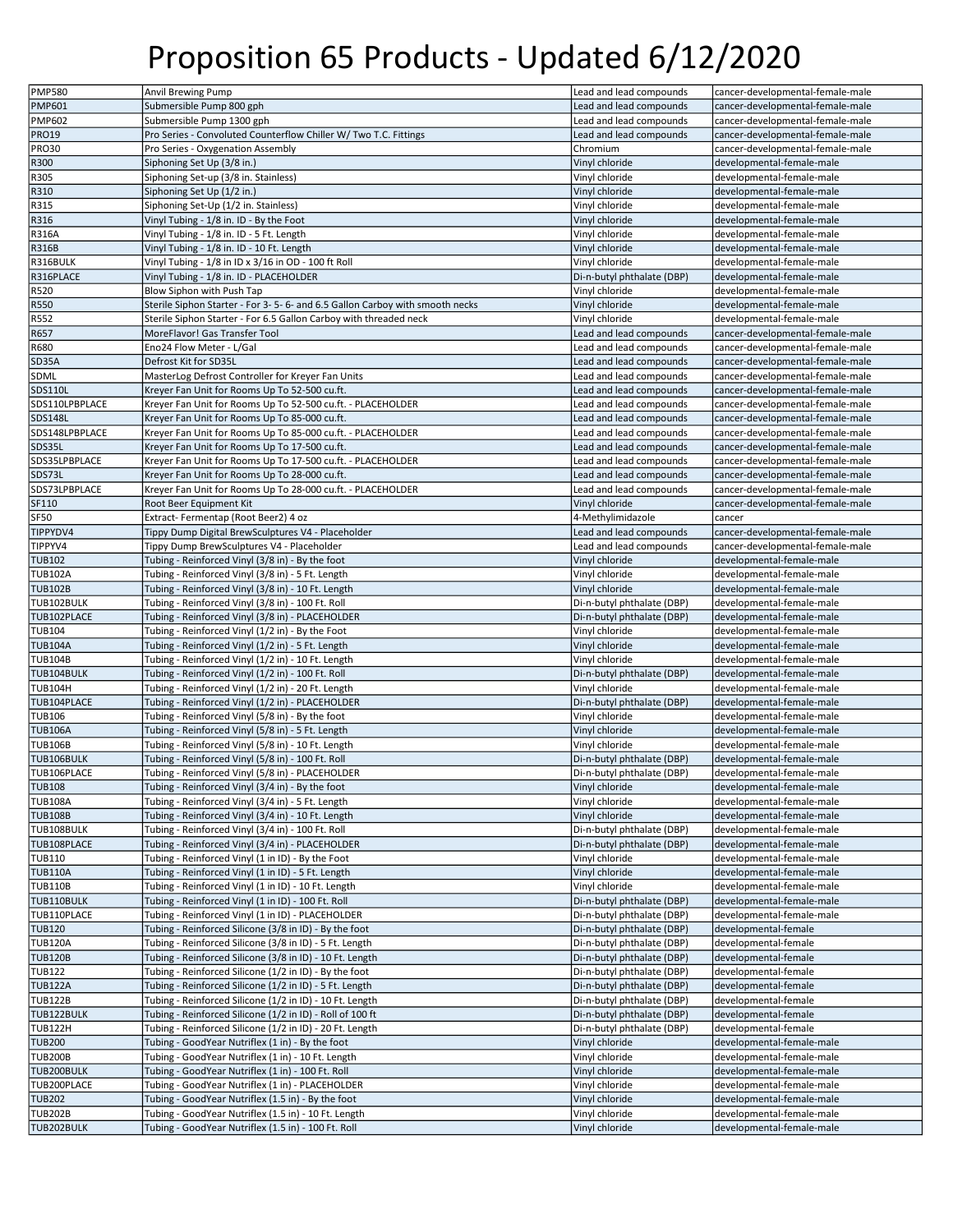| TUB202PLACE                           | Tubing - GoodYear Nutriflex (1.5 in) - PLACHOLDER                                                      | Vinyl chloride                            | developmental-female-male                                            |
|---------------------------------------|--------------------------------------------------------------------------------------------------------|-------------------------------------------|----------------------------------------------------------------------|
| <b>TUB204</b>                         | Tubing - GoodYear Nutriflex (2 in) - By the foot                                                       | Vinyl chloride                            | developmental-female-male                                            |
| <b>TUB204B</b>                        | Tubing - GoodYear Nutriflex (2 in) - 10 Ft. Length                                                     | Vinyl chloride                            | developmental-female-male                                            |
| TUB204BULK                            | Tubing - GoodYear Nutriflex (2 in) - 100 Ft. Roll                                                      | Vinyl chloride                            | developmental-female-male                                            |
| TUB204PLACE                           |                                                                                                        |                                           |                                                                      |
|                                       | Tubing - GoodYear Nutriflex (2 in) - PLACEHOLDER                                                       | Vinyl chloride                            | developmental-female-male                                            |
| <b>TUB206</b>                         | Tubing - GoodYear Nutriflex (2.5 in) - By the foot                                                     | Vinyl chloride                            | developmental-female-male                                            |
| <b>TUB206B</b>                        | Tubing - GoodYear Nutriflex (2.5 in) - 10 Ft. Length                                                   | Vinyl chloride                            | developmental-female-male                                            |
| TUB206BULK                            | Tubing - GoodYear Nutriflex (2.5 in) - 100 Ft. Roll                                                    | Vinyl chloride                            | developmental-female-male                                            |
| TUB206PLACE                           | Tubing - GoodYear Nutriflex (2.5 in) - PLACEHOLDER                                                     | Vinyl chloride                            | developmental-female-male                                            |
| W100                                  | Beginning Winemaking Equipment Kit for Concentrate Kits                                                | Lead and lead compounds                   | cancer-developmental-female-male                                     |
| W105                                  | Winemaking Equipment Kit for Brewers                                                                   | Lead and lead compounds                   | cancer-developmental-female-male                                     |
| W109                                  | Summer Harvest Fruit Wine Equipment Kit                                                                | Vinyl chloride                            | developmental-female-male                                            |
| W410                                  | Italian Ferrari Floor Corker- Boxed                                                                    | Lead and lead compounds                   | cancer-developmental-female-male                                     |
| <b>W410A</b>                          | Floor Corker - Takeoff Legs With Chrome Jaws                                                           | Lead and lead compounds                   | cancer-developmental-female-male                                     |
| W410J                                 | Replacement Brass Jaws for Floor Corker WE320 - Set Of 4                                               | Lead and lead compounds                   | cancer-developmental-female-male                                     |
| <b>W478C</b>                          | VintageSeal - Burgundy (10lbs)                                                                         | Di-n-butyl phthalate (DBP)                | developmental                                                        |
| W478D                                 |                                                                                                        |                                           | developmental                                                        |
|                                       | VintageSeal - Silver (10lbs)                                                                           | Di-isodecyl Phthalate (DIDP)              |                                                                      |
| <b>W478DD</b>                         | VintageSeal - Silver (1lb)                                                                             | Di-isodecyl Phthalate (DIDP)              | developmental                                                        |
| <b>W478E</b>                          | VintageSeal - Gold (10lbs)                                                                             | Di-isodecyl Phthalate (DIDP)              | developmental                                                        |
| <b>W478EE</b>                         | VintageSeal - Gold (1lb)                                                                               | Di-isodecyl Phthalate (DIDP)              | developmental                                                        |
| W487                                  | Heat Shrink Sleeves - Electric Blue (12)                                                               | Vinyl chloride                            | developmental-female-male                                            |
| <b>W487A</b>                          | Heat Shrink Sleeves - Electric Blue (100)                                                              | Vinyl chloride                            | developmental-female-male                                            |
| <b>W487B</b>                          | Heat Shrink Sleeves - Electric Blue (1000)                                                             | Vinyl chloride                            | developmental-female-male                                            |
| W488                                  | Heat Shrink Sleeves - Cream (12)                                                                       | Vinyl chloride                            | developmental-female-male                                            |
| <b>W488A</b>                          | Heat Shrink Sleeves - Cream (100)                                                                      | Vinyl chloride                            | developmental-female-male                                            |
| <b>W488B</b>                          | Heat Shrink Sleeves - Cream (1000)                                                                     | Vinyl chloride                            | developmental-female-male                                            |
| W489                                  | Heat Shrink Sleeves - Matte Red (12)                                                                   | Vinvl chloride                            | developmental-female-male                                            |
| <b>W489A</b>                          | Heat Shrink Sleeves - Matte Red (100)                                                                  | Vinyl chloride                            | developmental-female-male                                            |
| W489B                                 | Heat Shrink Sleeves - Matte Red (1000)                                                                 | Vinyl chloride                            | developmental-female-male                                            |
|                                       |                                                                                                        |                                           |                                                                      |
| W489PLACE                             | Heat Shrink Sleeves - Matte Red - Placeholder                                                          | Di-n-butyl phthalate (DBP)                | developmental-female-male                                            |
| W490                                  | Heat Shrink Sleeves - Matte Green (12)                                                                 | Vinyl chloride                            | developmental-female-male                                            |
| W4900BULK                             | Shrink Sleeve - Green - Case of 7-800                                                                  | Vinyl chloride                            | developmental-female-male                                            |
| <b>W490A</b>                          | Heat Shrink Sleeves - Matte Green (100)                                                                | Vinyl chloride                            | developmental-female-male                                            |
| <b>W490B</b>                          | Heat Shrink Sleeves - Matte Green (1000)                                                               | Vinyl chloride                            | developmental-female-male                                            |
| W491                                  | Heat Shrink Sleeves - Matte Blue W/Gold Stripe (12)                                                    | Vinyl chloride                            | developmental-female-male                                            |
| <b>W491A</b>                          | Heat Shrink Sleeves - Matte Blue W/Gold Stripe (100)                                                   | Vinyl chloride                            | developmental-female-male                                            |
| W491B                                 | Heat Shrink Sleeves - Matte Blue W/Gold Stripe (1000)                                                  | Vinyl chloride                            | developmental-female-male                                            |
| W491PLACE                             | Heat Shrink Sleeves - Matte Blue W/Gold Stripe - PLACEHOLDER                                           | Di-n-butyl phthalate (DBP)                | developmental-female-male                                            |
| W492                                  | Heat Shrink Sleeves - Matte Burgundy (12)                                                              | Vinyl chloride                            | developmental-female-male                                            |
| W4920BULK                             | Shrink Sleeve - Burgundy - Case of 7-800                                                               | Vinyl chloride                            | developmental-female-male                                            |
| <b>W492A</b>                          | Heat Shrink Sleeves - Matte Burgundy (100)                                                             | Vinyl chloride                            | developmental-female-male                                            |
| <b>W492B</b>                          | Heat Shrink Sleeves - Matte Burgundy (1000)                                                            | Vinyl chloride                            | developmental-female-male                                            |
|                                       |                                                                                                        |                                           |                                                                      |
| W493                                  | Heat Shrink Sleeves - Gloss Burgundy (12)                                                              | Vinyl chloride                            | developmental-female-male                                            |
| <b>W493A</b>                          | Heat Shrink Sleeves - Gloss Burgundy (100)                                                             | Vinyl chloride                            | developmental-female-male                                            |
| W493B                                 | Heat Shrink Sleeves - Gloss Burgundy (1000)                                                            | Vinyl chloride                            | developmental-female-male                                            |
| W494                                  | Heat Shrink Sleeves - Gold (12)                                                                        | Vinyl chloride                            | developmental-female-male                                            |
| <b>W494A</b>                          | Heat Shrink Sleeves - Gold (100)                                                                       | Vinyl chloride                            | developmental-female-male                                            |
| <b>W494B</b>                          | Heat Shrink Sleeves - Gold (1000)                                                                      | Vinyl chloride                            | developmental-female-male                                            |
| W495                                  | Heat Shrink Sleeves - Black W/Gold Stripe (12)                                                         | Vinyl chloride                            | developmental-female-male                                            |
| <b>W495A</b>                          | Heat Shrink Sleeves - Black W/Gold Stripe (100)                                                        | Vinyl chloride                            | developmental-female-male                                            |
| W495B                                 | Heat Shrink Sleeves - Black W/Gold Stripe (1000)                                                       | Vinyl chloride                            | developmental-female-male                                            |
| W496                                  | Heat Shrink Sleeves - Silver (12)                                                                      | Vinyl chloride                            | developmental-female-male                                            |
| W4960BULK                             | Shrink Sleeve - Silver - Case of 7-800                                                                 | Vinyl chloride                            | developmental-female-male                                            |
| <b>W496A</b>                          | Heat Shrink Sleeves - Silver (100)                                                                     | Vinyl chloride                            | developmental-female-male                                            |
| W496B                                 | Heat Shrink Sleeves - Silver (1000)                                                                    | Vinyl chloride                            | developmental-female-male                                            |
| W497                                  | Heat Shrink Sleeves - White (12)                                                                       | Vinyl chloride                            | developmental-female-male                                            |
| <b>W497A</b>                          | Heat Shrink Sleeves - White (100)                                                                      | Vinyl chloride                            | developmental-female-male                                            |
| <b>W497B</b>                          | Heat Shrink Sleeves - White (1000)                                                                     | Vinyl chloride                            | developmental-female-male                                            |
|                                       |                                                                                                        |                                           |                                                                      |
| W498                                  | Heat Shrink Sleeves - Gloss Red (12)                                                                   | Vinyl chloride                            | developmental-female-male                                            |
| <b>W498A</b>                          | Heat Shrink Sleeves - Gloss Red (100)                                                                  | Vinyl chloride                            | developmental-female-male                                            |
| <b>W498B</b>                          | Heat Shrink Sleeves - Gloss Red (1000)                                                                 | Vinyl chloride                            | developmental-female-male                                            |
| W499                                  | Heat Shrink Sleeves - Matte Black (12)                                                                 | Vinyl chloride                            | developmental-female-male                                            |
| <b>W499A</b>                          | Heat Shrink Sleeves - Matte Black (100)                                                                | Vinyl chloride                            | developmental-female-male                                            |
| <b>W499B</b>                          | Heat Shrink Sleeves - Matte Black (1000)                                                               | Vinyl chloride                            | developmental-female-male                                            |
| <b>W501CS</b>                         | CellarScience Acid Test Kit                                                                            | Phenolphthalein                           | cancer                                                               |
| W502                                  | Beaker - 150 ml                                                                                        | Lead and lead compounds                   | cancer-developmental-female-male                                     |
| W550PBPLACE                           |                                                                                                        |                                           |                                                                      |
|                                       | ZEUS Special 75 - Professional Manual Corker (Small to Large Format) - PLACEHOLDER                     | Lead and lead compounds                   | cancer-developmental-female-male                                     |
|                                       | Upright Foil Spinner                                                                                   | Lead and lead compounds                   | cancer-developmental-female-male                                     |
|                                       |                                                                                                        |                                           |                                                                      |
|                                       | Upright Foil Spinner - PLACEHOLDER                                                                     | Lead and lead compounds                   | cancer-developmental-female-male                                     |
| W650<br>W650PBPLACE<br><b>W650-UG</b> | Upright Foil Spinner - Used                                                                            | Lead and lead compounds                   | cancer-developmental-female-male                                     |
| WC100                                 | Shirron Brazed Plate Chiller                                                                           | Lead and lead compounds                   | cancer-developmental-female-male                                     |
| <b>WC106</b>                          | Counterflow Wort Chiller Assembly With In-Line Thermometer                                             | Lead and lead compounds                   | cancer-developmental-female-male                                     |
| WC108<br>WC111                        | Therminator Assembly With In-Line Thermometer<br>Wort Chiller - Stainless (25\' x 3/8 in. With Tubing) | Lead and lead compounds<br>Vinyl chloride | cancer-developmental-female-male<br>cancer-developmental-female-male |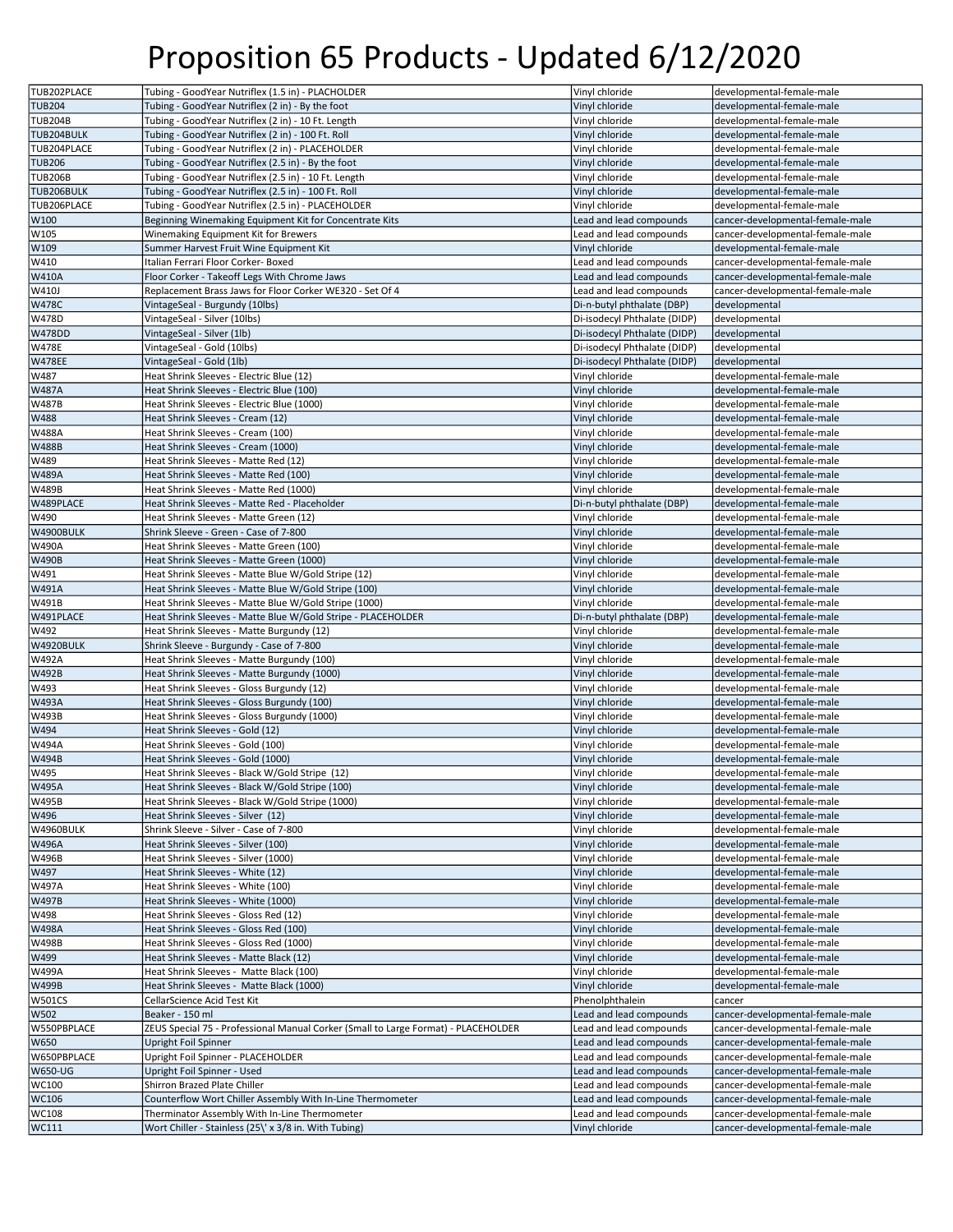| WC112                                                                        | Wort Chiller - Stainless (50\' x 1/2 in. with Brass Fittings)                           | Lead and lead compounds | cancer-developmental-female-male |
|------------------------------------------------------------------------------|-----------------------------------------------------------------------------------------|-------------------------|----------------------------------|
| <b>WC115</b>                                                                 | 40 Plate Counterflow Wort Chiller                                                       | Lead and lead compounds | cancer-developmental-female-male |
|                                                                              |                                                                                         |                         |                                  |
| WC120                                                                        | The Chillout - 30 Plate Heat Exchanger- 315mm*73mm*73mm                                 | Lead and lead compounds | cancer-developmental-female-male |
| WC121                                                                        | MKIII Plate Heat Exchanger - 315mm x 73mm x 51mm (20 Plate)                             | Lead and lead compounds | cancer-developmental-female-male |
| WC130                                                                        | Wort Heat Exchanger - Copper Counterflow Chiller                                        | Lead and lead compounds | cancer-developmental-female-male |
| <b>WC20</b>                                                                  | Wort Chiller - 1 (25\' x 3/8 in. With Tubing)                                           | Vinyl chloride          | cancer-developmental-female-male |
| WC20A                                                                        | Water Efficient Wort Chiller- 25 ft x 3/8 in With Tubing                                | Vinyl chloride          | cancer-developmental-female-male |
| WC20ABULK1                                                                   | Water Efficient Wort Chiller- 25 ft x 3/8 in With Tubing (50 Count)                     | Lead and lead compounds | cancer-developmental-female-male |
| WC20ABULK2                                                                   | Water Efficient Wort Chiller- 25 ft x 3/8 in With Tubing (25 Count)                     | Lead and lead compounds | cancer-developmental-female-male |
| WC20BULK1                                                                    | Wort Chiller - 25\' x 3/8 in. With Tubing (50 Count)                                    | Lead and lead compounds | cancer-developmental-female-male |
| WC20BULK2                                                                    | Wort Chiller - 25\' x 3/8 in. With Tubing (25 Count)                                    | Lead and lead compounds | cancer-developmental-female-male |
| <b>WC23</b>                                                                  | Wort Chiller - 2 (25 ft x 3/8 in. With Brass Fittings)                                  | Lead and lead compounds | cancer-developmental-female-male |
| WC23A                                                                        |                                                                                         | Lead and lead compounds |                                  |
|                                                                              | Water Efficient Wort Chiller - 25 ft x 3/8 in With Brass Fittings                       |                         | cancer-developmental-female-male |
| WC23ABULK1                                                                   | Water Efficient Wort Chiller - 25 ft x 3/8 in With Brass Fittings (50 Count)            | Lead and lead compounds | cancer-developmental-female-male |
| WC23ABULK2                                                                   | Water Efficient Wort Chiller - 25 ft x 3/8 in With Brass Fittings (25 Count)            | Lead and lead compounds | cancer-developmental-female-male |
| WC23BULK1                                                                    | Wort Chiller - 25\' x 3/8 in. With Brass Fittings (50 Count)                            | Lead and lead compounds | cancer-developmental-female-male |
| WC23BULK2                                                                    | Wort Chiller - 25\' x 3/8 in. With Brass Fittings (25 Count)                            | Lead and lead compounds | cancer-developmental-female-male |
| <b>WC26</b>                                                                  | Anvil Stainless Steel Immersion Chiller - 28 ft x 3/8 in                                | Lead and lead compounds | cancer-developmental-female-male |
| <b>WC30</b>                                                                  | Wort Chiller - Superchiller for 10 Gallon Batches (50ft of 1/2 in. With Brass Fittings) | Lead and lead compounds | cancer-developmental-female-male |
| WC45                                                                         | Wort Chiller - SuperChiller for Heavy Duty Kettles (50\' x 1/2\ with Brass Fittings)"   | Lead and lead compounds | cancer-developmental-female-male |
| WC45A                                                                        | Wort Chiller - SuperChiller with Recirculation (50\' x 1/2\ with Brass Fittings)"       | Lead and lead compounds | cancer-developmental-female-male |
| <b>WC50</b>                                                                  | Wort Chiller - SuperChiller - The 5/10 Split (50\' x 1/2 in. With Brass Fittings)       | Lead and lead compounds | cancer-developmental-female-male |
|                                                                              |                                                                                         |                         |                                  |
| WC56                                                                         | Wort Chiller Recirculation Package - Option One                                         | Lead and lead compounds | cancer-developmental-female-male |
| <b>WC57</b>                                                                  | Wort Chiller Recirculation Package - Option Two                                         | Lead and lead compounds | cancer-developmental-female-male |
| <b>WC60</b>                                                                  | Pre-Chiller - 25\' x 1/2 in. with Brass Fittings                                        | Lead and lead compounds | cancer-developmental-female-male |
| <b>WC82</b>                                                                  | Heat Exchanger 25\' x 1/2\ Copper with 1/2 in. Copper Fittings"                         | Lead and lead compounds | cancer-developmental-female-male |
| <b>WC90</b>                                                                  | Wort Chiller - Chillus Convolutus                                                       | Lead and lead compounds | cancer-developmental-female-male |
| WC90A                                                                        | Wort Chiller - Chillus Convolutus Counterflow Chiller with (2) 1/2\FPT fittings"        | Lead and lead compounds | cancer-developmental-female-male |
| WC96                                                                         | Counterflow Wort Chiller Assembly                                                       | Lead and lead compounds | cancer-developmental-female-male |
| <b>WC98</b>                                                                  | Therminator Plate Chiller With Fittings                                                 | Lead and lead compounds | cancer-developmental-female-male |
| <b>WE170</b>                                                                 | Stainless Bladder Press - 300L (79G)                                                    | Lead and lead compounds | cancer-developmental-female-male |
| WE170PBPLACE                                                                 | Stainless Bladder Press - 300L (79G) - PLACEHOLDER                                      | Lead and lead compounds | cancer-developmental-female-male |
| <b>WE175</b>                                                                 |                                                                                         |                         |                                  |
|                                                                              | Stainless Bladder Press - 460L (121G)                                                   | Lead and lead compounds | cancer-developmental-female-male |
| WE175PBPLACE                                                                 | Stainless Bladder Press - 460L (121G) - PLACEHOLDER                                     | Lead and lead compounds | cancer-developmental-female-male |
| <b>WE205M</b>                                                                | Motorized Apple Shredder                                                                | Lead and lead compounds | cancer-developmental-female-male |
| WE205MPBPLACE                                                                | Motorized Apple Shredder - PLACEHOLDER                                                  | Lead and lead compounds | cancer-developmental-female-male |
| <b>WE208</b>                                                                 | Speidel Motorized Apple & Pear Crusher                                                  | Lead and lead compounds | cancer-developmental-female-male |
| WE208PBPLACE                                                                 | Speidel Motorized Apple & Pear Crusher - PLACEHOLDER                                    | Lead and lead compounds | cancer-developmental-female-male |
| WE223PS                                                                      | EnoItalia Crusher Destemmer - Motorized- S/S Hopper & Auger                             | Lead and lead compounds | cancer-developmental-female-male |
| WE223PSPBPLACE                                                               |                                                                                         |                         |                                  |
|                                                                              |                                                                                         |                         |                                  |
|                                                                              | EnoItalia Crusher Destemmer - Motorized- S/S Hopper & Auger - PLACEHOLDER               | Lead and lead compounds | cancer-developmental-female-male |
| <b>WE223S</b>                                                                | EnoItalia Crusher Destemmer - Motorized - All Stainless                                 | Lead and lead compounds | cancer-developmental-female-male |
| WE223SPBPLACE                                                                | EnoItalia Crusher Destemmer - Motorized - All Stainless - PLACEHOLDER                   | Lead and lead compounds | cancer-developmental-female-male |
| <b>WE236</b>                                                                 | EnoItalia - Jolly 25 Motorized Destemmer Only W/Screw Feed & Must Pump                  | Lead and lead compounds | cancer-developmental-female-male |
| WE236PBPLACE                                                                 | EnoItalia Motorized Destemmer Only W/Screw Feed & Must Pump - PLACEHOLDER               | Lead and lead compounds | cancer-developmental-female-male |
| <b>WE237</b>                                                                 | EnoItalia - Jolly 100 Reverse Crusher Destemmer                                         | Lead and lead compounds | cancer-developmental-female-male |
| WE237PBPLACE                                                                 | EnoItalia - Jolly 100 Reverse Crusher Destemmer - PLACEHOLDER                           | Lead and lead compounds | cancer-developmental-female-male |
| <b>WE238</b>                                                                 | Jolly 40MV Destemmer Crusher With Speed Control                                         | Lead and lead compounds | cancer-developmental-female-male |
| WE238PBPLACE                                                                 | Jolly 40MV Destemmer Crusher With Speed Control - PLACEHOLDER                           | Lead and lead compounds | cancer-developmental-female-male |
| <b>WE239</b>                                                                 | EnoItalia - Jolly 60 Destemmer Crusher                                                  | Lead and lead compounds | cancer-developmental-female-male |
|                                                                              | EnoItalia - Jolly 60 Destemmer Crusher - PLACEHOLDER                                    | Lead and lead compounds | cancer-developmental-female-male |
| WE239PBPLACE                                                                 | Gamma 80 Roll-In Crush Pad Pump                                                         |                         |                                  |
| <b>WE241</b>                                                                 | Gamma 80 Roll-In Crush Pad Pump - PLACEHOLDER                                           | Lead and lead compounds | cancer-developmental-female-male |
|                                                                              |                                                                                         | Lead and lead compounds | cancer-developmental-female-male |
|                                                                              | EnoItalia - Delta Zero Destoner Pulper (1.5 HP) - Single Phase                          | Lead and lead compounds | cancer-developmental-female-male |
|                                                                              | EnoItalia - Delta Zero Destoner Pulper (1.5 HP) - Single Phase - PLACEHOLDER            | Lead and lead compounds | cancer-developmental-female-male |
|                                                                              | EnoItalia - Delta 1 Destoner Pulper (4 HP)                                              | Lead and lead compounds | cancer-developmental-female-male |
| WE241PBPLACE<br><b>WE244</b><br>WE244PBPLACE<br><b>WE246</b><br>WE246PBPLACE | EnoItalia - Delta 1 Destoner Pulper (4 HP) - PLACEHOLDER                                | Lead and lead compounds | cancer-developmental-female-male |
| <b>WE369C</b>                                                                | Speidel Variable Volume Tank Lid Gasket - White Rubber - 44 cm diameter                 | Lead and lead compounds | cancer-developmental-female-male |
|                                                                              | Speidel Variable Volume Tank Lid Gasket - White Rubber - 55 cm Diameter                 | Lead and lead compounds | cancer-developmental-female-male |
|                                                                              | Speidel Variable Volume Tank Lid Gasket - White Rubber - 63 cm Diameter                 | Lead and lead compounds | cancer-developmental-female-male |
|                                                                              | Speidel Variable Volume Tank Lid Gasket - White Rubber - 82 cm Diameter                 | Lead and lead compounds | cancer-developmental-female-male |
| <b>WE369E</b><br><b>WE369F</b><br><b>WE369J</b><br><b>WE369M</b>             | Speidel Variable Volume Tank Lid Gasket - White Rubber - 100 cm Diameter                | Lead and lead compounds | cancer-developmental-female-male |
| <b>WE3690</b>                                                                | Speidel Variable Volume Tank Lid Gasket - White Rubber - 120 cm Diameter                | Lead and lead compounds | cancer-developmental-female-male |
|                                                                              |                                                                                         |                         |                                  |
|                                                                              | Speidel Variable Volume Tank Lid Gasket - White Rubber - 140 cm Diameter                | Lead and lead compounds | cancer-developmental-female-male |
|                                                                              | Speidel Variable Volume Tank Lid Gasket - White Rubber - 160 cm Diameter                | Lead and lead compounds | cancer-developmental-female-male |
| <b>WE369Q</b><br><b>WE369S</b><br><b>WE369T</b>                              | Speidel Variable Volume Tank Lid Gasket - White Rubber - 180 cm Diameter                | Lead and lead compounds | cancer-developmental-female-male |
| <b>WE369V</b>                                                                | Speidel Variable Volume Tank Lid Gasket - White Rubber - 200 cm Diameter                | Lead and lead compounds | cancer-developmental-female-male |
| <b>WE398</b>                                                                 | Replacement Pump for Variable Volume Lid                                                | Lead and lead compounds | cancer-developmental-female-male |
| <b>WE398G</b>                                                                | Gauge for WE398                                                                         | Lead and lead compounds | cancer-developmental-female-male |
| <b>WE399</b>                                                                 | Inert Gas System for Tanks (Plastic Inlet)                                              | Lead and lead compounds | cancer-developmental-female-male |
| <b>WE446</b>                                                                 | A&K American Oak Barrel - 30 gal                                                        | <b>Wood Dust</b>        | cancer                           |
| <b>WE467</b>                                                                 | Saint-Martin New Oak Barrel (French) - 110L (29gal) - Medium Long toast                 | Wood Dust               | cancer                           |
| <b>WE472</b>                                                                 | AB Selection French Oak Barrel - 30 gal                                                 | Wood Dust               | cancer                           |
|                                                                              | AB Selection French Oak Barrel - 30 gal - PLACEHOLDER                                   | Wood Dust               | cancer                           |
| WE472PBPLACE<br><b>WE481</b>                                                 | Vadai New Hungarian Oak Barrel - 20L (5.3gal)                                           | <b>Wood Dust</b>        | cancer                           |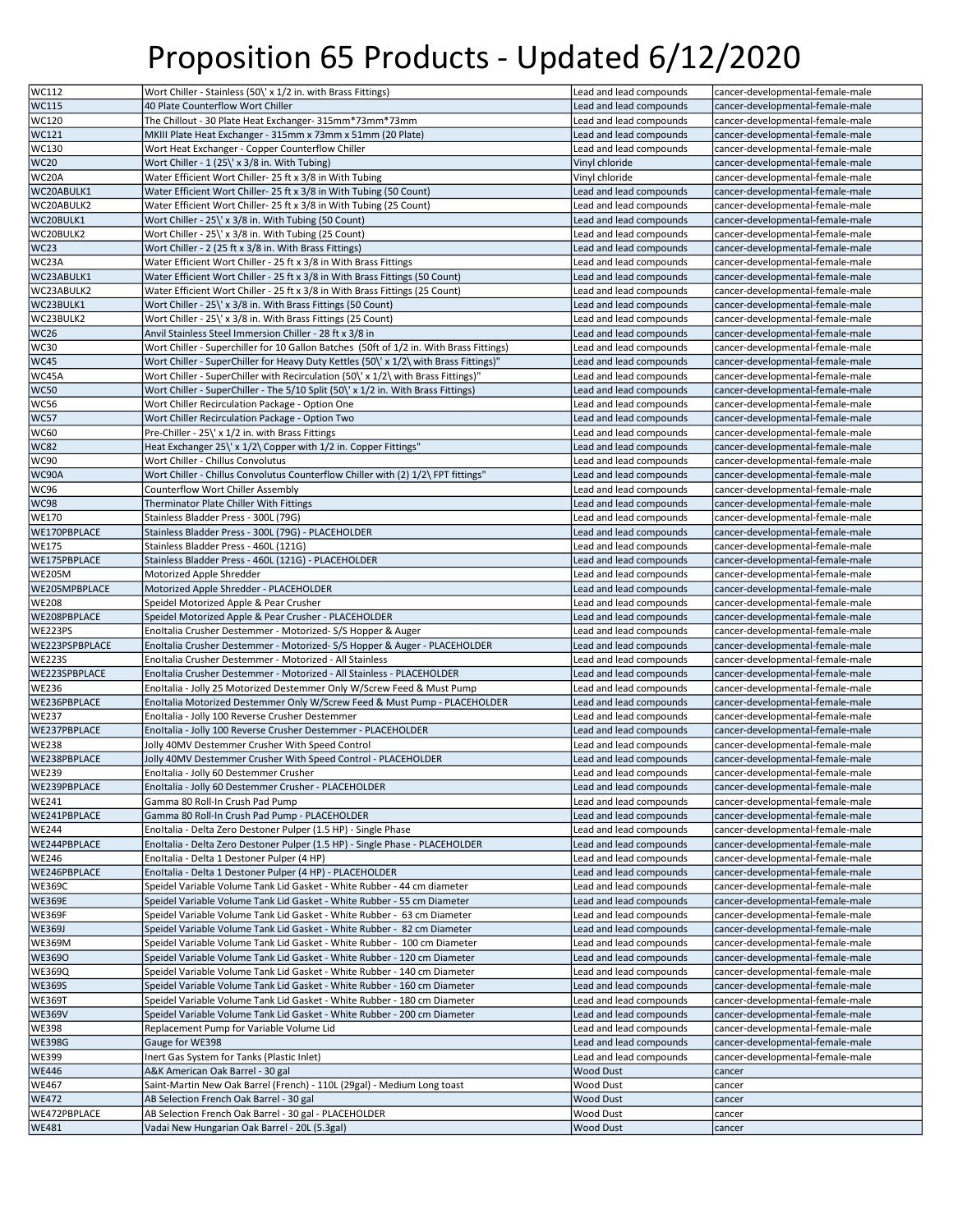| <b>WE482</b>                  | Vadai New Hungarian Oak Barrel - 23L (6.1gal)                                                                                | <b>Wood Dust</b>            | cancer                           |
|-------------------------------|------------------------------------------------------------------------------------------------------------------------------|-----------------------------|----------------------------------|
| <b>WE482A</b>                 | Wooden Single Barrel Rack for 20L (5.3gal) & 23L (6.1gal) Vadai Barrels                                                      | <b>Wood Dust</b>            | cancer                           |
|                               |                                                                                                                              |                             |                                  |
| WE483                         | Vadai New Hungarian Oak Barrel - 50L (13.2gal)                                                                               | <b>Wood Dust</b>            | cancer                           |
| <b>WE483A</b>                 | Wooden Single Barrel Rack for 50L (13.2 gal) Vadai Barrels                                                                   | <b>Wood Dust</b>            | cancer                           |
| WE484                         | Vadai New Hungarian Oak Barrel - 120L (31.7gal)                                                                              | <b>Wood Dust</b>            | cancer                           |
| <b>WE484A</b>                 | Wooden Single Barrel Rack for 120L (31.7 gal) Vadai Barrels                                                                  | <b>Wood Dust</b>            | cancer                           |
| <b>WE484B</b>                 | Wooden Single Barrel Rack for 150L (39.6 gal) Vadai Barrels                                                                  | <b>Wood Dust</b>            | cancer                           |
| <b>WE537</b>                  | Grape Cap Punch - 36 in x 8 in Round - Stainless Steel                                                                       | Nickel and Nickel Compounds | cancer-developmental-female-male |
| <b>WE547</b>                  | Jolly 60 Reverse Crush Pad                                                                                                   | Lead and lead compounds     | cancer-developmental-female-male |
| <b>WE549</b>                  | Professional Crush Pad                                                                                                       | Lead and lead compounds     | cancer-developmental-female-male |
| WE549PBPLACE                  | Professional Crush Pad - PLACEHOLDER                                                                                         | Lead and lead compounds     | cancer-developmental-female-male |
| <b>WE550</b>                  | EnoItalia - Sorting and Loading Belt                                                                                         | Lead and lead compounds     | cancer-developmental-female-male |
| WE550PBPLACE                  | EnoItalia - Sorting and Loading Belt - PLACEHOLDER                                                                           | Lead and lead compounds     | cancer-developmental-female-male |
| <b>WE551</b>                  | Enoltalia - Motorized Mixer                                                                                                  | Lead and lead compounds     | cancer-developmental-female-male |
| WE551PBPLACE                  | EnoItalia - Motorized Mixer - PLACEHOLDER                                                                                    | Lead and lead compounds     | cancer-developmental-female-male |
| <b>WE553</b>                  | EnoItalia - Motorized Mixer with Frequency Inverter and Trolley                                                              | Lead and lead compounds     | cancer-developmental-female-male |
| WE553P                        | EnoItalia - Motorized Mixer with Frequency Inverter- Pump and Trolley                                                        | Lead and lead compounds     | cancer-developmental-female-male |
|                               |                                                                                                                              |                             |                                  |
| WE553PBPLACE                  | EnoItalia - Motorized Mixer with Frequency Inverter and Trolley - PLACEHOLDER                                                | Lead and lead compounds     | cancer-developmental-female-male |
| <b>WE580</b>                  | Blichmann WineEasy Fermentor - 20gal                                                                                         | Lead and lead compounds     | cancer-developmental-female-male |
| <b>WE581</b>                  | Blichmann WineEasy Press Piston - 20gal                                                                                      | Lead and lead compounds     | cancer-developmental-female-male |
| <b>WE582</b>                  | Blichmann WineEasy Fermentor - 30gal                                                                                         | Lead and lead compounds     | cancer-developmental-female-male |
| <b>WE583</b>                  | Blichmann WineEasy Press Piston - 30gal                                                                                      | Lead and lead compounds     | cancer-developmental-female-male |
| <b>WE584</b>                  | Blichmann WineEasy Fermentor - 55gal                                                                                         | Lead and lead compounds     | cancer-developmental-female-male |
| <b>WE585</b>                  | Blichmann WineEasy Press Piston - 55gal                                                                                      | Lead and lead compounds     | cancer-developmental-female-male |
| <b>WE587</b>                  | Blichmann WineEasy Vacuum Press Kit (fits all WineEasy Fermentors)                                                           | Lead and lead compounds     | cancer-developmental-female-male |
| <b>WE588</b>                  | Vacuum Degassing Kit                                                                                                         | Lead and lead compounds     | cancer-developmental-female-male |
| <b>WE620</b>                  | Enolmatic Wine Bottle Filler (1 Head)                                                                                        | Lead and lead compounds     | cancer-developmental-female-male |
| WE620PBPLACE                  | Enolmatic Wine Bottle Filler (1 Head) - PLACEHOLDER                                                                          | Lead and lead compounds     | cancer-developmental-female-male |
| <b>WE628</b>                  | <b>Enolmatic Inline Filter Housing</b>                                                                                       | Di-n-butyl phthalate (DBP)  | developmental-female-male        |
| WE628PBPLACE                  | Enolmatic Inline Filter Housing - PLACEHOLDER                                                                                | Di-n-butyl phthalate (DBP)  | developmental-female-male        |
| <b>WE670</b>                  | Wine Bottle Filler (Professional) - 6 Spout on Cart with Pump and Float Switch                                               | Lead and lead compounds     | cancer-developmental-female-male |
| WE670PBPLACE                  | Wine Bottle Filler (Professional) - 6 Spout on Cart with Pump and Float Switch - PLACEHOLDER                                 | Lead and lead compounds     | cancer-developmental-female-male |
| <b>WE680</b>                  | Wine Bottle Filler (Vacuum Filler) - 4 Spout                                                                                 | Lead and lead compounds     | cancer-developmental-female-male |
| WE680PBPLACE                  | Wine Bottle Filler (Vacuum Filler) - 4 Spout - PLACEHOLDER                                                                   | Lead and lead compounds     | cancer-developmental-female-male |
| <b>WE681</b>                  | <b>Heat Shrink Gun</b>                                                                                                       | Lead and lead compounds     | cancer-developmental-female-male |
| WE681PBPLACE                  | Heat Shrink Gun - PLACEHOLDER                                                                                                | Lead and lead compounds     | cancer-developmental-female-male |
| <b>WE682</b>                  | Horizontal Capsule Heat Shrinker                                                                                             | Lead and lead compounds     | cancer-developmental-female-male |
| <b>WE682A</b>                 | Horizontal Capsule Heat Shrinker - Stainless Steel                                                                           | Lead and lead compounds     | cancer-developmental-female-male |
| WE682APBPLACE                 | Horizontal Capsule Heat Shrinker - Stainless Steel - PLACEHOLDER                                                             | Lead and lead compounds     | cancer-developmental-female-male |
| WE682PBPLACE                  | Horizontal Capsule Heat Shrinker - PLACEHOLDER                                                                               | Lead and lead compounds     | cancer-developmental-female-male |
| <b>WE683</b>                  | Vertical Heat Shrinker w/ Thermostat                                                                                         | Lead and lead compounds     | cancer-developmental-female-male |
| WE683PBPLACE                  | Vertical Heat Shrinker w/ Thermostat - PLACEHOLDER                                                                           | Lead and lead compounds     | cancer-developmental-female-male |
| <b>WE720</b>                  | Stainless Fusti Tank - 14 Gallon                                                                                             | Lead and lead compounds     | cancer-developmental-female-male |
| <b>WE722</b>                  | Stainless Fusti Tank - 28 Gallon                                                                                             | Nickel and Nickel Compounds | cancer-developmental-female-male |
| <b>WE729</b>                  | Stainless Ball Valve for Fusti Tanks                                                                                         | Lead and lead compounds     | cancer-developmental-female-male |
| <b>WE774</b>                  | Cooling Plate for Macro Bin - 40 in. x 14.5 in.                                                                              |                             |                                  |
|                               |                                                                                                                              |                             |                                  |
|                               |                                                                                                                              | Lead and lead compounds     | cancer-developmental-female-male |
| WE774PBPLACE                  | Cooling Plate for Macro Bin - 40 in. x 14.5 in. - PLACEHOLDER                                                                | Lead and lead compounds     | cancer-developmental-female-male |
| <b>WE775</b>                  | Weldless Wine Cooling Plate Kit - 10.6 in. x 24 in.                                                                          | Lead and lead compounds     | cancer-developmental-female-male |
| WE775PBPLACE                  | Weldless Wine Cooling Plate Kit - 10.6 in. x 24 in. - PLACEHOLDER                                                            | Lead and lead compounds     | cancer-developmental-female-male |
| <b>WE777</b>                  | Weldless Wine Cooling Plate Kit - 14.5 in. x 24 in.                                                                          | Lead and lead compounds     | cancer-developmental-female-male |
| WE777PBPLACE                  | Weldless Wine Cooling Plate Kit - 14.5 in. x 24 in. - PLACEHOLDER                                                            | Lead and lead compounds     | cancer-developmental-female-male |
| <b>WE779</b>                  | Weldless Wine Cooling Plate Kit - 14.5 in. x 31.5 in.                                                                        | Lead and lead compounds     | cancer-developmental-female-male |
| WE779PBPLACE                  | Weldless Wine Cooling Plate Kit - 14.5 in. x 31.5 in. - PLACEHOLDER                                                          | Lead and lead compounds     | cancer-developmental-female-male |
| <b>WE781</b>                  | Weldless Wine Cooling Plate Kit - 22.5 in. x 47.5 in.                                                                        | Lead and lead compounds     | cancer-developmental-female-male |
| WE781PBPLACE                  | Weldless Wine Cooling Plate Kit - 22.5 in. x 47.5 in. - PLACEHOLDER                                                          | Lead and lead compounds     | cancer-developmental-female-male |
| <b>WE788</b>                  | Cooling Snake - 0.6 Meter                                                                                                    | Lead and lead compounds     | cancer-developmental-female-male |
| WE788PBPLACE                  | Cooling Snake - 0.6 Meter - PLACEHOLDER                                                                                      | Lead and lead compounds     | cancer-developmental-female-male |
| <b>WE789</b>                  | Cooling Snake - 1.5 Meter                                                                                                    | Lead and lead compounds     | cancer-developmental-female-male |
| WE789PBPLACE                  | Cooling Snake - 1.5 Meter - PLACEHOLDER                                                                                      | Lead and lead compounds     | cancer-developmental-female-male |
| <b>WE790</b>                  | Cooling Snake - 2.5 Meter                                                                                                    | Lead and lead compounds     | cancer-developmental-female-male |
| WE790PBPLACE                  | Cooling Snake - 2.5 Meter - PLACEHOLDER                                                                                      | Lead and lead compounds     | cancer-developmental-female-male |
| <b>WE791</b>                  | Cooling Snake - 3.5 Meter                                                                                                    | Lead and lead compounds     | cancer-developmental-female-male |
| WE791PBPLACE                  | Cooling Snake - 3.5 Meter - PLACEHOLDER                                                                                      | Lead and lead compounds     | cancer-developmental-female-male |
| <b>WE792</b>                  | Cooling Snake - 5.0 Meter                                                                                                    | Lead and lead compounds     | cancer-developmental-female-male |
| WE792PBPLACE                  | Cooling Snake - 5.0 Meter - PLACEHOLDER                                                                                      | Lead and lead compounds     | cancer-developmental-female-male |
| <b>WE793</b>                  | Cooling Snake - 8.0 Meter                                                                                                    | Lead and lead compounds     | cancer-developmental-female-male |
| WE793PBPLACE                  | Cooling Snake - 8.0 Meter - PLACEHOLDER                                                                                      | Lead and lead compounds     | cancer-developmental-female-male |
| <b>WE903</b>                  | Wine Plate Filter W/ Noryl Plates (20x20) - 6 Plate Benchtop                                                                 | Lead and lead compounds     | cancer-developmental-female-male |
| WE903PBPLACE                  | Wine Plate Filter W/ Noryl Plates (20x20) - 6 Plate Benchtop - PLACEHOLDER                                                   | Lead and lead compounds     | cancer-developmental-female-male |
| <b>WE905</b>                  | Wine Plate Filter W/ Noryl Plates (20x20) - 10 Plates                                                                        | Lead and lead compounds     | cancer-developmental-female-male |
|                               | Wine Plate Filter W/ Noryl Plates (20x20) - 10 Plates - PLACEHOLDER                                                          | Lead and lead compounds     | cancer-developmental-female-male |
| WE905PBPLACE<br><b>WE906N</b> | Wine Plate Filter W/ Noryl Plates (20x20) - 20 Plates                                                                        | Lead and lead compounds     | cancer-developmental-female-male |
| WE906NPBPLACE                 |                                                                                                                              | Lead and lead compounds     | cancer-developmental-female-male |
| <b>WE908N</b>                 | Wine Plate Filter W/ Noryl Plates (20x20) - 20 Plates - PLACEHOLDER<br>Wine Plate Filter W/ Noryl Plates (20x20) - 40 Plates | Lead and lead compounds     | cancer-developmental-female-male |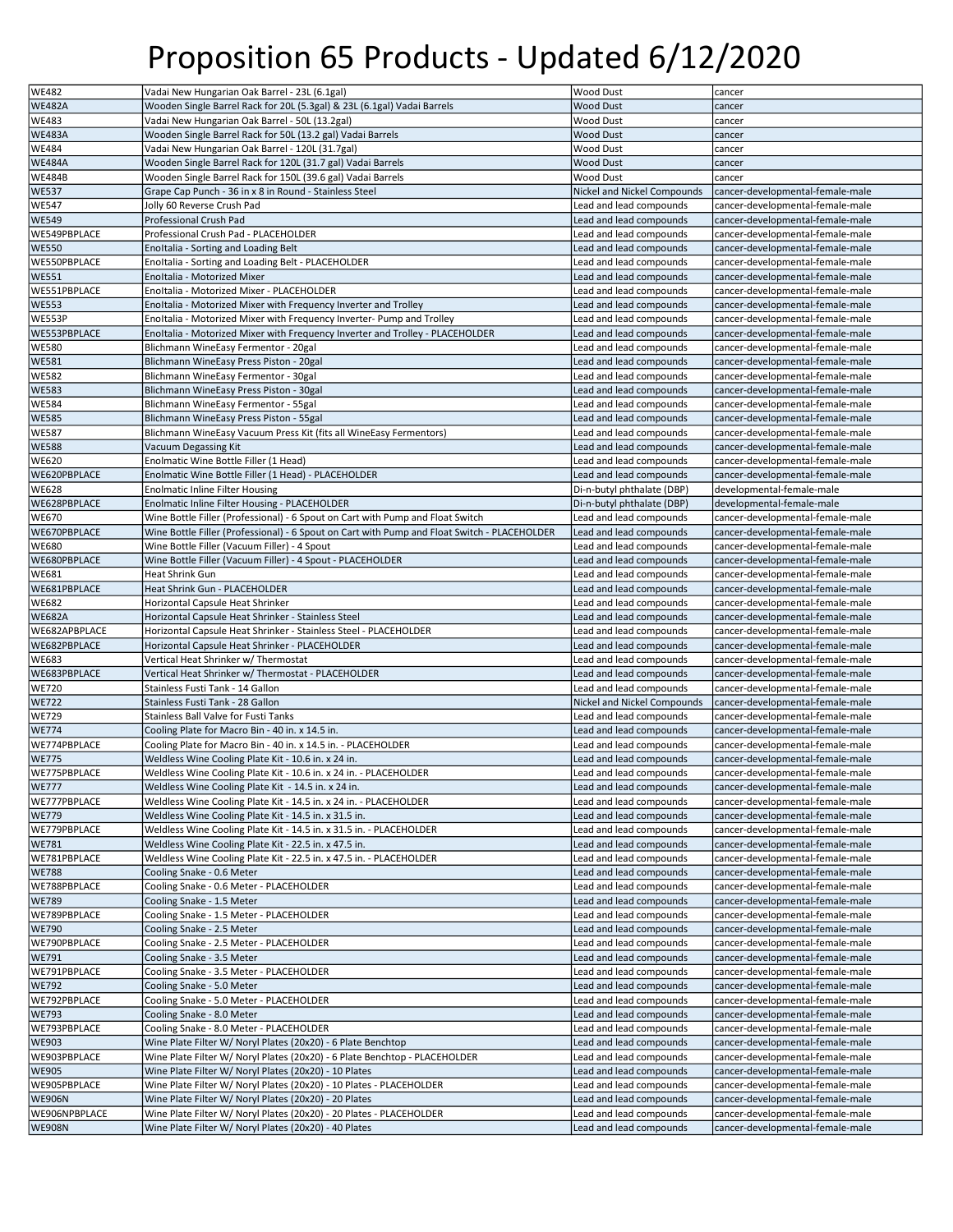| WE908NPBPLACE      | Wine Plate Filter W/ Noryl Plates (20x20) - 40 Plates - PLACEHOLDER                                          | Lead and lead compounds     | cancer-developmental-female-male |
|--------------------|--------------------------------------------------------------------------------------------------------------|-----------------------------|----------------------------------|
|                    |                                                                                                              |                             |                                  |
| <b>WE912B</b>      | 20x20 Black Noryl Filter Plate (1)                                                                           | Toluene                     | developmental                    |
| <b>WE912C</b>      | 20x20 Noryl End Plate (Black) - Pump Side                                                                    | Toluene                     | developmental                    |
| <b>WE912F</b>      | 40x40 cm End Plate - Noryl                                                                                   | Toluene                     | developmental                    |
| WE912G             | 40x40 Noryl Filter Plates                                                                                    | Toluene                     | developmental                    |
| <b>WE915</b>       | Kit for Double Filtration (20X20)                                                                            | Toluene                     | developmental                    |
| WE915PBPLACE       | Kit for Double Filtration (20X20) - PLACEHOLDER                                                              | Toluene                     | developmental                    |
|                    | Kit for Double Filtration (40x40)                                                                            | Toluene                     |                                  |
| <b>WE916</b>       |                                                                                                              |                             | developmental                    |
| WE916PBPLACE       | Kit for Double Filtration (40x40) - PLACEHOLDER                                                              | Toluene                     | developmental                    |
| <b>WE918</b>       | Replacement Pump for 20x20 Plate Filter                                                                      | Lead and lead compounds     | cancer-developmental-female-male |
| WE931              | Wine Plate Filter w/ PPA Filter Plates (20x20) - 10 plates                                                   | Lead and lead compounds     | cancer-developmental-female-male |
| WE931PBPLACE       | Wine Plate Filter w/ PPA Filter Plates (20x20) - 10 plates - PLACEHOLDER                                     | Lead and lead compounds     | cancer-developmental-female-male |
| <b>WE932</b>       | Wine Plate Filter w/ PPA Filter Plates (20x20) - 20 plates                                                   | Lead and lead compounds     | cancer-developmental-female-male |
| WE932PBPLACE       | Wine Plate Filter w/ PPA Filter Plates (20x20) - 20 plates - PLACEHOLDER                                     | Lead and lead compounds     | cancer-developmental-female-male |
| WEP223M            | Replacement Motor for WE223 Crushers                                                                         | Lead and lead compounds     | cancer-developmental-female-male |
| WEP236M            | Replacement Motor for WE236                                                                                  | Lead and lead compounds     | cancer-developmental-female-male |
|                    |                                                                                                              |                             |                                  |
| WFMD0L00100        | 100 L Variable Capacity Tank - Flat Bottom - 1/2 in Spigot                                                   | Vinyl chloride              | cancer-developmental-female-male |
|                    | WFMD0L00100PBPLACE   100 L Variable Capacity Tank - Flat Bottom - 1/2 in Spigot - PLACEHOLDER                | Vinyl chloride              | cancer-developmental-female-male |
| WFMD0L00200        | 200 L Variable Capacity Tank - Flat Bottom                                                                   | Vinyl chloride              | cancer-developmental-female-male |
| WFMD0L00200B       | 200 L Variable Capacity Tank - Flat Bottom - Special 65cm wide X 65cm tall                                   | Vinyl chloride              | cancer-developmental-female-male |
|                    | WFMD0L00200BPBPLACE 200 L Variable Capacity Tank - Flat Bottom - Special 65cm wide X 65cm tall - PLACEHOLDER | Vinyl chloride              | cancer-developmental-female-male |
|                    | WFMD0L00200PBPLACE   200 L Variable Capacity Tank - Flat Bottom - PLACEHOLDER                                | Vinyl chloride              | cancer-developmental-female-male |
| WFMD0L00300        | 300 L Variable Capacity Tank - Flat Bottom                                                                   | Vinyl chloride              | cancer-developmental-female-male |
|                    | WFMD0L00300PBPLACE 300 L Variable Capacity Tank - Flat Bottom - PLACEHOLDER                                  | Vinyl chloride              | cancer-developmental-female-male |
|                    |                                                                                                              |                             |                                  |
| WFMD0L00400        | 400 L Variable Capacity Tank - Flat Bottom                                                                   | Vinyl chloride              | cancer-developmental-female-male |
| WFMD0L00400PBPLACE | 400 L Variable Capacity Tank - Flat Bottom - PLACEHOLDER                                                     | Vinyl chloride              | cancer-developmental-female-male |
| WFMD0L00500        | 500 L Variable Capacity Tank - Flat Bottom                                                                   | Vinyl chloride              | cancer-developmental-female-male |
|                    | WFMD0L00500PBPLACE   500 L Variable Capacity Tank - Flat Bottom - PLACEHOLDER                                | Vinyl chloride              | cancer-developmental-female-male |
| WFMP2              | Chrome Spigot - 1/2 in NPT                                                                                   | Lead and lead compounds     | cancer-developmental-female-male |
| WFMP3              | Chrome Spigot - 3/4 in BSPP                                                                                  | Lead and lead compounds     | cancer-developmental-female-male |
| WFMTUBE040         | Vinyl Air Tube - 40 cm Diameter                                                                              | Vinyl chloride              | cancer-developmental-female-male |
| WFMTUBE040PBPLACE  | Vinyl Air Tube - 40 cm Diameter - PLACEHOLDER                                                                | Lead and lead compounds     | cancer-developmental-female-male |
|                    |                                                                                                              |                             |                                  |
| WFMTUBE050         | Vinyl Air Tube - 50 cm Diameter                                                                              | Vinyl chloride              | cancer-developmental-female-male |
| WFMTUBE050PBPLACE  | Vinyl Air Tube - 50 cm Diameter - PLACEHOLDER                                                                | Lead and lead compounds     | cancer-developmental-female-male |
| WFMTUBE065         | Vinyl Air Tube - 65 cm Diameter                                                                              | Vinyl chloride              | cancer-developmental-female-male |
| WFMTUBE065PBPLACE  | Vinyl Air Tube - 65 cm Diameter - PLACEHOLDER                                                                | Lead and lead compounds     | cancer-developmental-female-male |
| WFMTUBE075         | Vinyl Air Tube - 75 cm Diameter                                                                              | Vinyl chloride              | cancer-developmental-female-male |
| WFMTUBE075PBPLACE  | Vinyl Air Tube - 75 cm Diameter - PLACEHOLDER                                                                | Lead and lead compounds     | cancer-developmental-female-male |
| WFMTUBE080         | Vinyl Air Tube - 80 cm Diameter                                                                              | Vinyl chloride              | cancer-developmental-female-male |
| WFMTUBE080PBPLACE  | Vinyl Air Tube - 80 cm Diameter - PLACEHOLDER                                                                | Vinyl chloride              | cancer-developmental-female-male |
| WFMTUBE090         |                                                                                                              |                             |                                  |
|                    | Vinyl Air Tube - 90 cm Diameter                                                                              | Vinyl chloride              | cancer-developmental-female-male |
| WFMTUBE090PBPLACE  | Vinyl Air Tube - 90 cm Diameter - PLACEHOLDER                                                                | Lead and lead compounds     | cancer-developmental-female-male |
| WFMTUBE100         | Vinyl Air Tube - 100 cm Diameter                                                                             | Vinyl chloride              | cancer-developmental-female-male |
| WFMTUBE100PBPLACE  | Vinyl Air Tube - 100 cm Diameter - PLACEHOLDER                                                               | Lead and lead compounds     | cancer-developmental-female-male |
| WFMTUBE115         | Vinyl Air Tube - 115 cm Diameter                                                                             | Vinyl chloride              | cancer-developmental-female-male |
| WFMTUBE115PBPLACE  | Vinyl Air Tube - 115 cm Diameter - PLACEHOLDER                                                               | Lead and lead compounds     | cancer-developmental-female-male |
| WFMTUBE120         | Vinyl Air Tube - 120 cm Diameter                                                                             | Vinyl chloride              | cancer-developmental-female-male |
| WFMTUBE120PBPLACE  | Vinyl Air Tube - 120 cm Diameter - PLACEHOLDER                                                               | Vinyl chloride              | cancer-developmental-female-male |
| WFMTUBE125         | Vinyl Air Tube - 125 cm Diameter                                                                             | Vinyl chloride              | cancer-developmental-female-male |
| WFMTUBE125PBPLACE  |                                                                                                              | Lead and lead compounds     |                                  |
|                    | Vinyl Air Tube - 125 cm Diameter - PLACEHOLDER                                                               |                             | cancer-developmental-female-male |
| WL305              | Weldless Stainless Steel Whirlpool Arm                                                                       | Lead and lead compounds     | cancer-developmental-female-male |
| WM19               | Calcium Carbonate - 8 oz Bag                                                                                 | Crystalline silica          | cancer                           |
| WM19PLACE          | Calcium Carbonate (Placeholder)                                                                              | Crystalline silica          | cancer                           |
| WM20               | Calcium Carbonate (50g)                                                                                      | Crystalline silica          | cancer                           |
| WM205LB            | Calcium Carbonate - 5 lb Bag                                                                                 | Crystalline silica          | cancer                           |
| WM20LB             | Calcium Carbonate (lb)                                                                                       | Crystalline silica          | cancer                           |
| WM20S              | Calcium Carbonate - 50lb Sack                                                                                | Crystalline silica          | cancer                           |
| <b>WM30</b>        | Burton Water Salts - 2oz                                                                                     | Crystalline silica          | cancer                           |
| <b>WM305LB</b>     |                                                                                                              | Crystalline silica          |                                  |
|                    | Burton Salts - 5 lb Bag                                                                                      |                             | cancer                           |
| WM30A              | Burton Salts - 1 oz Bag                                                                                      | Crystalline silica          | cancer                           |
| WM30LB             | Burton Salts (lb)                                                                                            | Crystalline silica          | cancer                           |
| XF2200             | XpressFill XF2200 - Carbonated Beverage Open Fill 2 Spout Can Filler                                         | Vinyl chloride              | cancer-developmental-female-male |
| XF2500             | XpressFill XF2500 - 2 Spout Carbonated Beverage Filler                                                       | Vinyl chloride              | cancer-developmental-female-male |
| XF4400             | XpressFill XF4400 - Carbonated Beverage Open Fill 4 Spout Can Filler                                         | Vinyl chloride              | cancer-developmental-female-male |
| XF4500             | XpressFill XF4500 - 4 Spout Carbonated Beverage Filler                                                       | Vinyl chloride              | cancer-developmental-female-male |
| <b>XF4500C</b>     | XpressFill XF4500C - 2 Spout Counter-Pressure Can Filler                                                     | Vinyl chloride              | cancer-developmental-female-male |
| Y300               | Yeast Starter Kit (500 ml)                                                                                   | acrylamide                  | cancer-developmental-male        |
|                    |                                                                                                              |                             |                                  |
| Y310               | Yeast Starter Kit (1000 ml)                                                                                  | acrylamide                  | cancer-developmental-male        |
| Y320               | Yeast Starter Kit (2000ml)                                                                                   | acrylamide                  | cancer-developmental-male        |
| Y402               | Erlenmeyer Flask - 125mL                                                                                     | Lead and lead compounds     | cancer-developmental-female-male |
| Y430               | Erlenmeyer Flask (2000 ml)                                                                                   | Lead and lead compounds     | cancer-developmental-female-male |
| Y500               | Alcohol Lamp                                                                                                 | Chromium                    | cancer-developmental-female-male |
| Y510               | Inoculation Needle - Nichrome                                                                                | Nickel and Nickel Compounds | cancer                           |
| Y601               | Yeast Master - Intermediate                                                                                  | acrylamide                  | cancer-developmental-male        |
|                    |                                                                                                              |                             |                                  |